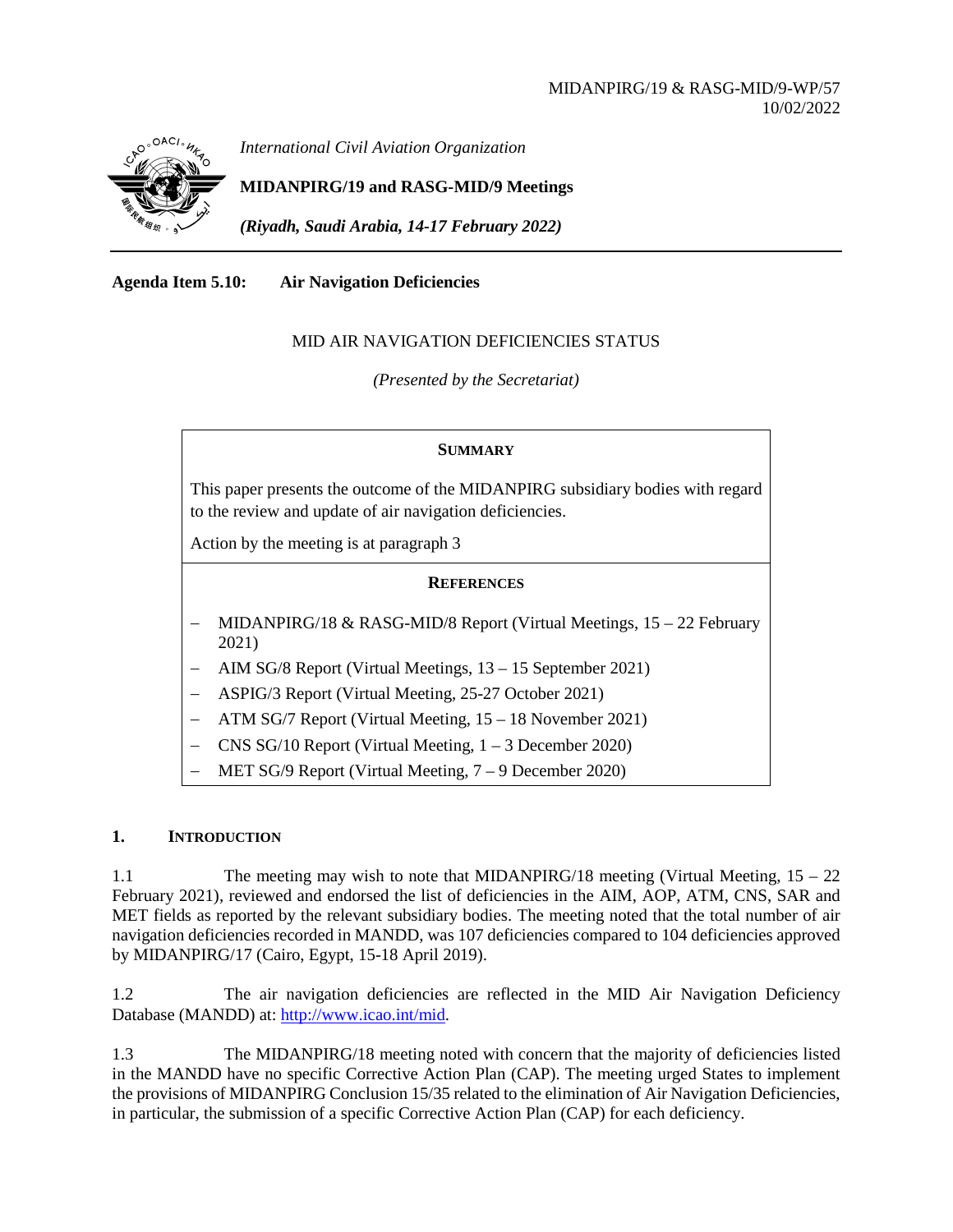#### **2. DISCUSSION**

- 2.1 The meeting may wish to note that:
	- a. In the AOP field: the total number of AOP deficiencies is **nine (9)** priority "A". Seven (7) deficiencies related to aerodrome certification; one (1) related to runway physical characteristics; and one (1) related to apron lighting. The lack of implementation of aerodromes' certification represents 78% of these deficiencies.
	- b. In the AIM field: based on ANNEX 15 (16th edition) the total number of AIM deficiencies is **fifty-two (52)**; forty-six (46) priority "A" and six (6) priority "B". Twenty-four (24) deficiencies related to eTOD; six (6) related to QMS; five (5) related to AIXM; six (6) related to WAC; three (3) related to pre-flight information services; three (3) related to AIP and aeronautical charts; three (3) related to AIRAC adherence; and two (2) related to WGS-84.

Deficiencies related to Lack of QMS implementation reported against Sultanate of Oman and Non-production of Instrument Approach Chart-ICAO for Mousl Intl. Airport reported against Iraq are proposed for deletion; and therefore the total number of deficiencies in the AIM field would be **fifty (50)**.

- c. In the ATM field: the total number of deficiencies is **eighteen (18)**; eleven (11) priority "A" and seven (7) priority "B". Nine (9) related to the uncompleted signature of contingency agreements; seven (7) related to the non-implementation of planned regional ATS Routes; and two (2) related to unsatisfactory reporting of Large Height Deviation (LHD) to the MIDRMA.
- d. In the CNS field: The total number of CNS deficiencies is **five (5)**; two (2) priority "A" and three (3) priority "B". Three (3) deficiencies are related to ATS Direct speech circuits, one (1) related to Inter-Regional Communication link with ICAO EUR/NAT Region and one (1) for HF service.
- e. In the MET field: the total number of MET deficiencies is **thirteen (13)** priority "A" deficiencies. Six (6) related to QMS; and seven (7) related to METAR, TAF, SIGMET and WAFS.
- f. In the SAR field: the total number of deficiencies is **ten (10)** priority "A". Five (5) related to the lack of SAR provisions; and five (5) related to non-compliance with the carriage of Emergency Locator Transmitter (ELT) requirements.

2.2 The updated lists of deficiencies in the AIM, AOP, ATM, CNS, SAR and MET fields are at **Appendices A, B, C, D, E** and **F**, respectively.

2.3 The analysis of the MID States' air navigation deficiencies is shown in the tables and graphs presented at **Appendices G and H**. In particular, it's to be highlighted that:

- The total number of air navigation deficiencies recorded in MANDD would be **105** deficiencies compared to **107** deficiencies approved by MIDANPIRG/18.
- The total number of deficiencies varies between 0 and 21 deficiencies per State as shown in **Appendix H.**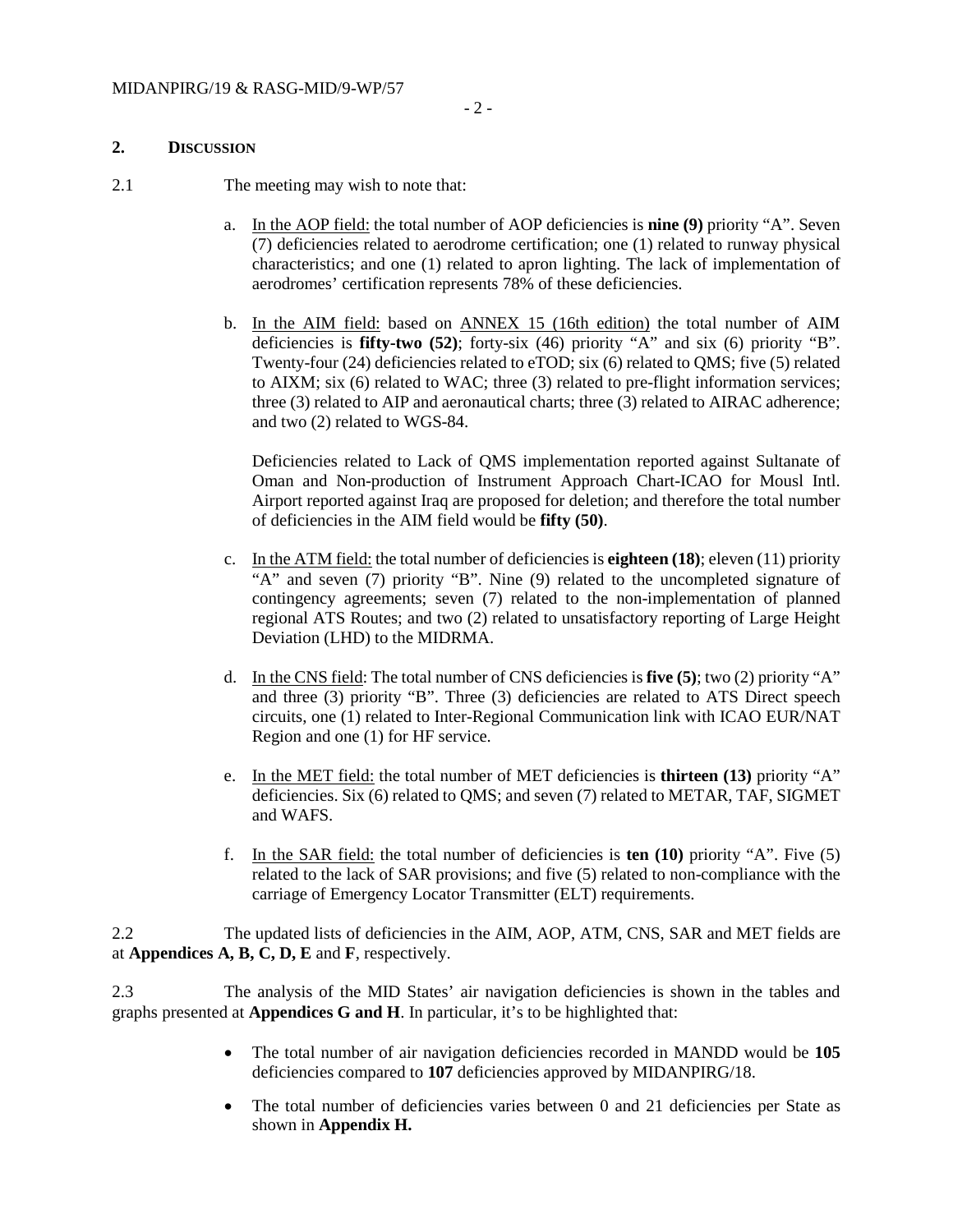- The distribution of air navigation deficiencies by field is shown in **Appendix G** as follows: AIM 47.6%, AOP 8.6%, ATM 17.1%, CNS 4.8%, MET 12.4% and SAR 9.5%.
	- The distribution of air navigation deficiencies by priority is shown in Appendix G as follows: 0% "U", 84.76% "A", and 15.24% "B":

#### **3. ACTION BY THE MEETING**

- 3.1 The meeting is invited to:
	- a) review, update and approve the air navigation deficiencies at **Appendices A, B, C, D,**   $\mathbf{E}$  and  $\mathbf{F}$ ;
	- b) review the analyses in **Appendices G** and **H**; and
	- c) urge States to:
		- i. implement the provisions of the MIDANPIRG/15 Conclusion 15/35 and provide updates on the status of their deficiencies using MANDD;
		- ii. submit CAP for each deficiency;
		- iii. submit official Letter with the associated evidences when requesting to eliminate an air navigation deficiency.

-------------------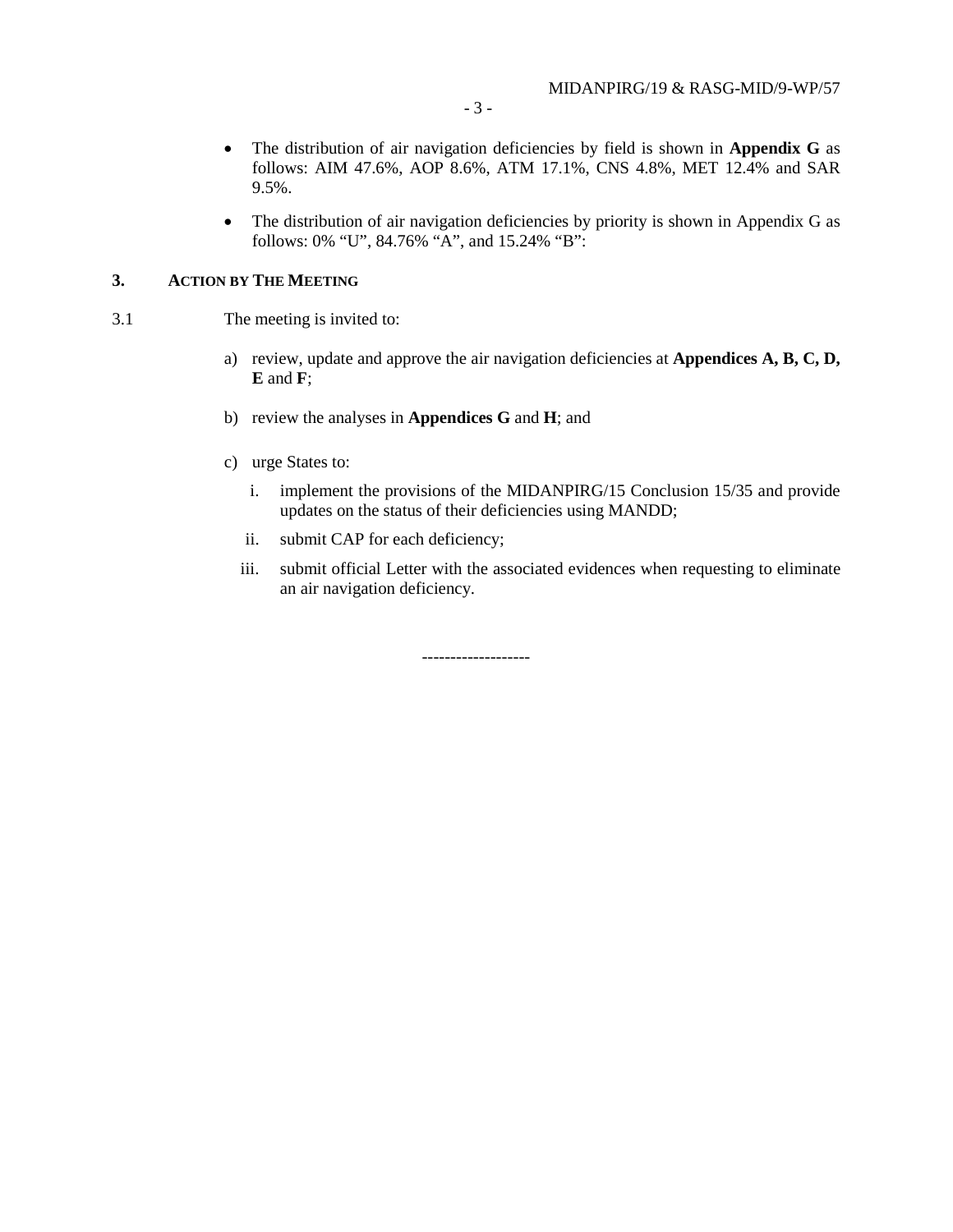### **EGYPT**

| <b>Item</b><br>No | <b>Identification</b>                                                                                                  |                                        |                                                                                                                        | <b>Deficiencies</b>                  |                                                         |                |                                                                                                                                                                                                                                                                                                                                                                                                                                                                                                                                                                                                                                                                                                                                                                                                                                                             | <b>Corrective Action</b> |                        |                                         |
|-------------------|------------------------------------------------------------------------------------------------------------------------|----------------------------------------|------------------------------------------------------------------------------------------------------------------------|--------------------------------------|---------------------------------------------------------|----------------|-------------------------------------------------------------------------------------------------------------------------------------------------------------------------------------------------------------------------------------------------------------------------------------------------------------------------------------------------------------------------------------------------------------------------------------------------------------------------------------------------------------------------------------------------------------------------------------------------------------------------------------------------------------------------------------------------------------------------------------------------------------------------------------------------------------------------------------------------------------|--------------------------|------------------------|-----------------------------------------|
|                   | Requirement                                                                                                            | <b>Facilities</b> /<br><b>Services</b> | <b>Description</b>                                                                                                     | <b>Date First</b><br><b>Reported</b> | <b>Remarks/ Rationale for</b><br><b>Non-elimination</b> |                | <b>Description</b>                                                                                                                                                                                                                                                                                                                                                                                                                                                                                                                                                                                                                                                                                                                                                                                                                                          | <b>Executing Body</b>    | Date of<br>Completion  | <b>Priority</b><br>for<br><b>Action</b> |
|                   | ANNEX 15:<br>Para. 5.3.3.4.3,<br>Para, 5.3.3.4.10<br>ANNEX 15 16th<br>edition:<br>5.3.3.4.3<br>5.3.3.4.5<br>5.3.3.4.10 |                                        | Lack of the required Obstacle<br>Datasets for Area 1 and Area 4<br>Lack of provision of required<br>obstacle data sets | May, 2014<br>Jan, 2021               |                                                         | $\overline{O}$ | Phase 1: Determine the required<br>specification for Obstacles area<br>$\frac{1 \text{ and } 4 \cdot (1/1/2018 \text{ to } 1/3/2018)}{1 \cdot \text{ and } 4 \cdot (1/1/2018 \text{ to } 1/3/2018)}$<br>Phase 2: provide the required<br>specification to Consultancy<br>office to determine the<br>implementing entity (1/3/2018<br>to $1/3/2019$ ; Phase 3:<br>Determine the implementing<br>entity and begin to produce new<br>software for eTOD (1/03/2019<br>to 1/12/2019); Phase 4: finish<br>the new software and begin to<br>produce eTOD area 4 (from<br>existing raw data from Cairo<br><b>International Airport Company)</b><br>(1/1/2020 to 1/6/2020); Phase 5<br>(in parallel with phase 4): begin<br>to produce eTOD area 1 after<br>get raw data $(1/1/2020$ to<br>31/12/2020<br>Corrective Action Plan has not<br>been updated by the State | Egypt                    | Dec, 2020<br>Dec, 2022 | A                                       |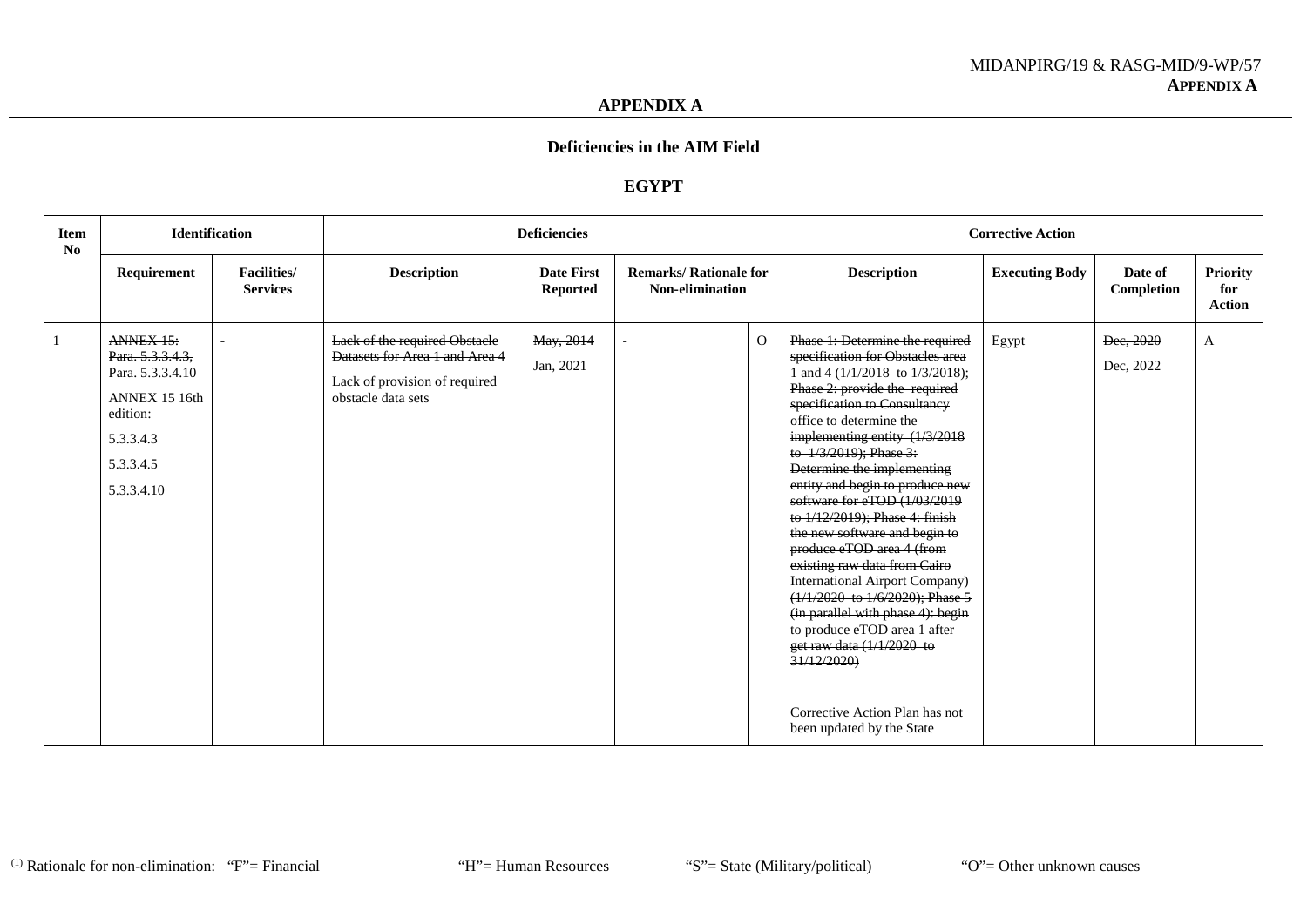| Item<br>N <sub>0</sub> |                                                                        | <b>Identification</b>                  |                                                    | <b>Deficiencies</b>                  |                                                         | <b>Corrective Action</b> |                                                                                                                             |                       |                       |                                         |  |
|------------------------|------------------------------------------------------------------------|----------------------------------------|----------------------------------------------------|--------------------------------------|---------------------------------------------------------|--------------------------|-----------------------------------------------------------------------------------------------------------------------------|-----------------------|-----------------------|-----------------------------------------|--|
|                        | Requirement                                                            | <b>Facilities</b> /<br><b>Services</b> | <b>Description</b>                                 | <b>Date First</b><br><b>Reported</b> | <b>Remarks/ Rationale for</b><br><b>Non-elimination</b> |                          | <b>Description</b>                                                                                                          | <b>Executing Body</b> | Date of<br>Completion | <b>Priority</b><br>for<br><b>Action</b> |  |
| $\bigcap$              | ANNEX 15 16th<br>edition: Para.<br>5.3.3.3.2<br>5.3.3.3.3<br>5.3.3.3.8 |                                        | Lack of provision of required<br>terrain data sets | Jan, 2021<br>May 2014                |                                                         | $\Omega$                 | Terrain data sets are provided<br>for Areas 1 and 4.<br>Terrain data sets for area 2a,<br>TOFP and OLS are not<br>provided. | Egypt                 | Dec, 2022             | A                                       |  |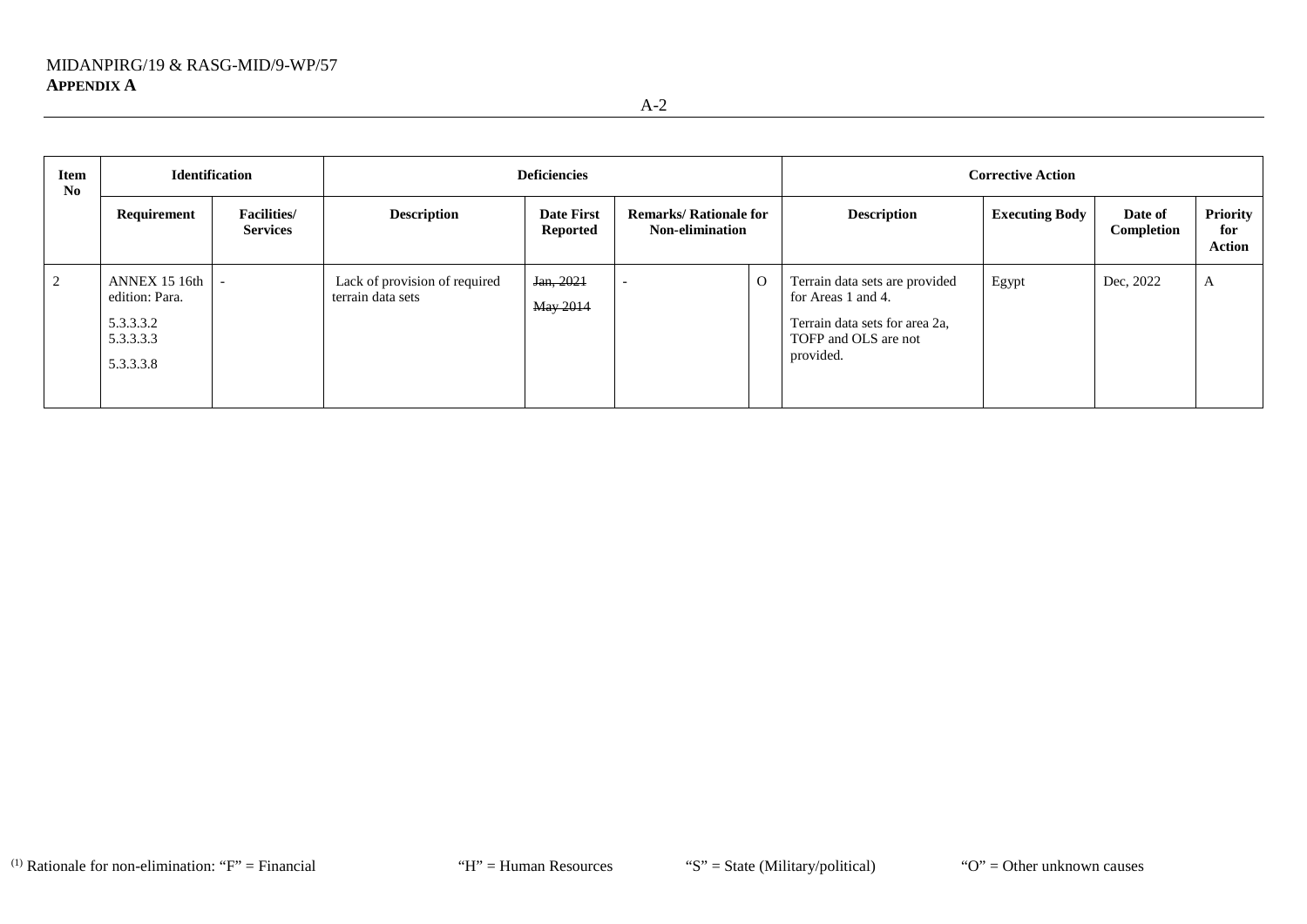#### **IRAN**

| <b>Item</b><br>No | <b>Identification</b>                                             |                                        |                                                     | <b>Deficiencies</b>                  |                                                         |                |                                                                                                                                                                                                           | <b>Corrective Action</b> |                        |                                  |
|-------------------|-------------------------------------------------------------------|----------------------------------------|-----------------------------------------------------|--------------------------------------|---------------------------------------------------------|----------------|-----------------------------------------------------------------------------------------------------------------------------------------------------------------------------------------------------------|--------------------------|------------------------|----------------------------------|
|                   | Requirement                                                       | <b>Facilities</b> /<br><b>Services</b> | <b>Description</b>                                  | <b>Date First</b><br><b>Reported</b> | <b>Remarks/ Rationale for</b><br><b>Non-elimination</b> |                | <b>Description</b>                                                                                                                                                                                        | <b>Executing Body</b>    | Date of<br>Completion  | Priority<br>for<br><b>Action</b> |
|                   | <b>ANNEX 15:</b><br>Para, 2.3.10 and<br>3.5.3                     |                                        | Lack of AIXM-based AIS<br>Database                  | Dec, 2007                            |                                                         | $\Omega$       | Corrective Action Plan has not<br>been formally provided by the<br>State                                                                                                                                  | Iran                     | Dec, 2018<br>Dec, 2021 | A                                |
| 2                 | ANNEX 15 16th<br>edition:<br>5.3.3.3.2<br>5.3.3.3.3<br>5.3.3.3.8  |                                        | Lack of provision of required<br>terrain data sets  | Jan, 2021                            |                                                         | $\Omega$       | Terrain data sets are available<br>for Areas 1, 4 and 2a.<br>Terrain data sets for TOFP and<br>OLS are not provided.<br>Corrective Action Plan has not<br>been formally provided by the<br>State          | Iran                     | Dec, 2021              | $\mathbf{A}$                     |
| 3                 | ANNEX 15 16th<br>edition:<br>5.3.3.4.3<br>5.3.3.4.5<br>5.3.3.4.10 |                                        | Lack of provision of required<br>obstacle data sets | Jan, 2021                            |                                                         | $\overline{O}$ | Obstacle data sets are available<br>for Areas 1, 4 and 2a.<br>Obstacle data sets for TOFP and<br>OLS are not provided.<br>Corrective Action Plan has not<br>been formally provided by the<br><b>State</b> | Iran                     | Dec, 2021              | A                                |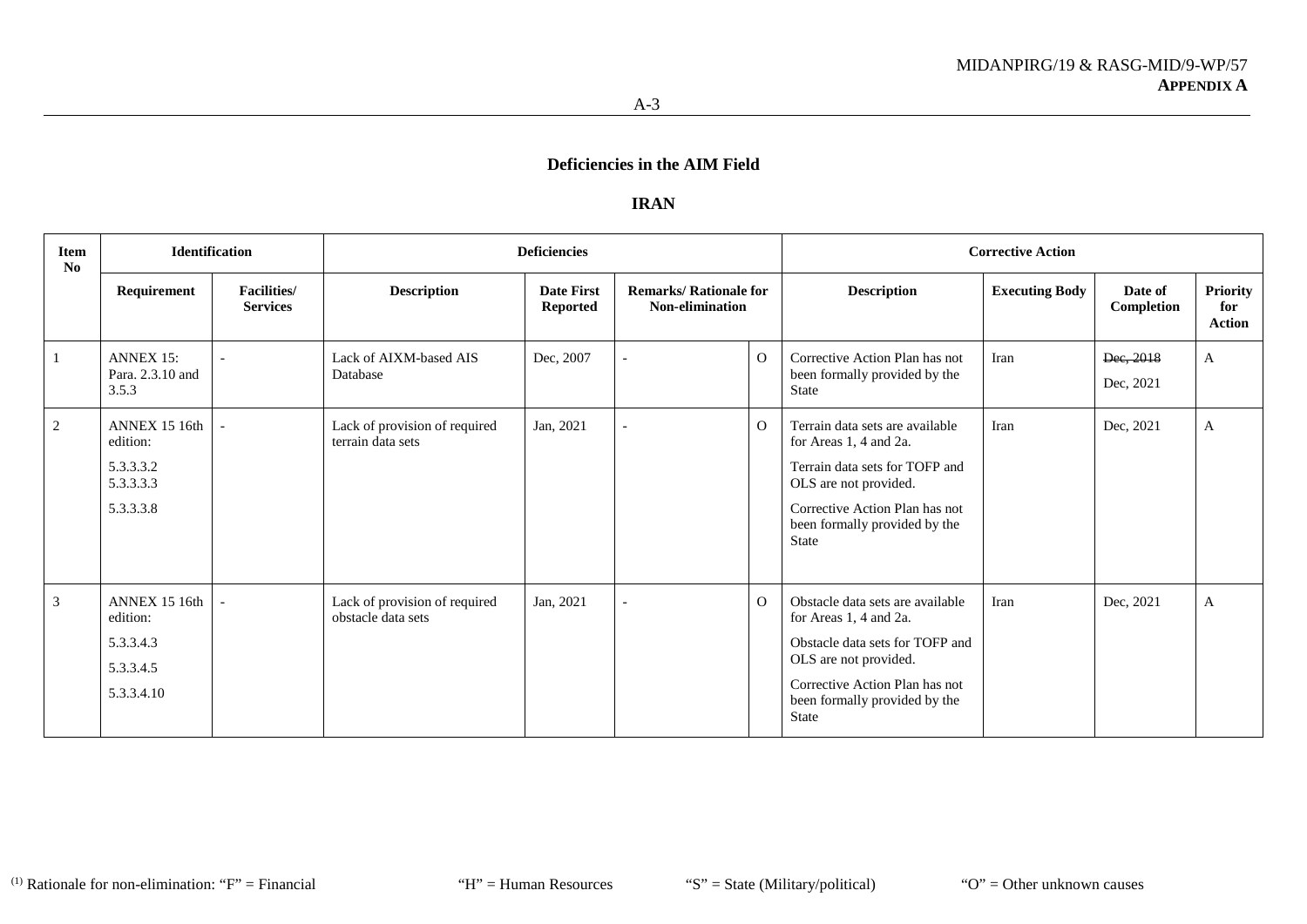### **IRAQ**

| <b>Item</b><br>N <sub>0</sub> | <b>Identification</b>             |                                        |                                                                                              | <b>Deficiencies</b>                  |                                                         |                                                               |                                                                                        | <b>Corrective Action</b> |                                     |                                         |
|-------------------------------|-----------------------------------|----------------------------------------|----------------------------------------------------------------------------------------------|--------------------------------------|---------------------------------------------------------|---------------------------------------------------------------|----------------------------------------------------------------------------------------|--------------------------|-------------------------------------|-----------------------------------------|
|                               | Requirement                       | <b>Facilities</b> /<br><b>Services</b> | <b>Description</b>                                                                           | <b>Date First</b><br><b>Reported</b> | <b>Remarks/ Rationale for</b><br><b>Non-elimination</b> |                                                               | <b>Description</b>                                                                     | <b>Executing Body</b>    | Date of<br>Completion               | <b>Priority</b><br>for<br><b>Action</b> |
|                               | <b>ANNEX 4:</b><br>Para, 16.2     |                                        | Non-production of World<br>Aeronautical Chart – ICAO 1:1<br>000 000                          | May, 1995                            |                                                         | $_{\rm F}$<br>H<br>S                                          | Corrective Action Plan has not<br>been formally provided by the<br><b>State</b>        | Iraq                     | Dec. 2018<br>Dec, 2020<br>Dec, 2023 | B                                       |
| 2                             | <b>ANNEX 15:</b><br>Para, 1.2.1.1 |                                        | Implementation of geoid<br>undulation referenced to the<br>WGS-84 ellipsoid                  | Dec, 1997                            |                                                         | $\mathbf{F}$<br>$\overline{\mathbf{H}}$<br>$\Omega$           | Corrective Action Plan has not<br>been formally provided by the<br>State               | Iraq                     | Dec, 2018<br>Dec, 2024              | A                                       |
| 3                             | <b>ANNEX 15:</b><br>Para, 3.6     | <b>OMS</b><br>Implementation           | Lack of Implementation of QMS                                                                | Jan, 2003                            |                                                         | F<br>H<br>$\Omega$                                            | Corrective Action Plan has not<br>been formally provided by the<br><b>State</b>        | Iraq                     | Dec, 2018<br>Dec, 2020<br>Dec, 2022 | A                                       |
| $\overline{\mathbf{4}}$       | <b>ANNEX 4:</b><br>Para. 11.2     |                                        | Non-production of Instrument<br><b>Approach Chart-ICAO for</b><br><b>Mousl Intl. Airport</b> | Jan, 2003                            |                                                         | $\mathbf F$<br>$\overline{\mathbf{H}}$<br>$\overline{\Theta}$ | <b>Corrective Action Plan has not</b><br>been formally provided by the<br><b>State</b> | <b>Iraq</b>              | Dec, 2018<br>Dec, 2021              | $\mathbf{A}$                            |
| 5                             | <b>ANNEX 15:</b><br>Para, 5.5     |                                        | Non provision of pre-flight<br>information service at<br>international airports              | Mar, 2004                            |                                                         | $_{\rm F}$<br>$\mathbf H$<br>$\Omega$                         | Corrective Action Plan has not<br>been formally provided by the<br><b>State</b>        | Iraq                     | Dec, 2018<br>Dec, 2023              | A                                       |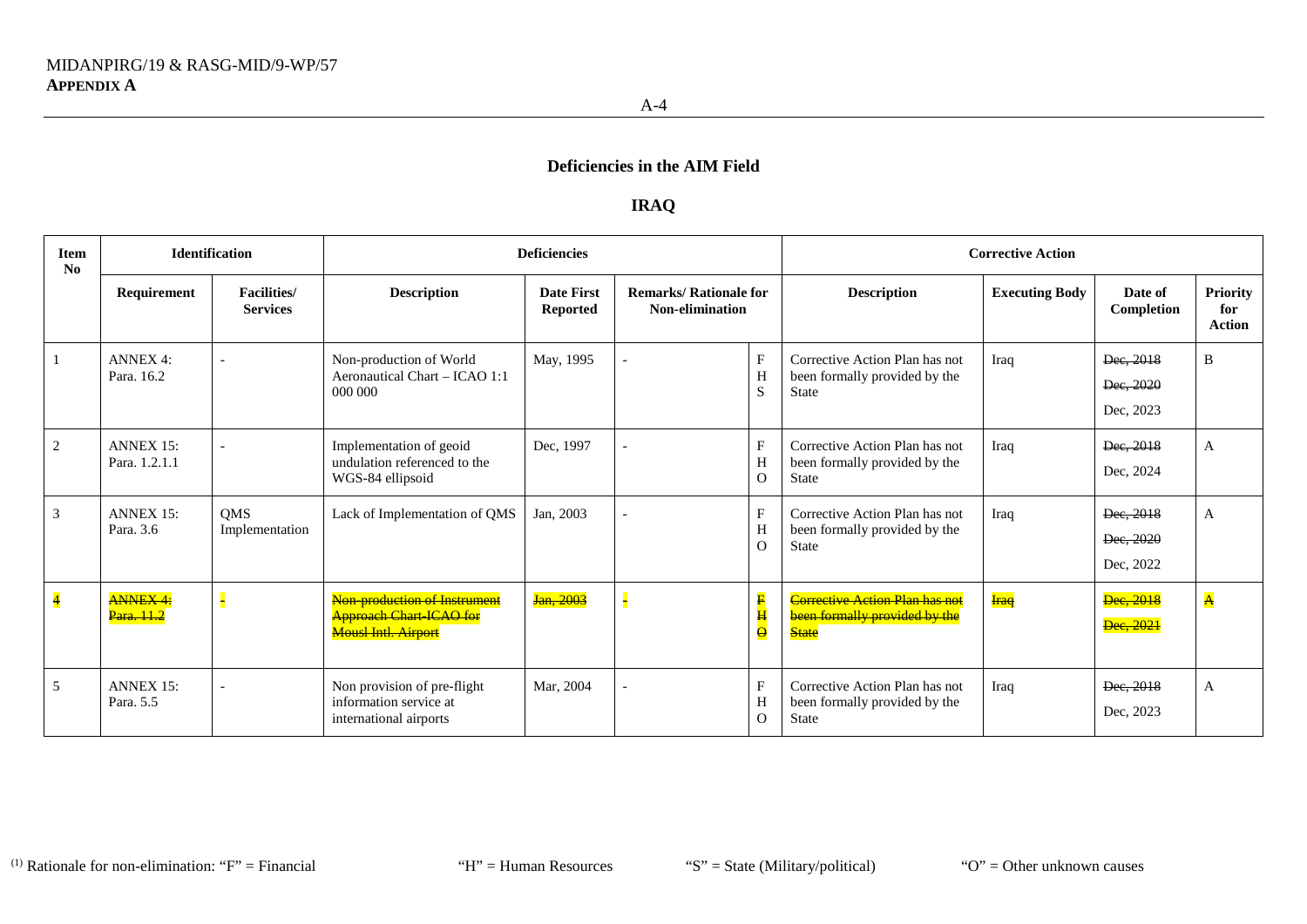| Item<br>No      |                                                                                                                   | Identification                        |                                                                                                                             | <b>Deficiencies</b>                  |                                                  |          |                                                                          | <b>Corrective Action</b> |                        |                                  |
|-----------------|-------------------------------------------------------------------------------------------------------------------|---------------------------------------|-----------------------------------------------------------------------------------------------------------------------------|--------------------------------------|--------------------------------------------------|----------|--------------------------------------------------------------------------|--------------------------|------------------------|----------------------------------|
|                 | Requirement                                                                                                       | <b>Facilities/</b><br><b>Services</b> | <b>Description</b>                                                                                                          | <b>Date First</b><br><b>Reported</b> | <b>Remarks/ Rationale for</b><br>Non-elimination |          | <b>Description</b>                                                       | <b>Executing Body</b>    | Date of<br>Completion  | Priority<br>for<br><b>Action</b> |
| 6               | ANNEX 15:<br>Para. 5.3.3.3.2<br>and 5.3.3.3.8<br><b>ANNEX 15:</b><br>Para.<br>5.3.3.3.2<br>5.3.3.3.3<br>5.3.3.3.8 |                                       | <b>Lack of the required Terrain</b><br>Datasets for Area 1 and Area 4<br>Lack of provision of required<br>terrain data sets | May, 2014<br>Jan, 2021               |                                                  | $\Omega$ | Corrective Action Plan has not<br>been formally provided by the<br>State | Iraq                     | Dec, 2018<br>Dec, 2024 | A                                |
| $7\overline{ }$ | ANNEX 15:<br>Para, 5.3.3.4.3<br>and 5.3.3.4.10<br><b>ANNEX 15:</b><br>Para.5.3.3.4.3<br>5.3.3.4.5<br>5.3.3.4.10   |                                       | Lack of the required Obstacle<br>Datasets for Area 1 and Area 4<br>Lack of provision of required<br>obstacle data sets      | May, 2014<br>Jan, 2021               |                                                  | $\Omega$ | Corrective Action Plan has not<br>been formally provided by the<br>State | Iraq                     | Dec, 2018<br>Dec, 2024 | A                                |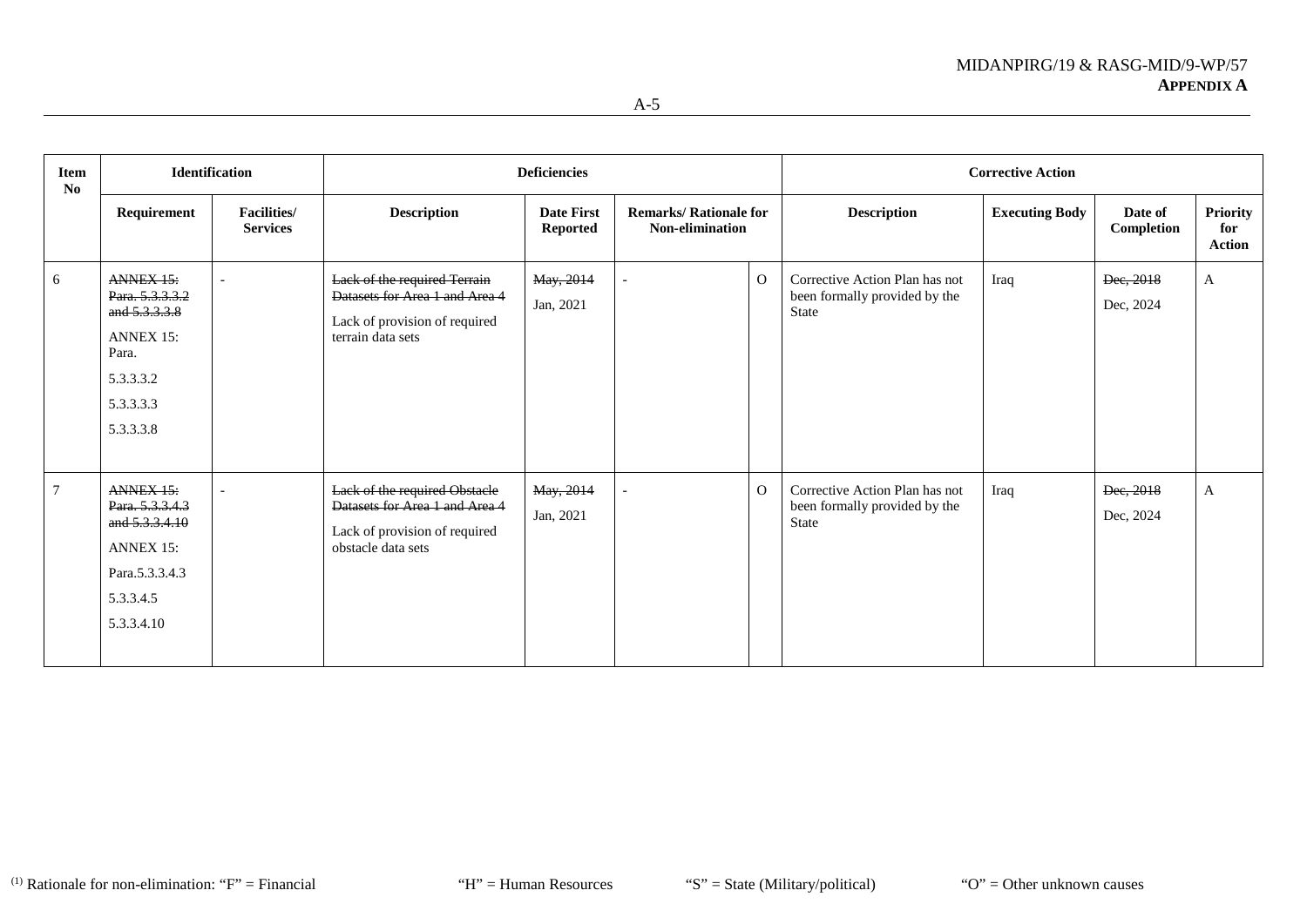#### **JORDAN**

| <b>Item</b><br>N <sub>0</sub> | <b>Identification</b>                                                                                               |                                |                                                                                                                        | <b>Deficiencies</b>                  |                                                  |                                |                                                                                 | <b>Corrective Action</b> |                        |                                  |
|-------------------------------|---------------------------------------------------------------------------------------------------------------------|--------------------------------|------------------------------------------------------------------------------------------------------------------------|--------------------------------------|--------------------------------------------------|--------------------------------|---------------------------------------------------------------------------------|--------------------------|------------------------|----------------------------------|
|                               | Requirement                                                                                                         | Facilities/<br><b>Services</b> | <b>Description</b>                                                                                                     | <b>Date First</b><br><b>Reported</b> | <b>Remarks/ Rationale for</b><br>Non-elimination |                                | <b>Description</b>                                                              | <b>Executing Body</b>    | Date of<br>Completion  | Priority<br>for<br><b>Action</b> |
|                               | <b>ANNEX 4:</b><br>Para. 16.2                                                                                       |                                | Non-production of World<br>Aeronautical Chart - ICAO1:1<br>000 000                                                     | Feb, 2008                            |                                                  | $\mathbf F$<br>H               | Corrective Action Plan has not<br>been formally provided by the<br><b>State</b> | Jordan                   | Dec, 2018<br>Dec, 2021 | B                                |
| $\overline{c}$                | ANNEX 15:<br>Para. 5.3.3.3.2<br>and 5.3.3.3.8<br><b>ANNEX 15:</b><br>Para.<br>5.3.3.3.2<br>5.3.3.3.3<br>5.3.3.3.8   |                                | Lack of the required Terrain<br>Datasets for Area 1 and Area 4<br>Lack of provision of required<br>terrain data sets   | May, 2014<br>Jan, 2021               |                                                  | $\mathbf F$<br>$\, {\rm H}$    | Corrective Action Plan has not<br>been formally provided by the<br><b>State</b> | Jordan                   | Dec, 2018<br>Dec, 2022 | A                                |
| 3                             | ANNEX 15:<br>Para. 5.3.3.4.3<br>and 5.3.3.4.10<br><b>ANNEX 15:</b><br>Para.<br>5.3.3.4.3<br>5.3.3.4.5<br>5.3.3.4.10 |                                | Lack of the required Obstacle<br>Datasets for Area 1 and Area 4<br>Lack of provision of required<br>obstacle data sets | May, 2014<br>Jan, 2021               |                                                  | $\boldsymbol{\mathrm{F}}$<br>H | Corrective Action Plan has not<br>been formally provided by the<br><b>State</b> | Jordan                   | Dec, 2018<br>Dec, 2022 | $\mathbf{A}$                     |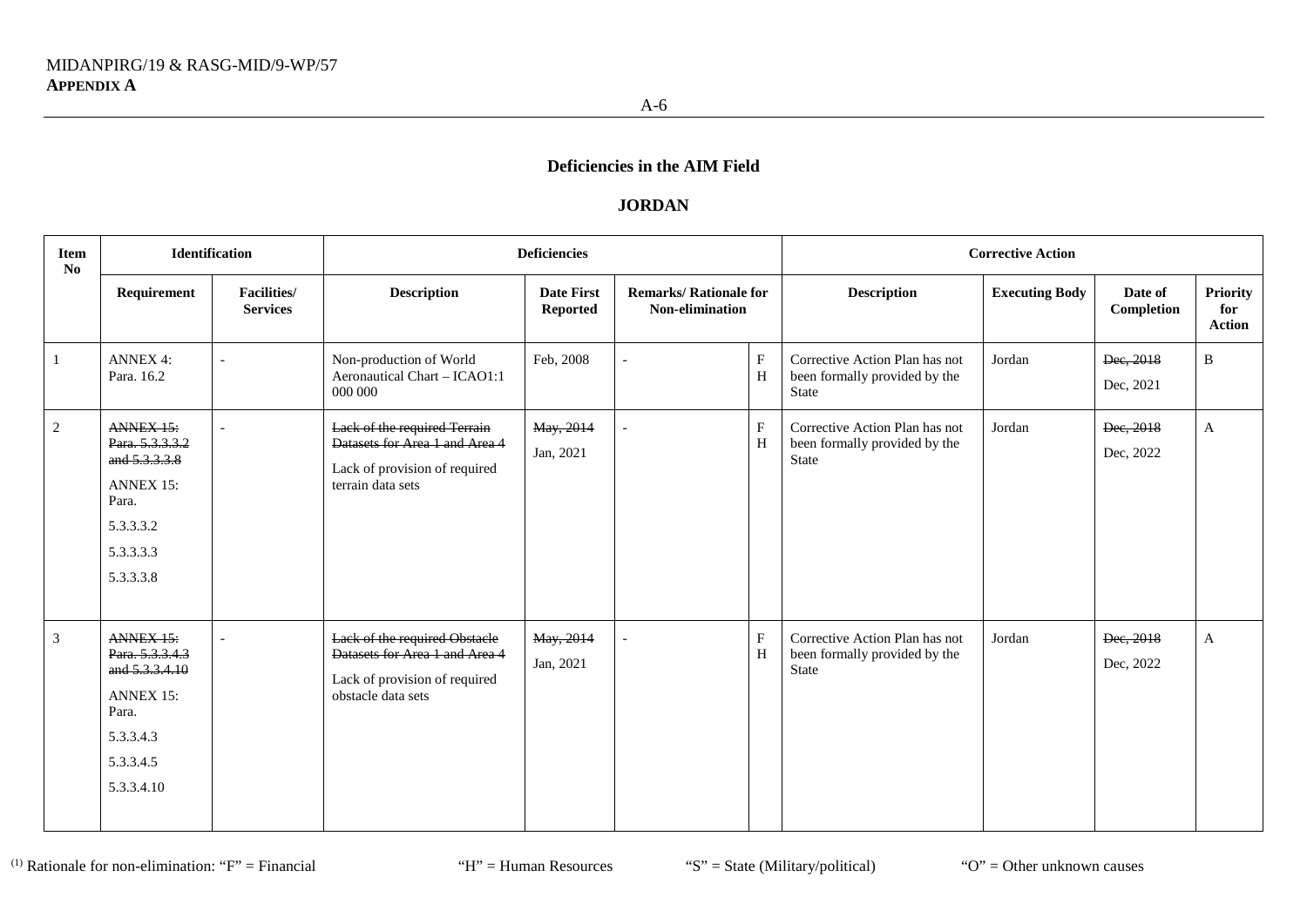#### **LEBANON**

| <b>Item</b><br>N <sub>0</sub> |                                                                                     | <b>Identification</b>                  |                                                                                                           | <b>Deficiencies</b>                  |                                                  |          |                                                        | <b>Corrective Action</b> |                                     |                                  |
|-------------------------------|-------------------------------------------------------------------------------------|----------------------------------------|-----------------------------------------------------------------------------------------------------------|--------------------------------------|--------------------------------------------------|----------|--------------------------------------------------------|--------------------------|-------------------------------------|----------------------------------|
|                               | Requirement                                                                         | <b>Facilities</b> /<br><b>Services</b> | <b>Description</b>                                                                                        | <b>Date First</b><br><b>Reported</b> | <b>Remarks/ Rationale for</b><br>Non-elimination |          | <b>Description</b>                                     | <b>Executing Body</b>    | Date of<br>Completion               | Priority<br>for<br><b>Action</b> |
|                               | <b>ANNEX 4:</b><br>Para. 16.2                                                       | $\overline{\phantom{a}}$               | Non-production of World<br>Aeronautical Chart - ICAO1:1<br>000 000                                        | May, 1995                            |                                                  | H        | Corrective Action Plan was<br>provided in August 2016. | Lebanon                  | Dec, 2018<br>Dec, 2020<br>Dec, 2021 | B                                |
| 2                             | <b>ANNEX 15:</b><br>Para, 3.6                                                       | QMS<br>Implementation                  | Lack of Implementation of QMS                                                                             | Jan, 2003                            | (USOAP-CMA<br>finding)                           | H        | Corrective Action Plan was<br>provided in August 2016. | Lebanon                  | Dec, 2018<br>Dec, 2020<br>Des, 2022 | A                                |
| 3                             | ANNEX 15:<br>Para. 5.3.3.3.2<br><b>ANNEX 15:</b><br>Para.<br>5.3.3.3.2<br>5.3.3.3.3 |                                        | Lack of the required Terrain<br>Datasets for Area 1<br>Lack of provision of required<br>terrain data sets | May, 2014                            |                                                  | $\Omega$ | Corrective Action Plan was<br>provided in August 2016. | Lebanon                  | Dec, 2018<br>Dec, 2020<br>Des, 2021 | A                                |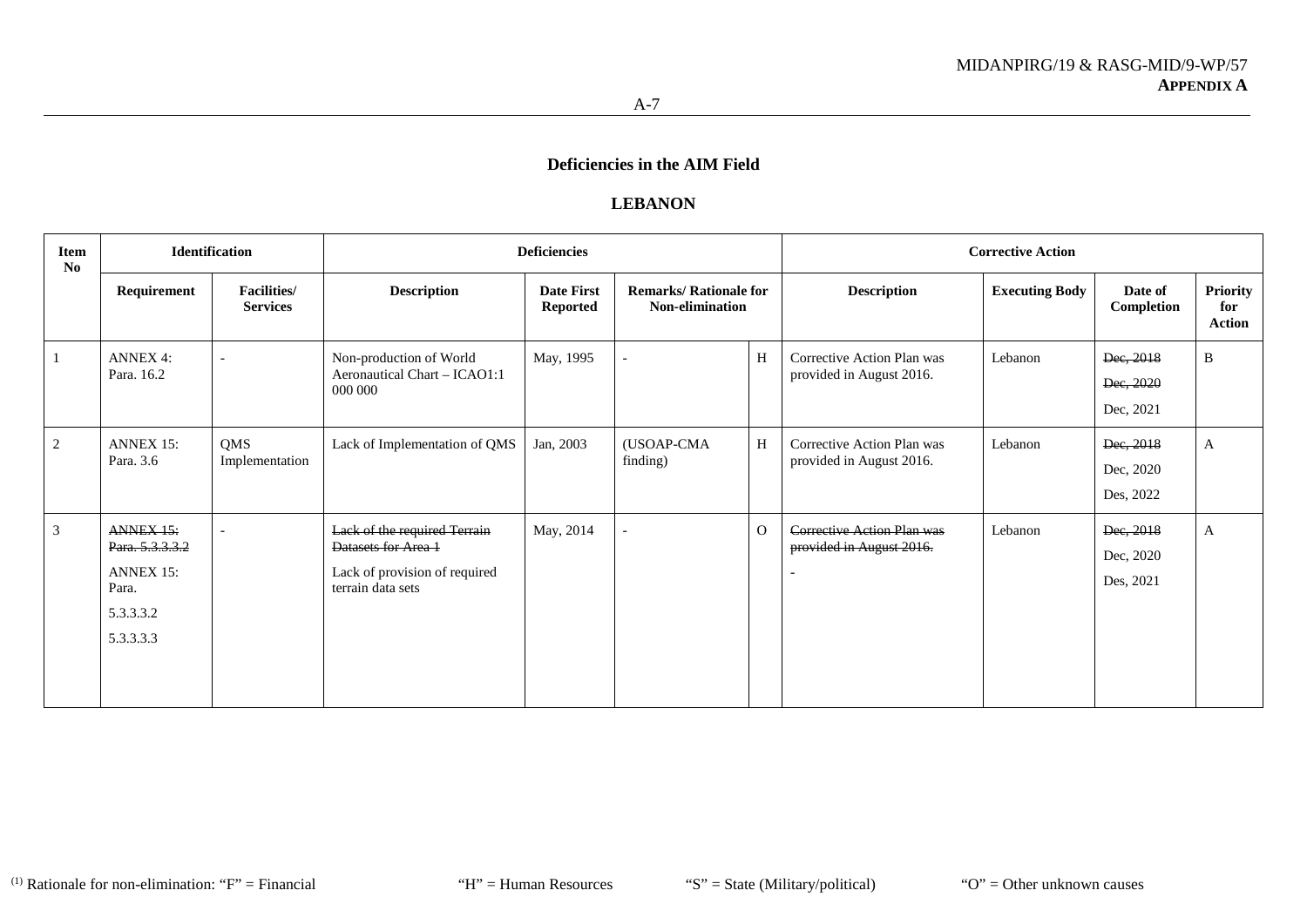| Item<br>N <sub>0</sub> | <b>Identification</b>                                                      |                                       |                                                                                                             | <b>Deficiencies</b>                  |                                                         |          |                                                                                    | <b>Corrective Action</b> |                        |                                         |  |  |
|------------------------|----------------------------------------------------------------------------|---------------------------------------|-------------------------------------------------------------------------------------------------------------|--------------------------------------|---------------------------------------------------------|----------|------------------------------------------------------------------------------------|--------------------------|------------------------|-----------------------------------------|--|--|
|                        | Requirement                                                                | <b>Facilities/</b><br><b>Services</b> | <b>Description</b>                                                                                          | <b>Date First</b><br><b>Reported</b> | <b>Remarks/ Rationale for</b><br><b>Non-elimination</b> |          | <b>Description</b>                                                                 | <b>Executing Body</b>    | Date of<br>Completion  | <b>Priority</b><br>for<br><b>Action</b> |  |  |
|                        | ANNEX 15:<br>Para. 5.3.3.4.3<br><b>ANNEX 15:</b><br>5.3.3.4.3<br>5.3.3.4.5 |                                       | Lack of the required Obstacle<br>Datasets for Area 1<br>Lack of provision of required<br>obstacle data sets | May, 2014<br>Jan, 2021               |                                                         | $\Omega$ | Corrective Action Plan was<br>provided in August 2016.<br>$\overline{\phantom{a}}$ | Lebanon                  | Dec, 2018<br>Dec, 2021 | A                                       |  |  |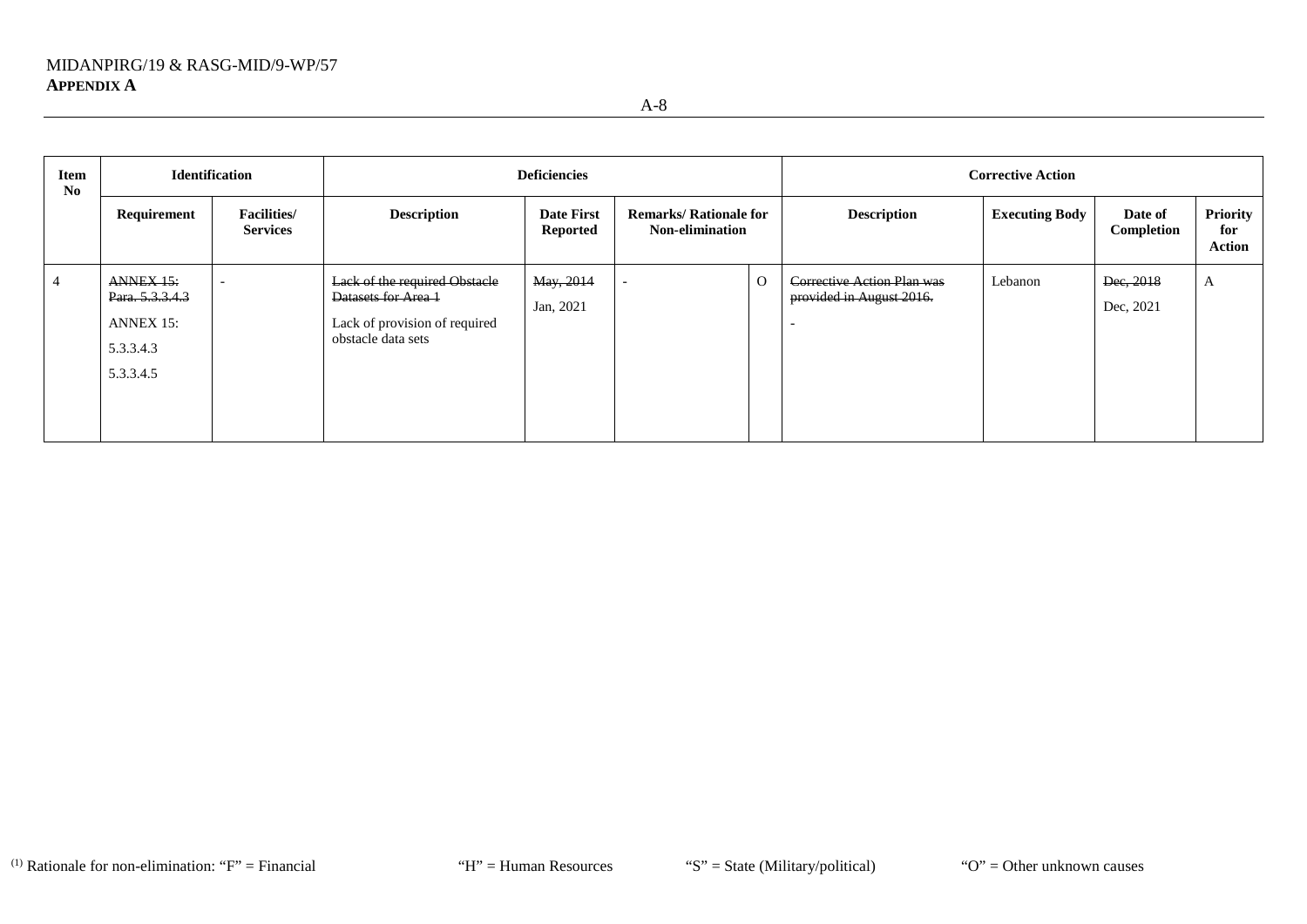### **LIBYA**

| <b>Item</b><br>$\mathbf{N}\mathbf{0}$ |                                                                                     | <b>Identification</b>                  |                                                                                                                  | <b>Deficiencies</b>                  |                                                  |                |                                                                                 | <b>Corrective Action</b> |                                     |                                         |
|---------------------------------------|-------------------------------------------------------------------------------------|----------------------------------------|------------------------------------------------------------------------------------------------------------------|--------------------------------------|--------------------------------------------------|----------------|---------------------------------------------------------------------------------|--------------------------|-------------------------------------|-----------------------------------------|
|                                       | Requirement                                                                         | <b>Facilities</b> /<br><b>Services</b> | <b>Description</b>                                                                                               | <b>Date First</b><br><b>Reported</b> | <b>Remarks/ Rationale for</b><br>Non-elimination |                | <b>Description</b>                                                              | <b>Executing Body</b>    | Date of<br>Completion               | <b>Priority</b><br>for<br><b>Action</b> |
|                                       | <b>ANNEX 4:</b><br>Para, 16.2                                                       |                                        | Non-production of World<br>Aeronautical Chart - ICAO 1:1<br>000000                                               | May, 2014                            |                                                  | $\Omega$       | Corrective Action Plan has not<br>been formally provided by the<br><b>State</b> | Libya                    | Dec, 2018<br>Dec, 2020<br>Dec, 2021 | B                                       |
| $\overline{2}$                        | <b>ANNEX 15:</b><br>Para, 3.6                                                       | QMS<br>Implementation                  | Lack of Implementation of QMS                                                                                    | May, 2014                            | (USOAP-CMA<br>finding)                           | $\overline{O}$ | Corrective Action Plan has not<br>been formally provided by the<br><b>State</b> | Libya                    | Dec, 2018<br>Dec, 2020<br>Dec, 2021 | A                                       |
| 3                                     | <b>ANNEX 15:</b><br>Para 6.2                                                        |                                        | Lack of a system for AIRAC<br>adherence monitoring                                                               | May, 2014                            |                                                  | $\Omega$       | Corrective Action Plan has not<br>been formally provided by the<br><b>State</b> | Libya                    | Dec, 2018<br>Dec, 2020<br>Dec, 2021 | A                                       |
| $\overline{4}$                        | <b>ANNEX 15:</b><br>Para, 2.3.10 and<br>3.5.3                                       |                                        | Lack of AIXM-based AIS<br>Database                                                                               | May, 2014                            |                                                  | $\Omega$       | Corrective Action Plan has not<br>been formally provided by the<br><b>State</b> | Libya                    | Dec, 2018<br>Dec, 2020<br>Dec, 2021 | A                                       |
| 5                                     | ANNEX 15:<br>Para. 5.3.3.3.2<br><b>ANNEX 15:</b><br>Para.<br>5.3.3.3.2<br>5.3.3.3.3 |                                        | <b>Lack of the required Terrain</b><br>Datasets for Area 1<br>Lack of provision of required<br>terrain data sets | May, 2014                            |                                                  | $\Omega$       | Corrective Action Plan has not<br>been formally provided by the<br><b>State</b> | Libya                    | Dec, 2018<br>Dec, 2021              | A                                       |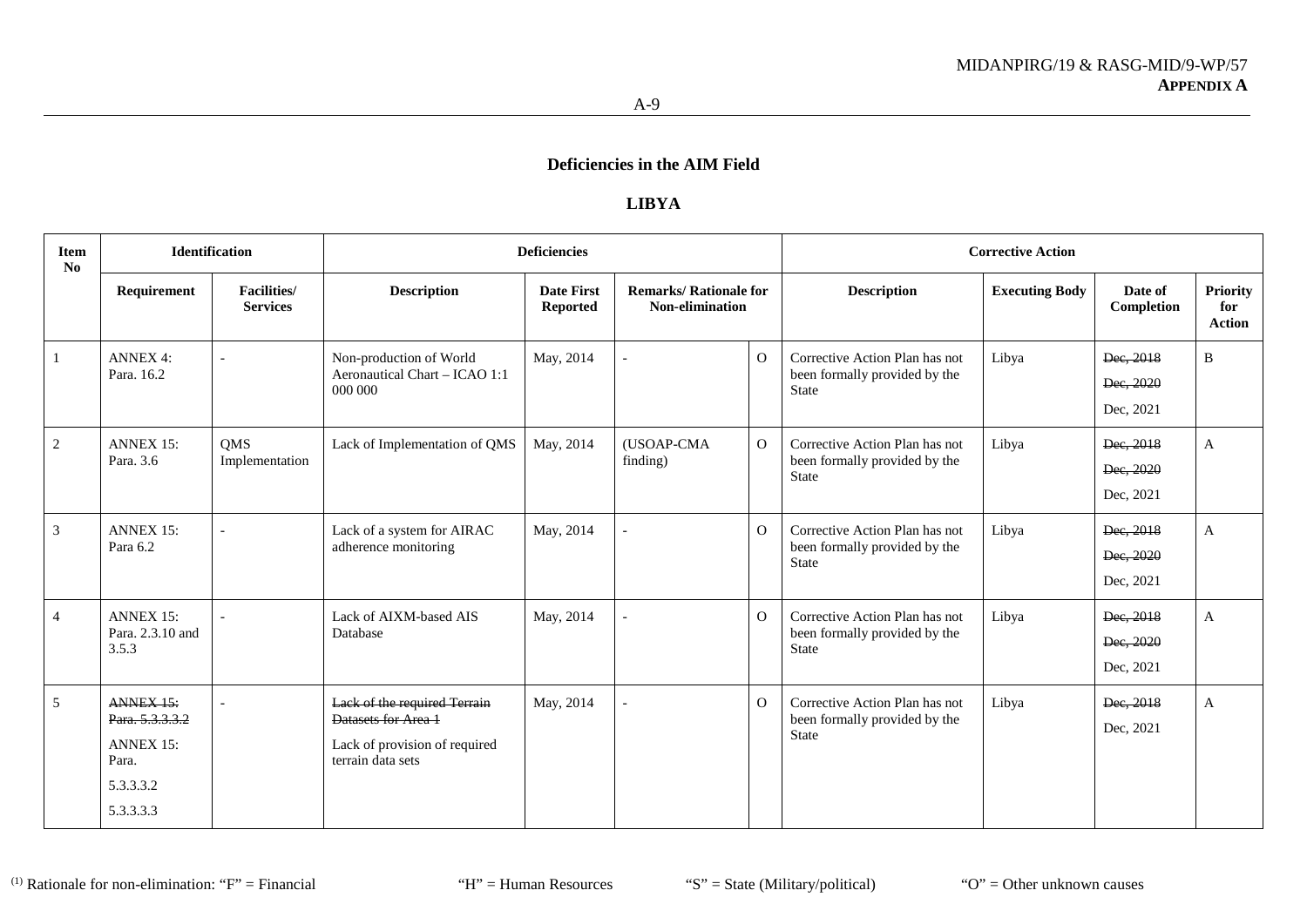A-10

| Item<br>N <sub>0</sub> | <b>Identification</b>                                                        |                                        |                                                                                                             | <b>Deficiencies</b>                  |                                                         | <b>Corrective Action</b> |                                                                                 |                       |                        |                                  |
|------------------------|------------------------------------------------------------------------------|----------------------------------------|-------------------------------------------------------------------------------------------------------------|--------------------------------------|---------------------------------------------------------|--------------------------|---------------------------------------------------------------------------------|-----------------------|------------------------|----------------------------------|
|                        | Requirement                                                                  | <b>Facilities</b> /<br><b>Services</b> | <b>Description</b>                                                                                          | <b>Date First</b><br><b>Reported</b> | <b>Remarks/ Rationale for</b><br><b>Non-elimination</b> |                          | <b>Description</b>                                                              | <b>Executing Body</b> | Date of<br>Completion  | <b>Priority</b><br>for<br>Action |
| - 6                    | ANNEX 15:<br>Para. 5.3.3.4.3<br>ANNEX 15:<br>Para.<br>5.3.3.4.3<br>5.3.3.4.5 |                                        | Lack of the required Obstacle<br>Datasets for Area 1<br>Lack of provision of required<br>obstacle data sets | May, 2014                            | $\overline{\phantom{a}}$                                | $\mathbf{O}$             | Corrective Action Plan has not<br>been formally provided by the<br><b>State</b> | Libya                 | Dec, 2018<br>Dec, 2021 | A                                |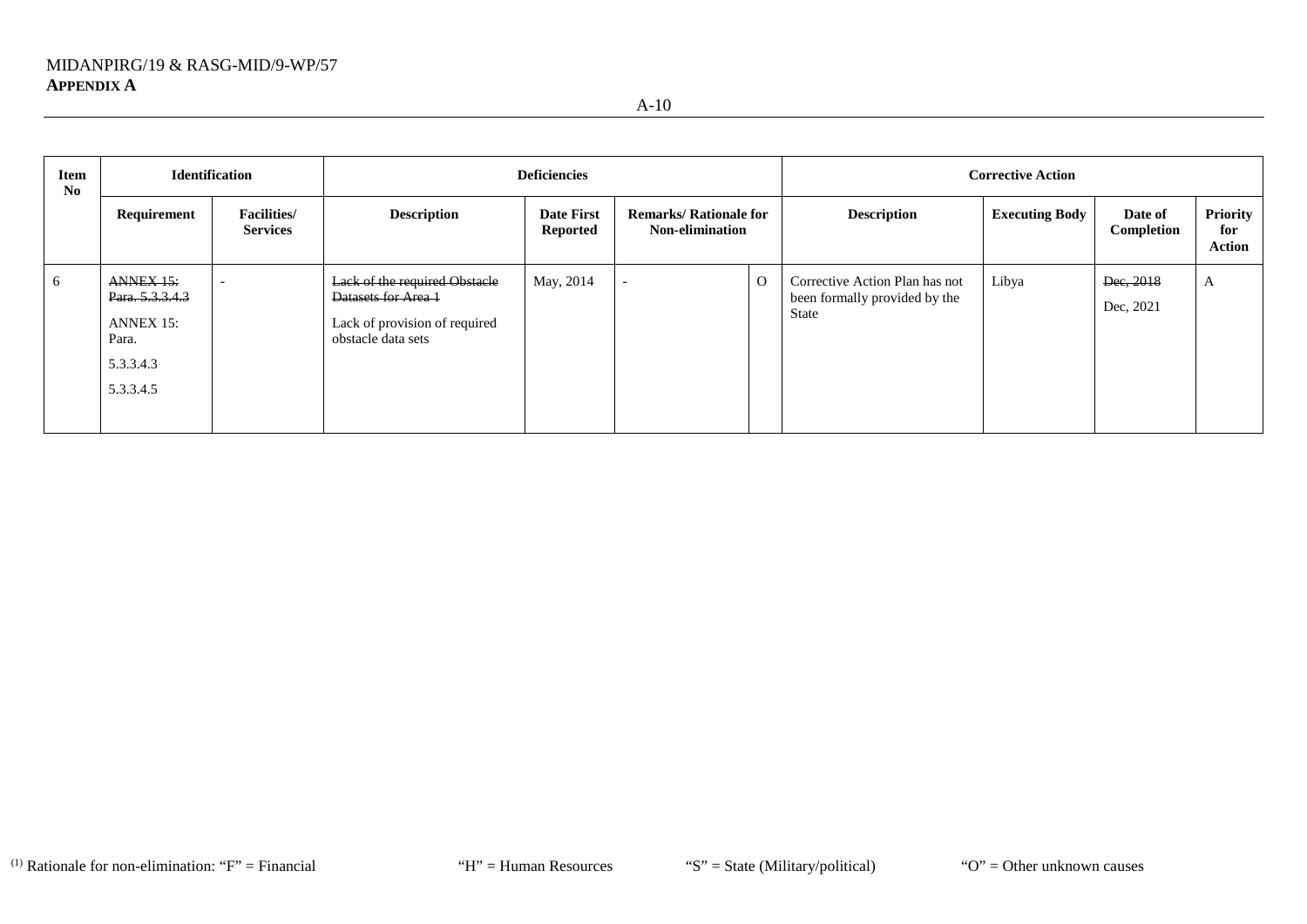### **OMAN**

| <b>Item</b><br>$\mathbf{N}\mathbf{0}$ |                                                                                     | <b>Identification</b>                 |                                                                                                           | <b>Deficiencies</b>                  |                                                  |                     |                                                                                                                                                                                                                                                         | <b>Corrective Action</b> |                                     |                                         |
|---------------------------------------|-------------------------------------------------------------------------------------|---------------------------------------|-----------------------------------------------------------------------------------------------------------|--------------------------------------|--------------------------------------------------|---------------------|---------------------------------------------------------------------------------------------------------------------------------------------------------------------------------------------------------------------------------------------------------|--------------------------|-------------------------------------|-----------------------------------------|
|                                       | Requirement                                                                         | <b>Facilities/</b><br><b>Services</b> | <b>Description</b>                                                                                        | <b>Date First</b><br><b>Reported</b> | <b>Remarks/ Rationale for</b><br>Non-elimination |                     | <b>Description</b>                                                                                                                                                                                                                                      | <b>Executing Body</b>    | Date of<br>Completion               | <b>Priority</b><br>for<br><b>Action</b> |
| $\overline{\mathbf{1}}$               | ANNEX <sub>15</sub> :<br>Para. 3.6                                                  | <b>QMS</b><br><b>Implementation</b>   | <b>Lack of Implementation of QMS</b>                                                                      | Jan, 2003                            | <b>USOAP-CMA</b><br>finding)                     | $\overline{\Theta}$ | -An agreement with an<br>international quality company is<br>established to assist for<br>progressive implementation of<br>quality systems within DGAN<br>$\overline{A}$ IS.<br><b>OMS</b> is expected to be fully<br>implemented by September<br>2019. | <b>Oman</b>              | Sep, 2019<br>Sep, 2020<br>Jun, 2021 | $\overline{\mathbf{A}}$                 |
| $\overline{c}$                        | <b>ANNEX 15:</b><br>Para, 2.3.10 and<br>3.5.3                                       |                                       | Lack of AIXM-based AIS<br>Database                                                                        | Jul, 2005                            | $\overline{\phantom{a}}$                         | $\overline{O}$      | A contract is going to be signed<br>with a company specializing in<br>this area for AIP Data<br>Migration. AIM equipment<br>installation will be completed by<br>end of February 2017. The<br>target is to have 70% of the data<br>by June 2018         | Oman                     | Dec, 2019<br>Apr, 2021<br>Dec, 2022 | A                                       |
| 3                                     | ANNEX 15:<br>Para, 5.3.3.3.2<br><b>ANNEX 15:</b><br>Para.<br>5.3.3.3.2<br>5.3.3.3.3 |                                       | Lack of the required Terrain<br>Datasets for Area 1<br>Lack of provision of required<br>terrain data sets | May, 2014                            |                                                  | $\Omega$            | An agreement with National<br>survey authority is going to be<br>established to assist for<br>progressive implementation of<br>terrain datasets for area1. The<br>target is to have the required<br>data by Dec 2019.                                   | Oman                     | Dec, 2019<br>Dec, 2021<br>Dec, 2022 | A                                       |

(1) Rationale for non-elimination: "F" = Financial "H" = Human Resources "S" = State (Military/political) "O" = Other unknown causes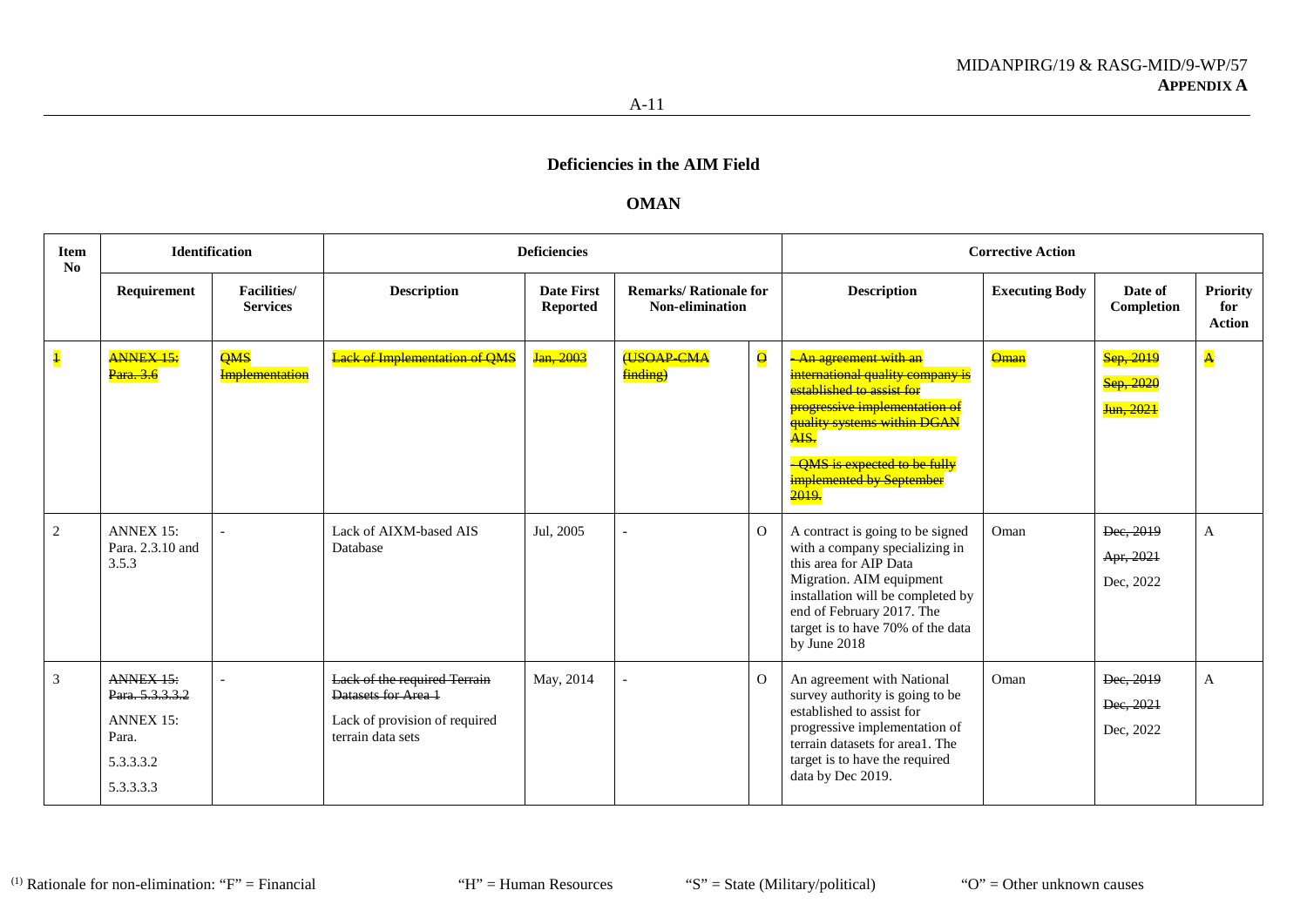| Item<br>No |                                                                              | <b>Identification</b>                  |                                                                                                             | <b>Deficiencies</b>                  |                                                         |          |                                                                                                                                                                                                           | <b>Corrective Action</b> |                                     |                                  |
|------------|------------------------------------------------------------------------------|----------------------------------------|-------------------------------------------------------------------------------------------------------------|--------------------------------------|---------------------------------------------------------|----------|-----------------------------------------------------------------------------------------------------------------------------------------------------------------------------------------------------------|--------------------------|-------------------------------------|----------------------------------|
|            | Requirement                                                                  | <b>Facilities</b> /<br><b>Services</b> | <b>Description</b>                                                                                          | <b>Date First</b><br><b>Reported</b> | <b>Remarks/ Rationale for</b><br><b>Non-elimination</b> |          | <b>Description</b>                                                                                                                                                                                        | <b>Executing Body</b>    | Date of<br>Completion               | Priority<br>for<br><b>Action</b> |
|            | ANNEX 15:<br>Para, 5.3.3.4.3<br>ANNEX 15:<br>Para.<br>5.3.3.4.3<br>5.3.3.4.5 |                                        | Lack of the required Obstacle<br>Datasets for Area 1<br>Lack of provision of required<br>obstacle data sets | May, 2014                            |                                                         | $\Omega$ | Area 1 obstacles are published<br>in AIP Oman ENR 5.4 "Air<br>Navigation (En-Route)<br>Obstacles". Data originators for<br>obstacles will be consulted for<br>Area 1 obstacle completeness<br>and update. | Oman                     | Dec, 2019<br>Dec, 2021<br>Dec, 2022 | A                                |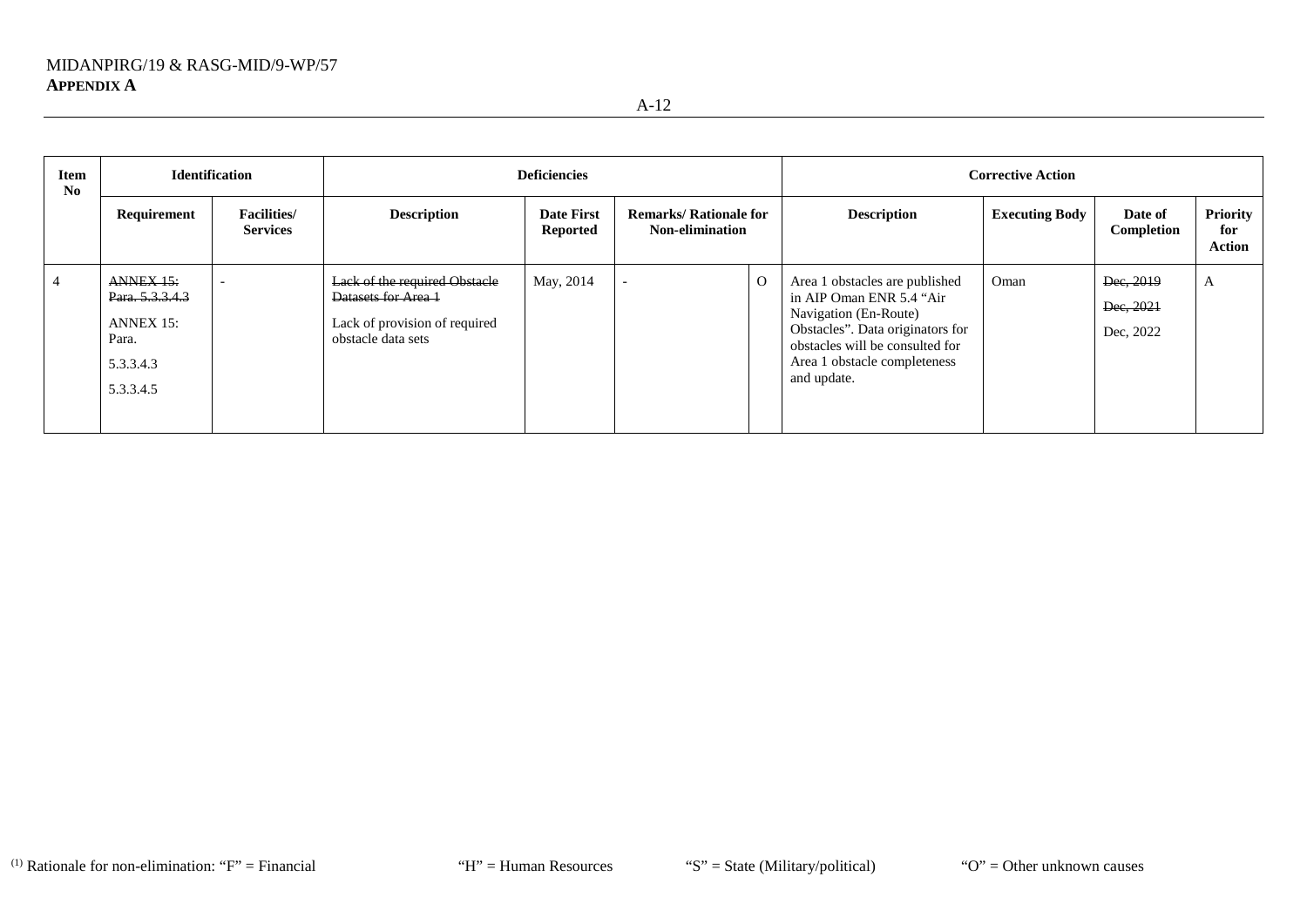#### **SAUDI ARABIA**

| <b>Item</b><br>No |                                                                        | <b>Identification</b>                 |                                                     | <b>Deficiencies</b>           |                                                  |          |                                                                                                                                                                                                                                                                           | <b>Corrective Action</b> |                       |                                         |
|-------------------|------------------------------------------------------------------------|---------------------------------------|-----------------------------------------------------|-------------------------------|--------------------------------------------------|----------|---------------------------------------------------------------------------------------------------------------------------------------------------------------------------------------------------------------------------------------------------------------------------|--------------------------|-----------------------|-----------------------------------------|
|                   | Requirement                                                            | <b>Facilities/</b><br><b>Services</b> | <b>Description</b>                                  | <b>Date First</b><br>Reported | <b>Remarks/ Rationale for</b><br>Non-elimination |          | <b>Description</b>                                                                                                                                                                                                                                                        | <b>Executing Body</b>    | Date of<br>Completion | <b>Priority</b><br>for<br><b>Action</b> |
|                   | ANNEX 15 16th<br>edition: para.<br>5.3.3.3.2<br>5.3.3.3.3<br>5.3.3.3.8 | $\blacksquare$                        | Lack of provision of required<br>terrain data sets  | Dec, 2021                     |                                                  | $\Omega$ | Terrain data sets are available<br>for Areas 1 and 4.<br>Terrain data sets for area 2a,<br>TOFP and OLS are provided in:<br>OERK, OEDF, OEMA, and<br>OEJN.<br>Updates of OEJN terrain digital<br>data sets are expected to be<br>available and published by: Q1-<br>2021  | Saudi Arabia             | Dec, 2021             | A                                       |
| 2                 | ANNEX 15 16th<br>edition:<br>5.3.3.4.3<br>5.3.3.4.5<br>5.3.3.4.10      | $\overline{a}$                        | Lack of provision of required<br>obstacle data sets | Dec, 2021                     |                                                  | $\Omega$ | Obstacle data sets are provided<br>for Areas 1 and 4.<br>Obstacle data sets for area 2a,<br>TOFP and OLS are provided in:<br>OERK, OEDF, OEMA, and<br>OEJN.<br>Updates of OEJN terrain digital<br>data sets are expected to be<br>available and published by: Q1-<br>2021 | Saudi Arabia             | Dec, 2021             | A                                       |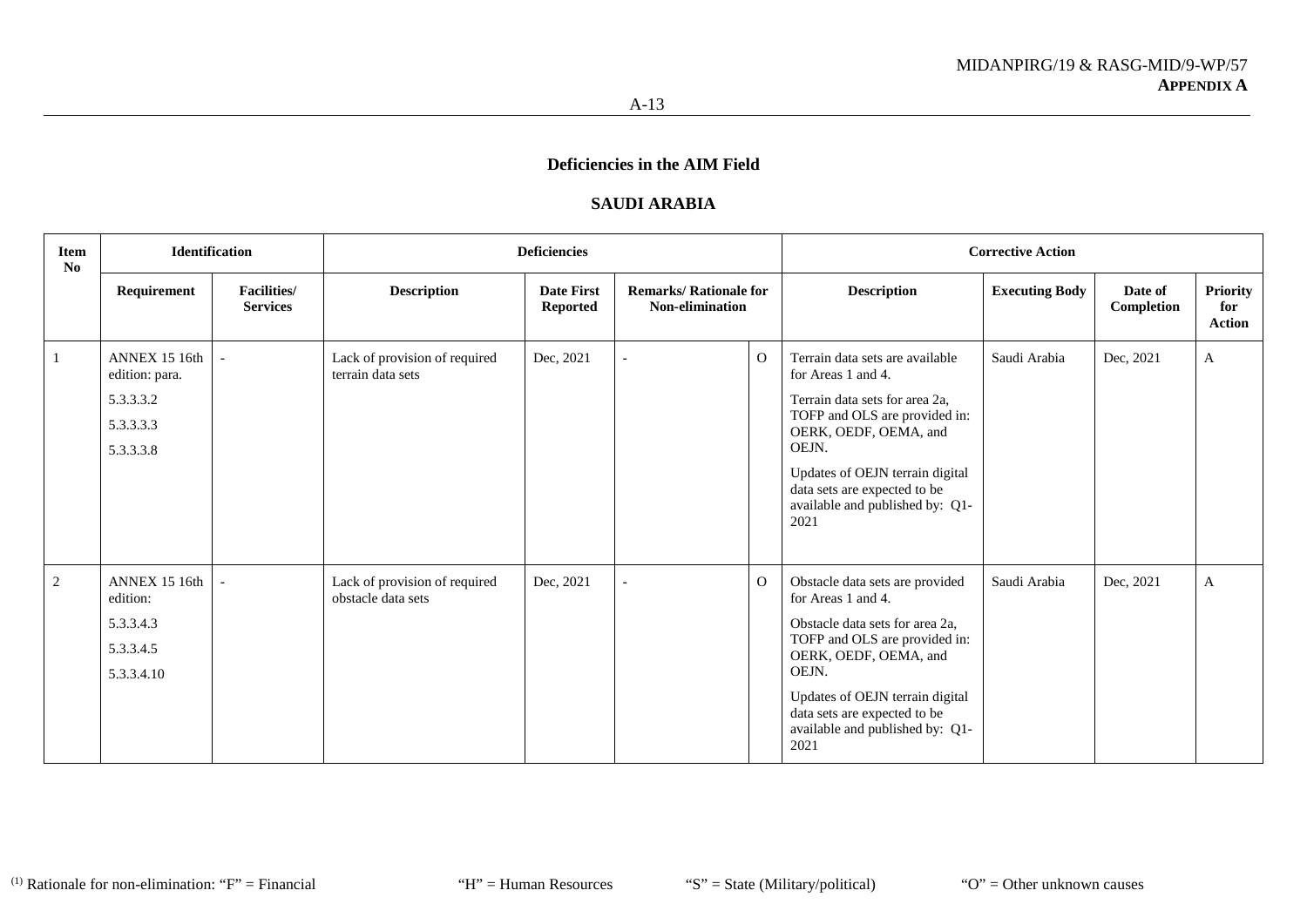#### **SUDAN**

| <b>Item</b><br>No |                                                                              | <b>Identification</b>                 |                                                                                                             | <b>Deficiencies</b>                  |                                                         |          | <b>Corrective Action</b>                                                        |                       |                        |                                  |  |
|-------------------|------------------------------------------------------------------------------|---------------------------------------|-------------------------------------------------------------------------------------------------------------|--------------------------------------|---------------------------------------------------------|----------|---------------------------------------------------------------------------------|-----------------------|------------------------|----------------------------------|--|
|                   | Requirement                                                                  | <b>Facilities/</b><br><b>Services</b> | <b>Description</b>                                                                                          | <b>Date First</b><br><b>Reported</b> | <b>Remarks/ Rationale for</b><br><b>Non-elimination</b> |          | <b>Description</b>                                                              | <b>Executing Body</b> | Date of<br>Completion  | Priority<br>for<br><b>Action</b> |  |
|                   | ANNEX 15:<br>Para. 5.3.3.3.2<br>ANNEX 15:<br>Para.<br>5.3.3.3.2<br>5.3.3.3.3 |                                       | Lack of the required Terrain<br>Datasets for Area 1<br>Lack of provision of required<br>terrain data sets   | May, 2014                            |                                                         | $\Omega$ | Corrective Action Plan has not<br>been formally provided by the<br>State        | Sudan                 | Dec, 2018<br>Dec, 2021 | A                                |  |
| 2                 | ANNEX 15:<br>Para. 5.3.3.4.3<br>ANNEX 15:<br>Para.<br>5.3.3.4.3<br>5.3.3.4.5 |                                       | Lack of the required Obstacle<br>Datasets for Area 1<br>Lack of provision of required<br>obstacle data sets | May, 2014                            |                                                         | $\Omega$ | Corrective Action Plan has not<br>been formally provided by the<br><b>State</b> | Sudan                 | Dec, 2018<br>Dec, 2021 | A                                |  |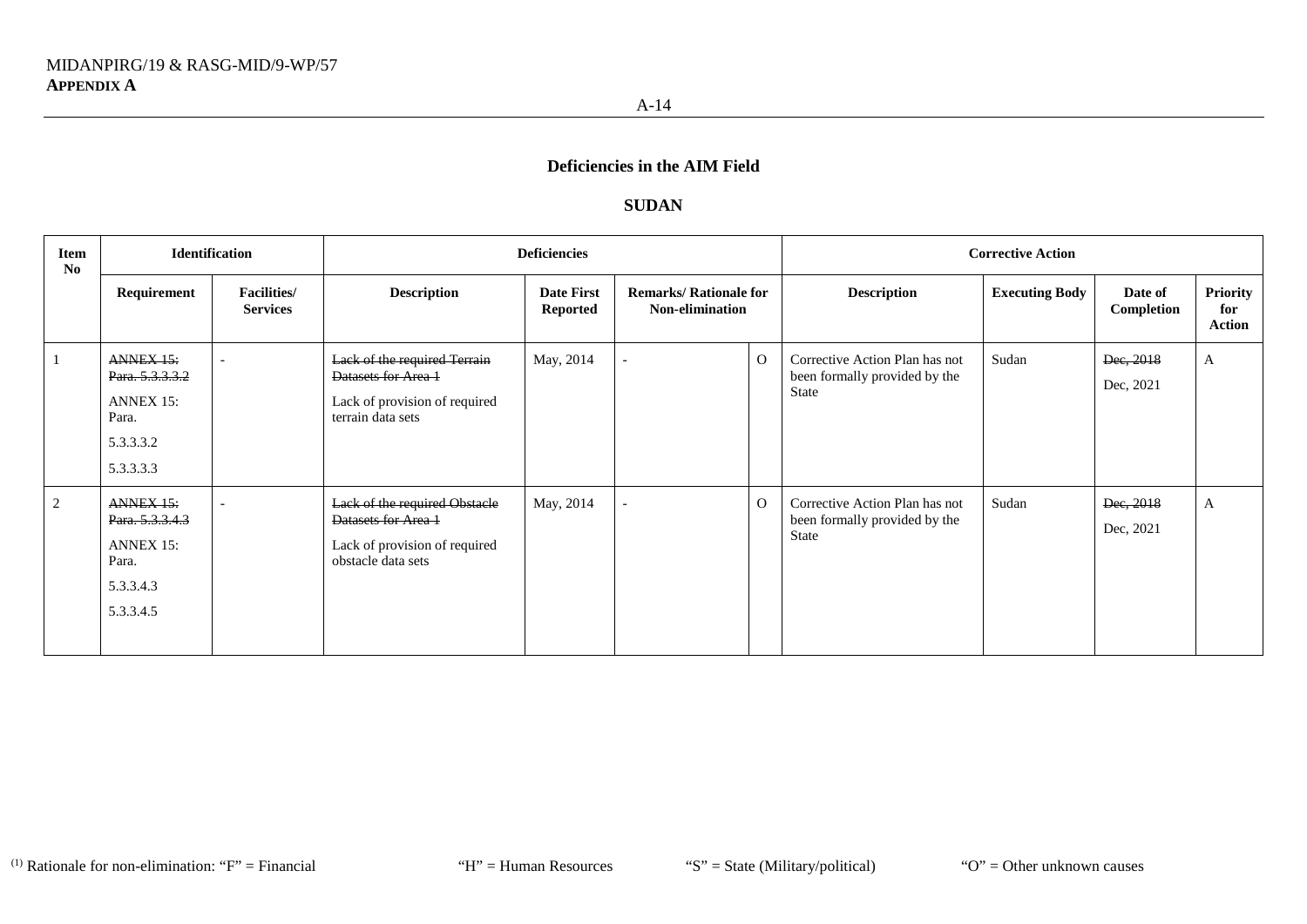### **SYRIA**

| <b>Item</b><br>$\mathbf{N_0}$ |                                               | <b>Identification</b>                 |                                                                                                        | <b>Deficiencies</b>                  |                                                  |                                |                                                                                 | <b>Corrective Action</b> |                                     |                                         |
|-------------------------------|-----------------------------------------------|---------------------------------------|--------------------------------------------------------------------------------------------------------|--------------------------------------|--------------------------------------------------|--------------------------------|---------------------------------------------------------------------------------|--------------------------|-------------------------------------|-----------------------------------------|
|                               | Requirement                                   | <b>Facilities/</b><br><b>Services</b> | <b>Description</b>                                                                                     | <b>Date First</b><br><b>Reported</b> | <b>Remarks/ Rationale for</b><br>Non-elimination |                                | <b>Description</b>                                                              | <b>Executing Body</b>    | Date of<br>Completion               | <b>Priority</b><br>for<br><b>Action</b> |
|                               | <b>ANNEX 15:</b><br>Para 6.2                  |                                       | Lack of a system for AIRAC<br>adherence monitoring                                                     | May, 1995                            |                                                  | $\mathbf F$<br>H               | Corrective Action Plan has not<br>been formally provided by the<br><b>State</b> | Syria                    | Dec, 2018<br>Dec, 2020<br>Dec, 2021 | A                                       |
| 2                             | <b>ANNEX 4:</b><br>Para, 16.2                 |                                       | Non-production of World<br>Aeronautical Chart - ICAO1:1<br>000 000                                     | May, 1995                            |                                                  | $_{\rm F}$<br>H<br>S           | Corrective Action Plan has not<br>been formally provided by the<br><b>State</b> | Syria                    | Dec, 2018<br>Dec, 2020<br>Dec, 2021 | B                                       |
| 3                             | <b>ANNEX 15:</b><br>Para, 3.6                 | <b>QMS</b><br>Implementation          | Lack of Implementation of QMS                                                                          | Jan, 2003                            | (USOAP-CMA<br>finding)                           | $\mathbf F$<br>$\, {\rm H}$    | Corrective Action Plan has not<br>been formally provided by the<br>State        | Syria                    | Dec, 2018<br>Dec, 2020<br>Dec, 2021 | $\mathbf{A}$                            |
| 4                             | <b>ANNEX 15:</b><br>Para, 1.2.1.1             |                                       | Implementation of geoid<br>undulation referenced to the<br>WGS-84 ellipsoid.                           | Jan, 2003                            | $\overline{a}$                                   | $\boldsymbol{\mathrm{F}}$<br>H | Corrective Action Plan has not<br>been formally provided by the<br><b>State</b> | Syria                    | Dec, 2018<br>Dec, 2020<br>Dec, 2021 | A                                       |
| 5                             | <b>ANNEX 15</b><br>Para. 5.2 and<br>6.3.1     |                                       | Lack of consistency in AIP<br>information and lack of regular<br>and effective updating of the<br>AIP. | Jul. 2005                            | $\overline{a}$                                   | H                              | Corrective Action Plan has not<br>been formally provided by the<br><b>State</b> | Syria                    | Dec, 2018<br>Dec, 2020<br>Dec, 2021 | $\mathbf{A}$                            |
| 6                             | <b>ANNEX 15:</b><br>Para. 2.3.10 and<br>3.5.3 |                                       | Lack of AIXM-based AIS<br>Database                                                                     | Jul, 2005                            |                                                  | $\mathbf F$<br>$\, {\rm H}$    | Corrective Action Plan has not<br>been formally provided by the<br><b>State</b> | Syria                    | Dec, 2018<br>Dec, 2020<br>Dec, 2021 | $\mathbf{A}$                            |

(1) Rationale for non-elimination: "F" = Financial "H" = Human Resources "S" = State (Military/political) "O" = Other unknown causes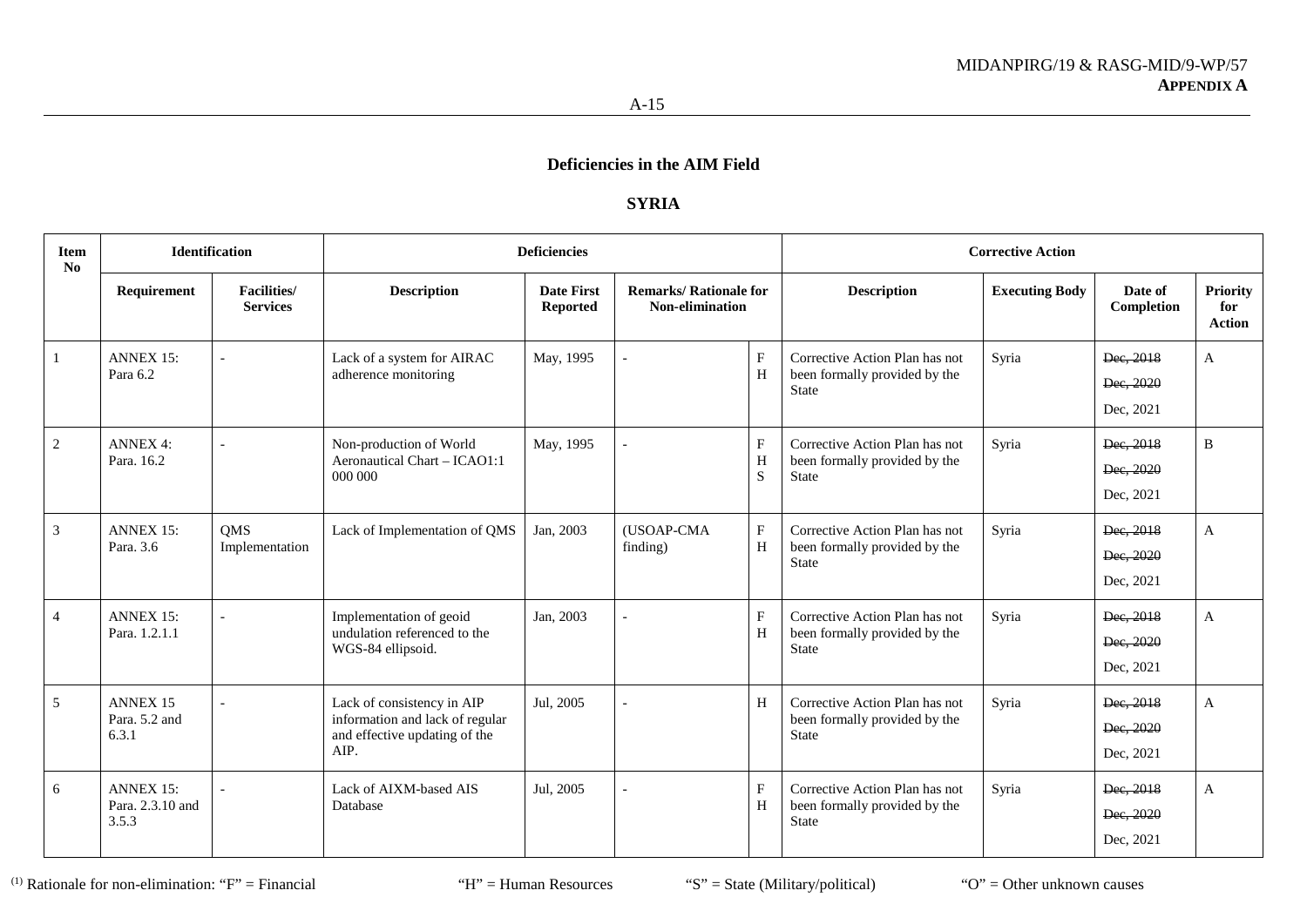A-16

| <b>Item</b><br>No |                                                                                     | <b>Identification</b>                 |                                                                                                             | <b>Deficiencies</b>           |                                                  |                   |                                                                                 | <b>Corrective Action</b> |                                     |                                         |
|-------------------|-------------------------------------------------------------------------------------|---------------------------------------|-------------------------------------------------------------------------------------------------------------|-------------------------------|--------------------------------------------------|-------------------|---------------------------------------------------------------------------------|--------------------------|-------------------------------------|-----------------------------------------|
|                   | Requirement                                                                         | <b>Facilities/</b><br><b>Services</b> | <b>Description</b>                                                                                          | <b>Date First</b><br>Reported | <b>Remarks/ Rationale for</b><br>Non-elimination |                   | <b>Description</b>                                                              | <b>Executing Body</b>    | Date of<br>Completion               | <b>Priority</b><br>for<br><b>Action</b> |
|                   | <b>ANNEX 15:</b><br>Para, 5.5                                                       |                                       | Non provision of pre-flight<br>information service at<br>international airports                             | Jul, 2005                     |                                                  | $\mathbf{F}$<br>H | Corrective Action Plan has not<br>been formally provided by the<br><b>State</b> | Syria                    | Dec, 2018<br>Dec, 2020<br>Dec, 2021 | A                                       |
| 8                 | ANNEX 15:<br>Para. 5.3.3.3.2<br>ANNEX 15:<br>Para.<br>5.3.3.3.2<br>5.3.3.3.3        |                                       | Lack of the required Terrain<br>Datasets for Area 1<br>Lack of provision of required<br>terrain data sets   | May, 2014                     |                                                  | $\Omega$          | Corrective Action Plan has not<br>been formally provided by the<br>State        | Syria                    | Dec, 2018<br>Dec, 2021              | A                                       |
| 9                 | ANNEX 15:<br>Para. 5.3.3.4.3<br><b>ANNEX 15:</b><br>Para.<br>5.3.3.4.3<br>5.3.3.4.5 |                                       | Lack of the required Obstacle<br>Datasets for Area 1<br>Lack of provision of required<br>obstacle data sets | May, 2014                     |                                                  | $\Omega$          | Corrective Action Plan has not<br>been formally provided by the<br>State        | Syria                    | Dec, 2018<br>Dec, 2021              | A                                       |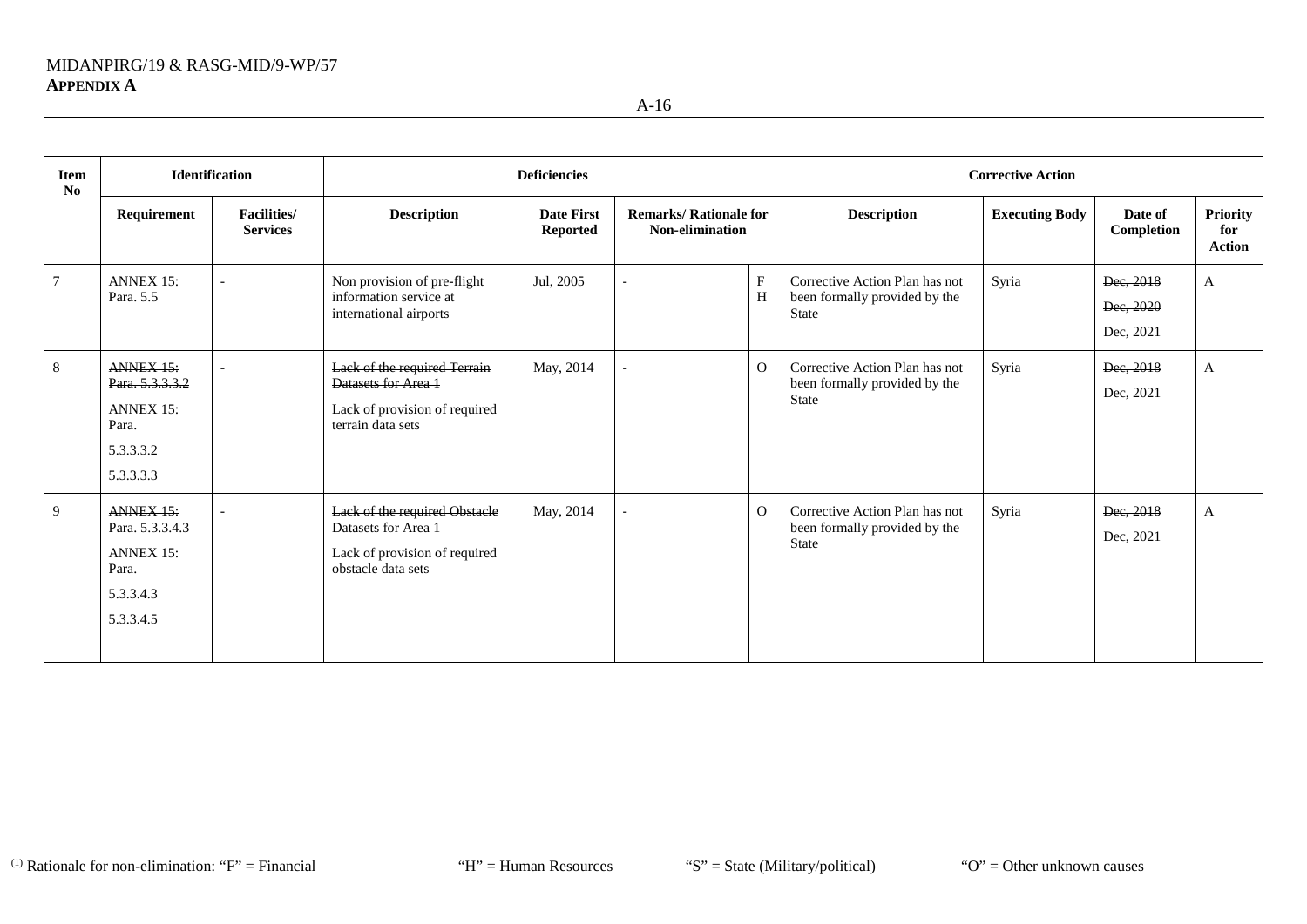### **UAE**

| Item<br>$\mathbf{N}\mathbf{o}$ | Identification                                      |                                       |                                                    | <b>Deficiencies</b>           |                                                  |              |                                                                                                                                                  | <b>Corrective Action</b> |                       |                                  |
|--------------------------------|-----------------------------------------------------|---------------------------------------|----------------------------------------------------|-------------------------------|--------------------------------------------------|--------------|--------------------------------------------------------------------------------------------------------------------------------------------------|--------------------------|-----------------------|----------------------------------|
|                                | Requirement                                         | <b>Facilities/</b><br><b>Services</b> | <b>Description</b>                                 | <b>Date First</b><br>Reported | <b>Remarks/ Rationale for</b><br>Non-elimination |              | <b>Description</b>                                                                                                                               | <b>Executing Body</b>    | Date of<br>Completion | Priority<br>for<br><b>Action</b> |
|                                | ANNEX 15 16th<br>edition:<br>5.3.3.3.2<br>5.3.3.3.3 |                                       | Lack of provision of required<br>terrain data sets | Dec, 2021                     |                                                  | $\mathbf{O}$ | Terrain data sets are provided<br>for Areas 1, 4 and 2a.<br>Terrain data sets for TOFP and<br>OLS are not provided.<br>Abu Dhabi Airports (Fully | <b>UAE</b>               | Dec, 2021             | $\mathbf{A}$                     |
|                                | 5.3.3.3.8                                           |                                       |                                                    |                               |                                                  |              | Compliant)<br>Dubai Airports (Fully<br>Compliant)                                                                                                |                          |                       |                                  |
|                                |                                                     |                                       |                                                    |                               |                                                  |              | <b>OMSJ</b> (Fully Compliant)<br><b>OMFJ</b> (Fully Compliant)                                                                                   |                          |                       |                                  |
|                                |                                                     |                                       |                                                    |                               |                                                  |              | <b>OMRK</b> (Not Compliant)                                                                                                                      |                          |                       |                                  |
|                                |                                                     |                                       |                                                    |                               |                                                  |              | All UAE Intl Airports are<br>providing full Area 2 Terrain.                                                                                      |                          |                       |                                  |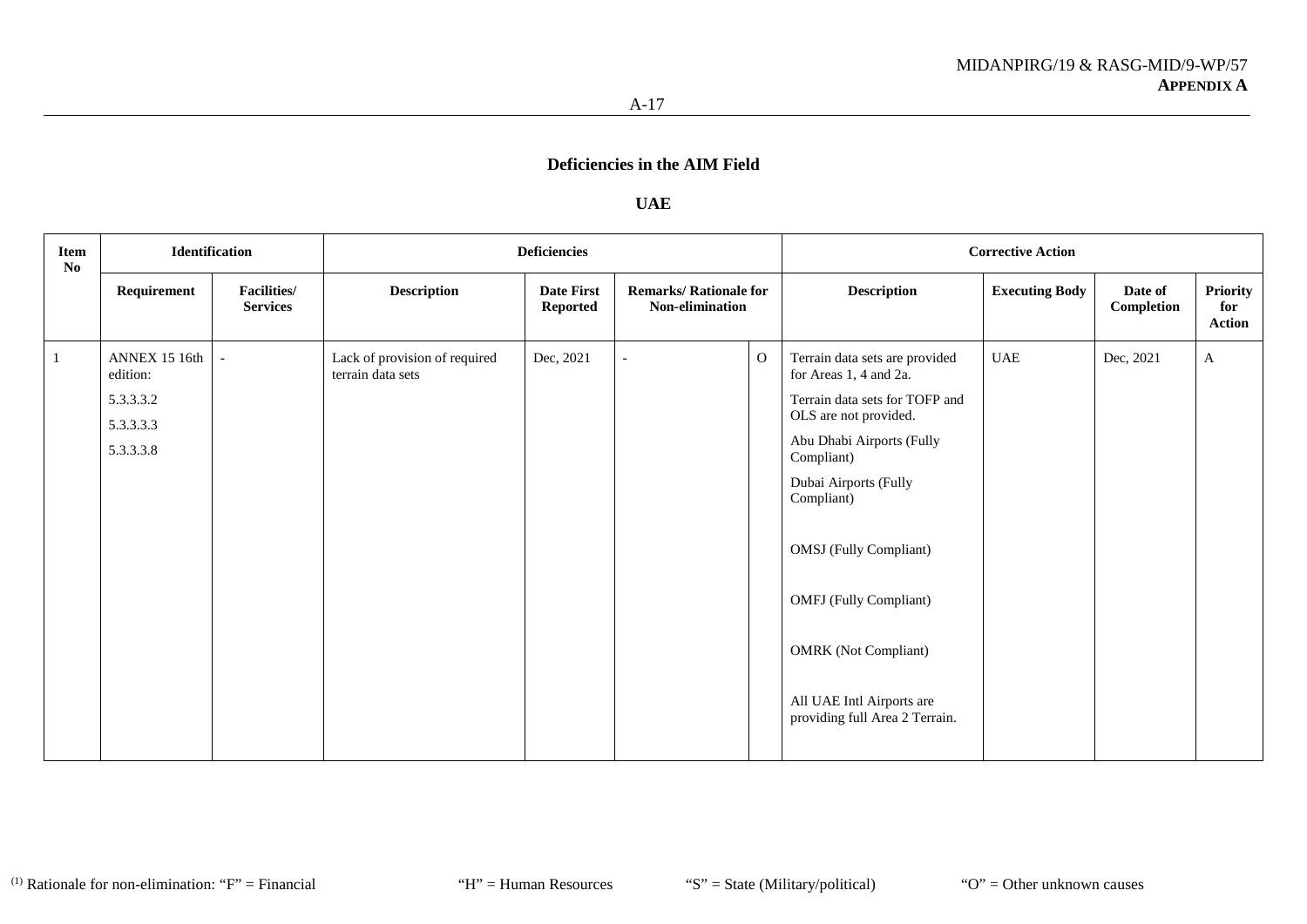A-18

| Item<br>$\mathbf{N}\mathbf{o}$ |                           | Identification                        |                                                     | <b>Deficiencies</b>                  |                                                  |              |                                                               | <b>Corrective Action</b> |                       |                                         |
|--------------------------------|---------------------------|---------------------------------------|-----------------------------------------------------|--------------------------------------|--------------------------------------------------|--------------|---------------------------------------------------------------|--------------------------|-----------------------|-----------------------------------------|
|                                | Requirement               | <b>Facilities/</b><br><b>Services</b> | <b>Description</b>                                  | <b>Date First</b><br><b>Reported</b> | <b>Remarks/ Rationale for</b><br>Non-elimination |              | <b>Description</b>                                            | <b>Executing Body</b>    | Date of<br>Completion | <b>Priority</b><br>for<br><b>Action</b> |
| $\overline{c}$                 | ANNEX 15 16th<br>edition: | $\overline{\phantom{a}}$              | Lack of provision of required<br>obstacle data sets | Dec, 2021                            |                                                  | $\mathbf{O}$ | Obstacle data sets are provided<br>for Areas 1, 4 and 2a.     | <b>UAE</b>               | Dec, 2021             | A                                       |
|                                | 5.3.3.4.3<br>5.3.3.4.5    |                                       |                                                     |                                      |                                                  |              | Obstacle data sets for TOFP and<br>OLS are not provided.      |                          |                       |                                         |
|                                | 5.3.3.4.10                |                                       |                                                     |                                      |                                                  |              | Abu Dhabi Airports (Fully<br>Compliant)                       |                          |                       |                                         |
|                                |                           |                                       |                                                     |                                      |                                                  |              | Dubai Airports (Fully<br>Compliant)                           |                          |                       |                                         |
|                                |                           |                                       |                                                     |                                      |                                                  |              | <b>OMSJ</b> (Fully Compliant)                                 |                          |                       |                                         |
|                                |                           |                                       |                                                     |                                      |                                                  |              | <b>OMFJ</b> (Fully Compliant)                                 |                          |                       |                                         |
|                                |                           |                                       |                                                     |                                      |                                                  |              | (Partially compliant, update<br>survey required)              |                          |                       |                                         |
|                                |                           |                                       |                                                     |                                      |                                                  |              | All UAE Intl Airports are<br>providing full Area 2 obstacles. |                          |                       |                                         |
|                                |                           |                                       |                                                     |                                      |                                                  |              |                                                               |                          |                       |                                         |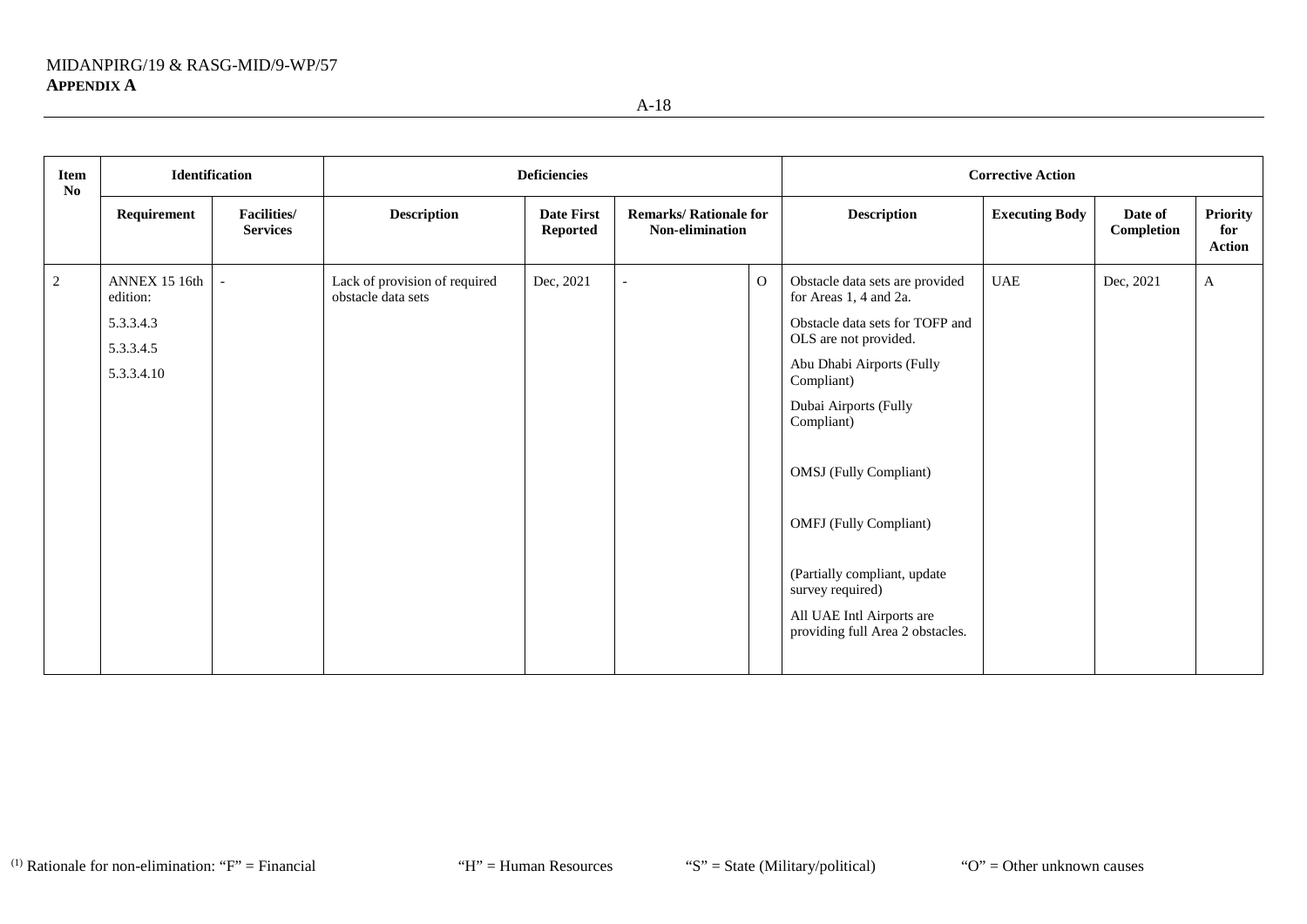### **YEMEN**

| <b>Item</b><br>No |                                               | <b>Identification</b>                  |                                                                                 | <b>Deficiencies</b>                  |                                                  |                   |                                                                                 | <b>Corrective Action</b> |                                     |                                  |
|-------------------|-----------------------------------------------|----------------------------------------|---------------------------------------------------------------------------------|--------------------------------------|--------------------------------------------------|-------------------|---------------------------------------------------------------------------------|--------------------------|-------------------------------------|----------------------------------|
|                   | Requirement                                   | <b>Facilities</b> /<br><b>Services</b> | <b>Description</b>                                                              | <b>Date First</b><br><b>Reported</b> | <b>Remarks/ Rationale for</b><br>Non-elimination |                   | <b>Description</b>                                                              | <b>Executing Body</b>    | Date of<br>Completion               | Priority<br>for<br><b>Action</b> |
|                   | <b>ANNEX 15:</b><br>Para 6.2                  |                                        | Lack of a system for AIRAC<br>adherence monitoring                              | May, 1995                            |                                                  | H<br>$\Omega$     | Corrective Action Plan has not<br>been formally provided by the<br><b>State</b> | Yemen                    | Dec, 2018<br>Dec, 2020<br>Dec, 2021 | A                                |
| 2                 | <b>ANNEX 4:</b><br>Para, 16.2                 |                                        | Non-production of World<br>Aeronautical Chart - ICAO1:1<br>000 000              | May, 1995                            |                                                  | $\mathbf{F}$      | Corrective Action Plan has not<br>been formally provided by the<br><b>State</b> | Yemen                    | Dec, 2018<br>Dec, 2020<br>Dec, 2021 | B                                |
| 3                 | <b>ANNEX 15:</b><br>Para, 3.6                 | <b>QMS</b><br>Implementation           | Lack of Implementation of QMS                                                   | Jan, 2003                            |                                                  | F                 | Corrective Action Plan has not<br>been formally provided by the<br>State        | Yemen                    | Dec, 2018<br>Dec, 2020<br>Dec, 2021 | $\mathbf{A}$                     |
| $\overline{4}$    | <b>ANNEX 4:</b><br>Para, 11.2                 |                                        | Non-production of Instrument<br>Approach Chart-ICAO for TAIZ<br>Intl. Airport   | Jan, 2003                            |                                                  | $\Omega$          | Corrective Action Plan has not<br>been formally provided by the<br>State        | Yemen                    | Dec, 2018<br>Dec, 2020<br>Dec, 2021 | A                                |
| 5                 | <b>ANNEX 15:</b><br>Para, 5.5                 | $\overline{a}$                         | Non provision of pre-flight<br>information service at<br>international airports | Mar. 2004                            |                                                  | $\mathbf{F}$<br>H | Corrective Action Plan has not<br>been formally provided by the<br>State        | Yemen                    | Dec, 2018<br>Dec, 2020<br>Dec, 2021 | $\mathsf{A}$                     |
| 6                 | <b>ANNEX 15:</b><br>Para. 2.3.10 and<br>3.5.3 |                                        | Lack of AIXM-based AIS<br>Database                                              | Jul, 2005                            |                                                  | F                 | Corrective Action Plan has not<br>been formally provided by the<br><b>State</b> | Yemen                    | Dec, 2018<br>Dec, 2020<br>Dec, 2021 | $\mathbf{A}$                     |

(1) Rationale for non-elimination: "F" = Financial "H" = Human Resources "S" = State (Military/political) "O" = Other unknown causes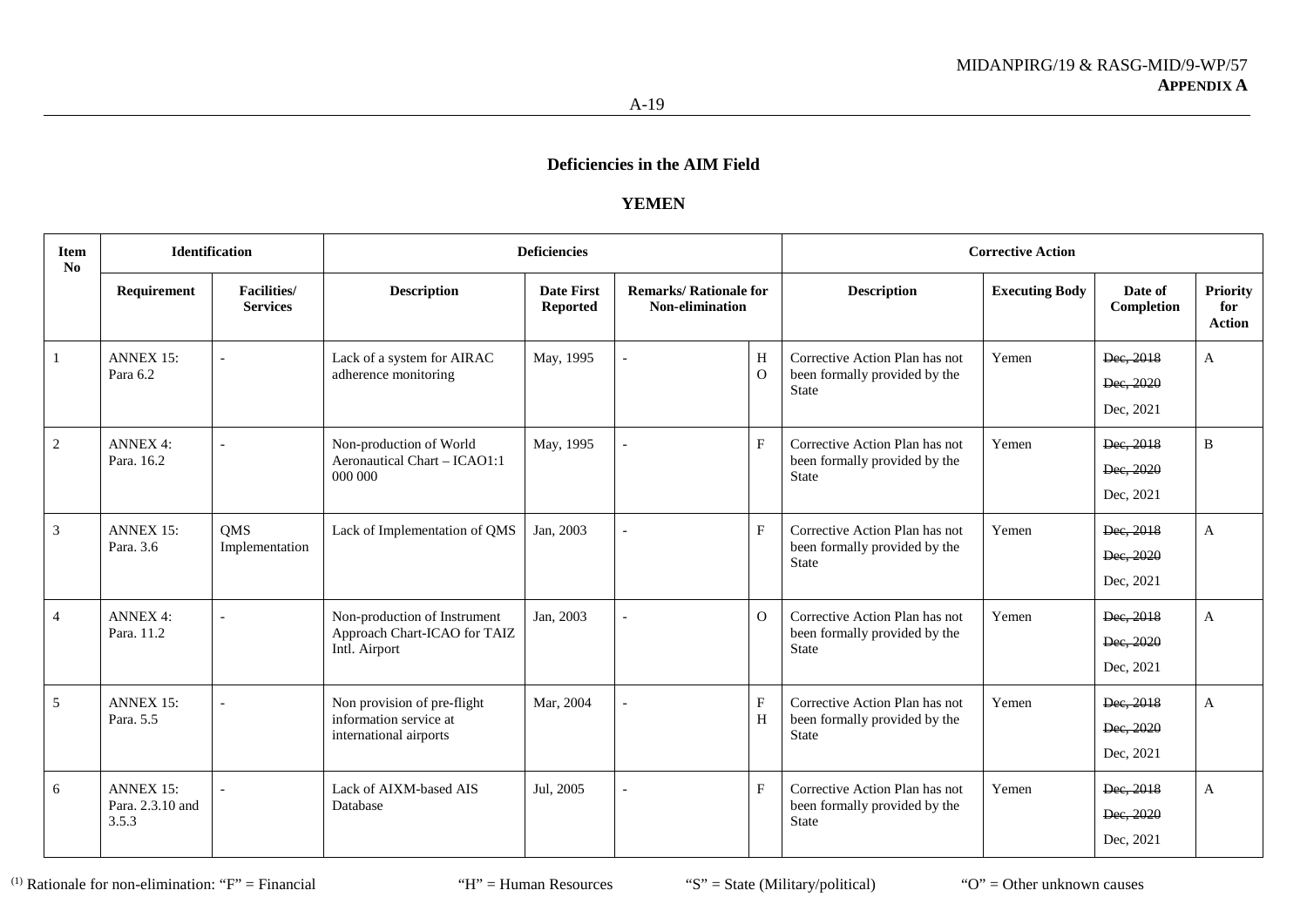| <b>Item</b><br>No | Identification                                                                                     |                                       |                                                                                                             | <b>Deficiencies</b>           |                                                  |          |                                                                                 | <b>Corrective Action</b> |                                     |                                  |
|-------------------|----------------------------------------------------------------------------------------------------|---------------------------------------|-------------------------------------------------------------------------------------------------------------|-------------------------------|--------------------------------------------------|----------|---------------------------------------------------------------------------------|--------------------------|-------------------------------------|----------------------------------|
|                   | Requirement                                                                                        | <b>Facilities/</b><br><b>Services</b> | <b>Description</b>                                                                                          | <b>Date First</b><br>Reported | <b>Remarks/ Rationale for</b><br>Non-elimination |          | <b>Description</b>                                                              | <b>Executing Body</b>    | Date of<br>Completion               | Priority<br>for<br><b>Action</b> |
|                   | <b>ANNEX 15:</b><br>Para. 5.3.3.3.2<br>ANNEX 15 16th<br>edition:<br>Para<br>5.3.3.3.2<br>5.3.3.3.3 | $\overline{a}$                        | Lack of the required Terrain<br>Datasets for Area 1<br>Lack of provision of required<br>terrain data sets   | May, 2014                     |                                                  | $\Omega$ | Corrective Action Plan has not<br>been formally provided by the<br>State        | Yemen                    | Dec, 2018<br>Dec, 2020<br>Dec, 2021 | $\mathbf{A}$                     |
|                   | ANNEX 15:<br>Para. 5.3.3.4.3<br>ANNEX 15 16th<br>edition: Para.<br>5.3.3.4.3<br>5.3.3.4.5          | $\overline{\phantom{a}}$              | Lack of the required Obstacle<br>Datasets for Area 1<br>Lack of provision of required<br>obstacle data sets | May, 2014                     |                                                  | $\Omega$ | Corrective Action Plan has not<br>been formally provided by the<br><b>State</b> | Yemen                    | Dec, 2018<br>Dec, 2020<br>Dec, 2021 | $\mathbf{A}$                     |

**--------------------**

A-20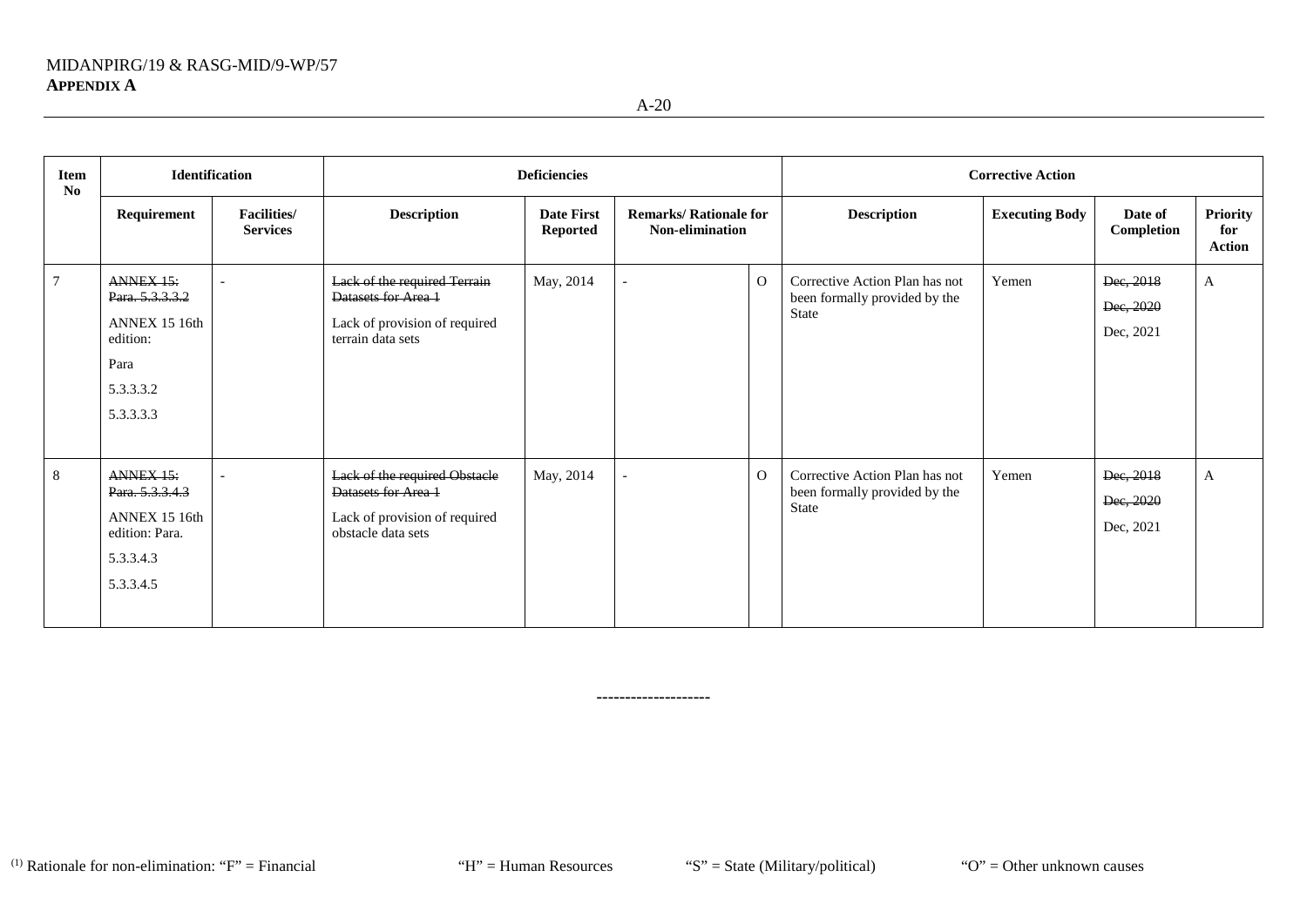#### **IRAN**

| Item<br>N <sub>0</sub> |                                     | <b>Identification</b>                                                                                                                                                                                                           |                                                                                       | <b>Deficiencies</b>                  |                                                                                                                                                                                            |                   |                                                                          | <b>Corrective Action</b> |                                                  |                           |
|------------------------|-------------------------------------|---------------------------------------------------------------------------------------------------------------------------------------------------------------------------------------------------------------------------------|---------------------------------------------------------------------------------------|--------------------------------------|--------------------------------------------------------------------------------------------------------------------------------------------------------------------------------------------|-------------------|--------------------------------------------------------------------------|--------------------------|--------------------------------------------------|---------------------------|
|                        | Requirement                         | <b>Facilities</b> /<br><b>Services</b>                                                                                                                                                                                          | <b>Description</b>                                                                    | <b>Date First</b><br><b>Reported</b> | <b>Remarks/ Rationale for</b><br><b>Non-elimination</b>                                                                                                                                    |                   | <b>Description</b>                                                       | <b>Executing Body</b>    | Date of<br>Completion                            | Priority<br>for<br>Action |
|                        | <b>ANNEX 14</b><br>VOL I: Para. 1.4 | MASHHAD/Sh<br>ahid Hashemi<br>Nejad Intl<br>$(OIMM)$ ,<br>SHIRAZ/Shiraz<br>Intl $(OISS)$ ,<br>TABRIZ/Tabriz<br>Intl (OITT),<br>TEHRAN/Imam<br>Khomaini Intl<br>(OIIE),<br><b>BANDAR</b><br>ABBAS/Bandar<br>Abbas Intl<br>(OIKB) | Implementation of Certification<br>of Aerodromes used for<br>international operations | Nov, 2006                            | <b>Certification Status</b><br>for:<br>- TEHRAN/ IKIA<br>Intl<br>(OIIE)<br>- BANDAR Abbas<br>/Bandar Abbas Intl<br>(OIKB)<br>are waiting final<br>action for<br>certification very<br>soon | $\mathbf{F}$<br>H | Corrective Action Plan has not<br>been formally provided by the<br>State | Iran                     | Dec, 2018<br>Dec, 2020<br>Dec, 2021<br>Dec, 2022 | A                         |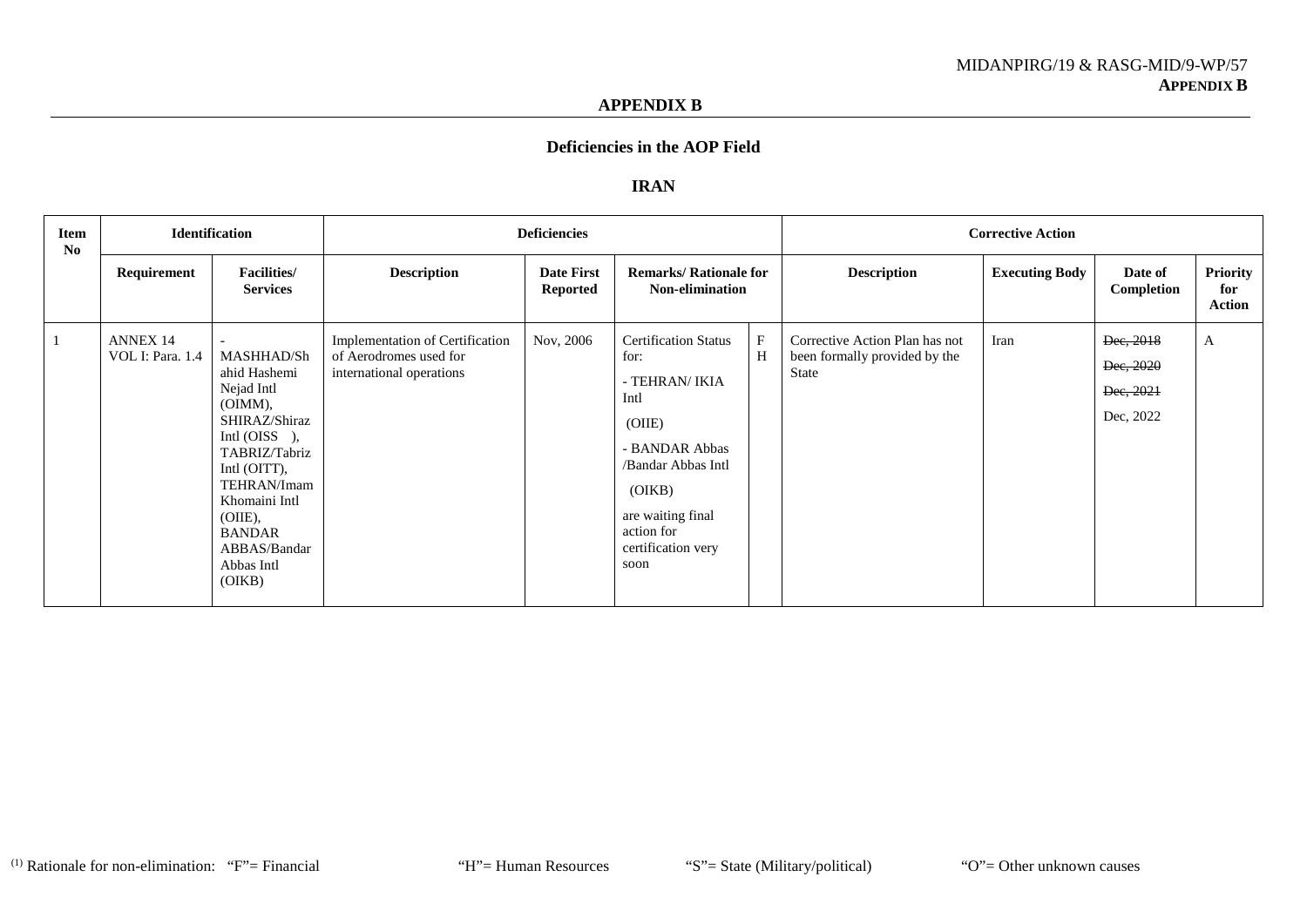### **IRAQ**

| Item<br>N <sub>0</sub> | <b>Identification</b>               |                                                                                                                                                                                |                                                                                              | <b>Deficiencies</b>                  |                                                         |                                                |                                                                          | <b>Corrective Action</b> |                                                  |                                         |
|------------------------|-------------------------------------|--------------------------------------------------------------------------------------------------------------------------------------------------------------------------------|----------------------------------------------------------------------------------------------|--------------------------------------|---------------------------------------------------------|------------------------------------------------|--------------------------------------------------------------------------|--------------------------|--------------------------------------------------|-----------------------------------------|
|                        | Requirement                         | <b>Facilities</b> /<br><b>Services</b>                                                                                                                                         | <b>Description</b>                                                                           | <b>Date First</b><br><b>Reported</b> | <b>Remarks/ Rationale for</b><br><b>Non-elimination</b> |                                                | <b>Description</b>                                                       | <b>Executing Body</b>    | Date of<br>Completion                            | <b>Priority</b><br>for<br><b>Action</b> |
|                        | <b>ANNEX 14</b><br>VOL I: Para. 1.4 | Al Najaf/Al<br>Najaf Intl<br>(ORNI).<br><b>BASRAH/Basra</b><br>h Intl (ORMM),<br><b>MOUSL/Mousl</b><br>Int <sub>1</sub> (ORBM),<br>SULYMANIYA<br>H/Sulaymaniyah<br>Intl (ORSU) | <b>Implementation of Certification</b><br>of Aerodromes used for<br>international operations | Nov, 2006                            | $\overline{\phantom{0}}$                                | $\boldsymbol{\mathrm{F}}$<br>H<br>$\mathbf{O}$ | Corrective Action Plan has not<br>been formally provided by the<br>State | Iraq                     | Dec, 2018<br>Dec, 2020<br>Dec, 2021<br>Dec, 2022 | $\mathbf{A}$                            |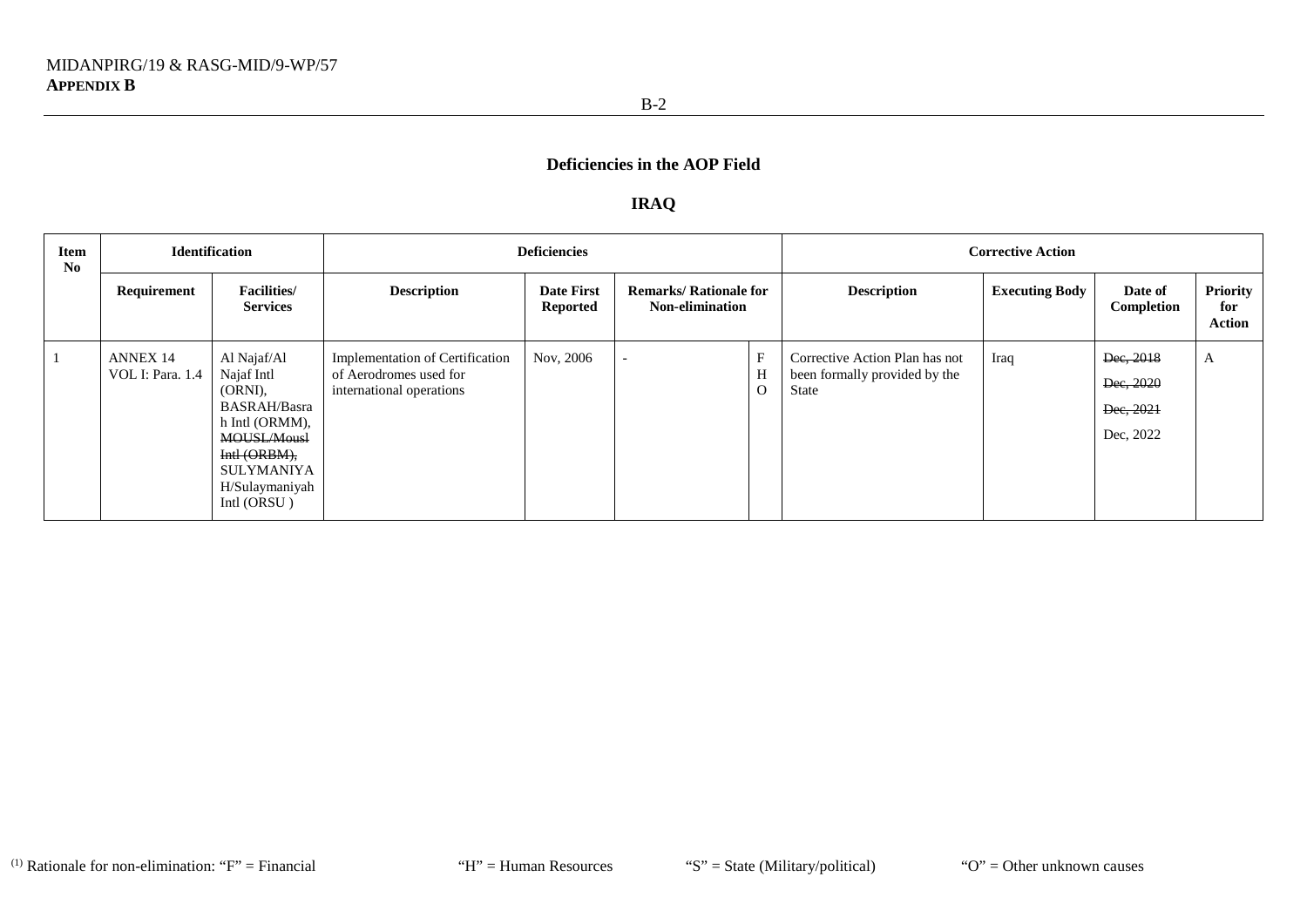### **LEBANON**

| Item<br>N <sub>0</sub> |                              | <b>Identification</b>                        |                                                                                              | <b>Deficiencies</b>    |                                                         |                  |                                                                                 | <b>Corrective Action</b> |                                                  |                                         |
|------------------------|------------------------------|----------------------------------------------|----------------------------------------------------------------------------------------------|------------------------|---------------------------------------------------------|------------------|---------------------------------------------------------------------------------|--------------------------|--------------------------------------------------|-----------------------------------------|
|                        | Requirement                  | <b>Facilities</b> /<br><b>Services</b>       | <b>Description</b>                                                                           | Date First<br>Reported | <b>Remarks/ Rationale for</b><br><b>Non-elimination</b> |                  | <b>Description</b>                                                              | <b>Executing Body</b>    | Date of<br>Completion                            | <b>Priority</b><br>for<br><b>Action</b> |
|                        | ANNEX 14<br>VOL I: Para. 1.4 | <b>BEIRUT/Rafic</b><br>Hariri Intl<br>(OLBA) | <b>Implementation of Certification</b><br>of Aerodromes used for<br>international operations | Nov. 2006              |                                                         | $\mathbf F$<br>H | Corrective Action Plan has not<br>been formally provided by the<br><b>State</b> | Lebanon                  | Dec, 2018<br>Dec, 2020<br>Dec, 2021<br>Dec, 2022 | A                                       |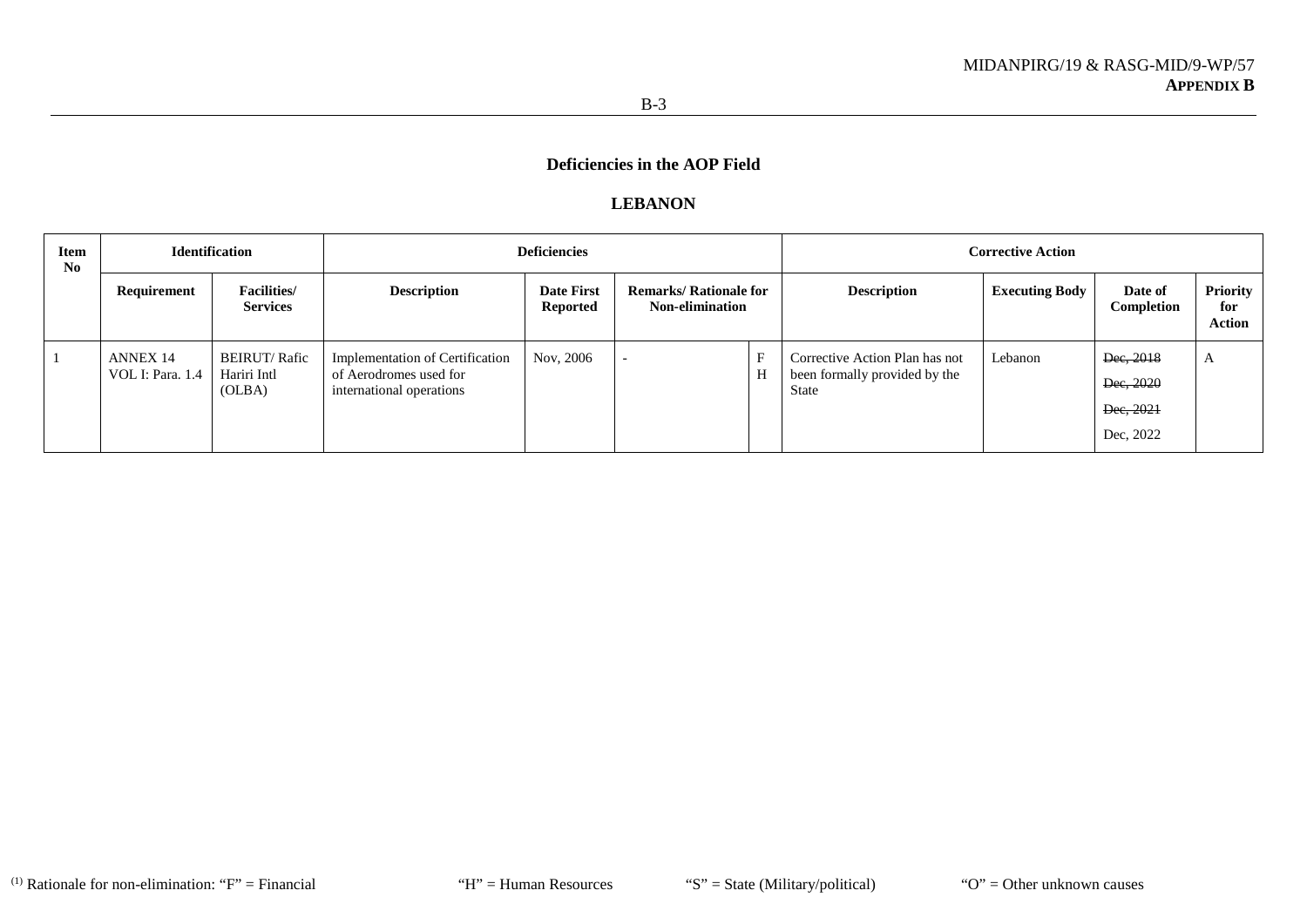### **LIBYA**

| <b>Item</b><br>No | <b>Identification</b>        |                                                                                             | <b>Deficiencies</b>                                                                          |                                                                                                 |  |                                  | <b>Corrective Action</b>                                                 |                       |                                                  |                                         |  |  |
|-------------------|------------------------------|---------------------------------------------------------------------------------------------|----------------------------------------------------------------------------------------------|-------------------------------------------------------------------------------------------------|--|----------------------------------|--------------------------------------------------------------------------|-----------------------|--------------------------------------------------|-----------------------------------------|--|--|
|                   | Requirement                  | <b>Facilities</b> /<br><b>Description</b><br><b>Services</b>                                |                                                                                              | <b>Date First</b><br><b>Remarks/ Rationale for</b><br><b>Non-elimination</b><br><b>Reported</b> |  |                                  | <b>Description</b>                                                       | <b>Executing Body</b> | Date of<br>Completion                            | <b>Priority</b><br>for<br><b>Action</b> |  |  |
|                   | ANNEX 14<br>VOL I: Para. 1.4 | BENGHAZI/Be<br>nina (HLLB),<br>SEBHA/Sebha<br>$(HLLS)$ ,<br>TRIPOLI/Tripol<br>i Intl (HLLT) | <b>Implementation of Certification</b><br>of Aerodromes used for<br>international operations | May, 2015                                                                                       |  | $\mathbf F$<br>H<br><sub>S</sub> | Corrective Action Plan has not<br>been formally provided by the<br>State | Libya                 | Dec, 2018<br>Dec, 2020<br>Dec, 2021<br>Dec, 2022 | A                                       |  |  |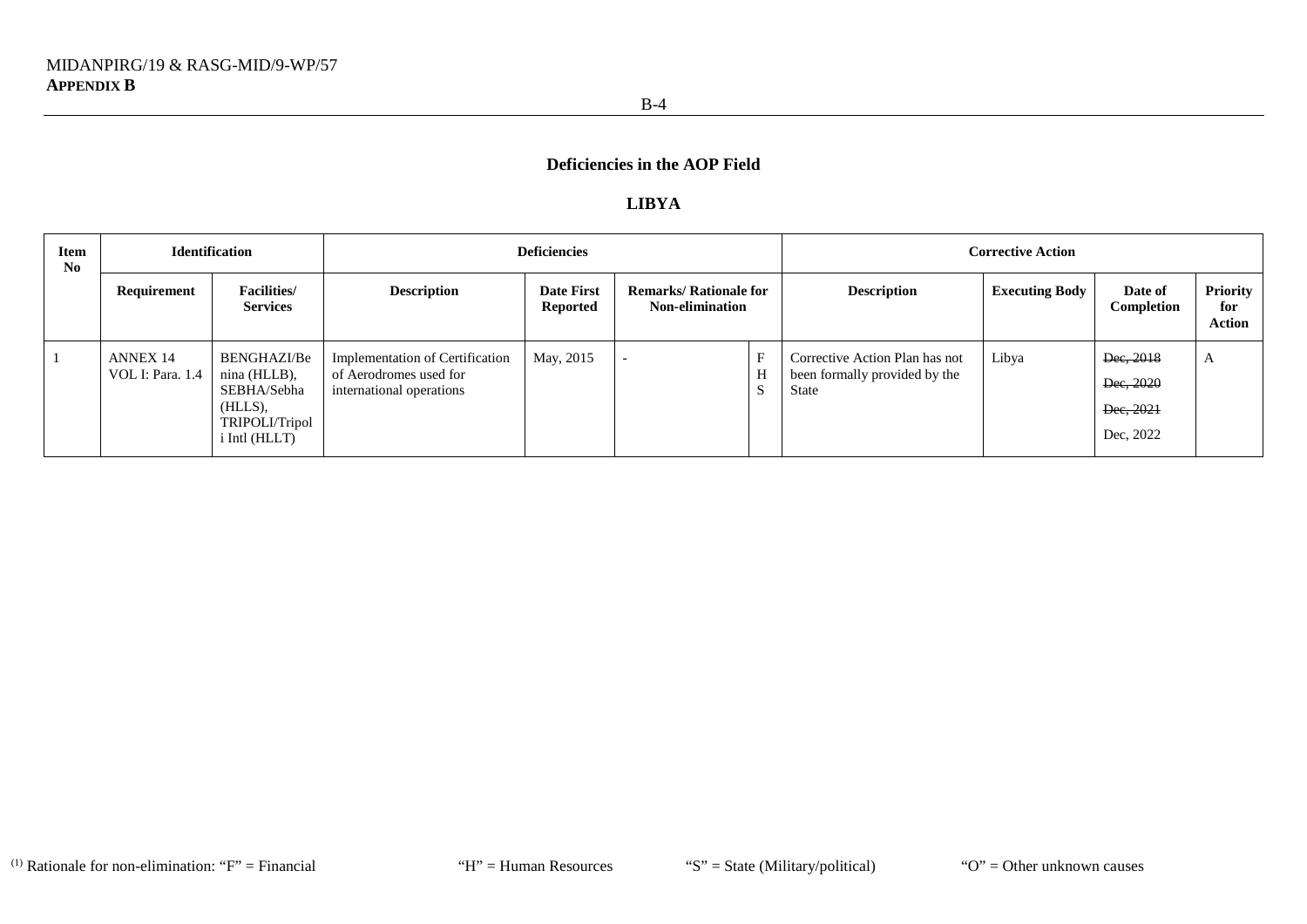### **SUDAN**

| Item<br>N <sub>0</sub> | <b>Identification</b>               |                                       | <b>Deficiencies</b>                                                                          |                                      |                                                                          |         | <b>Corrective Action</b> |                       |                                                 |                                  |  |
|------------------------|-------------------------------------|---------------------------------------|----------------------------------------------------------------------------------------------|--------------------------------------|--------------------------------------------------------------------------|---------|--------------------------|-----------------------|-------------------------------------------------|----------------------------------|--|
|                        | Requirement                         | <b>Facilities/</b><br><b>Services</b> | <b>Description</b>                                                                           | <b>Date First</b><br><b>Reported</b> | <b>Remarks/ Rationale for</b><br><b>Non-elimination</b>                  |         | <b>Description</b>       | <b>Executing Body</b> | Date of<br>Completion                           | Priority<br>for<br><b>Action</b> |  |
|                        | <b>ANNEX 14</b><br>VOL I: Para. 1.4 | - Nyala/Nyala<br>Airports             | <b>Implementation of Certification</b><br>of Aerodromes used for<br>international operations | May, 2015                            | -Certification of<br>NYALA/Nyala<br>(HSNN)<br>Will be in January<br>2018 | E.<br>Н |                          | Sudan                 | Jan, 2018<br>Jan, 2020<br>Dec 2021<br>Dec, 2022 | A                                |  |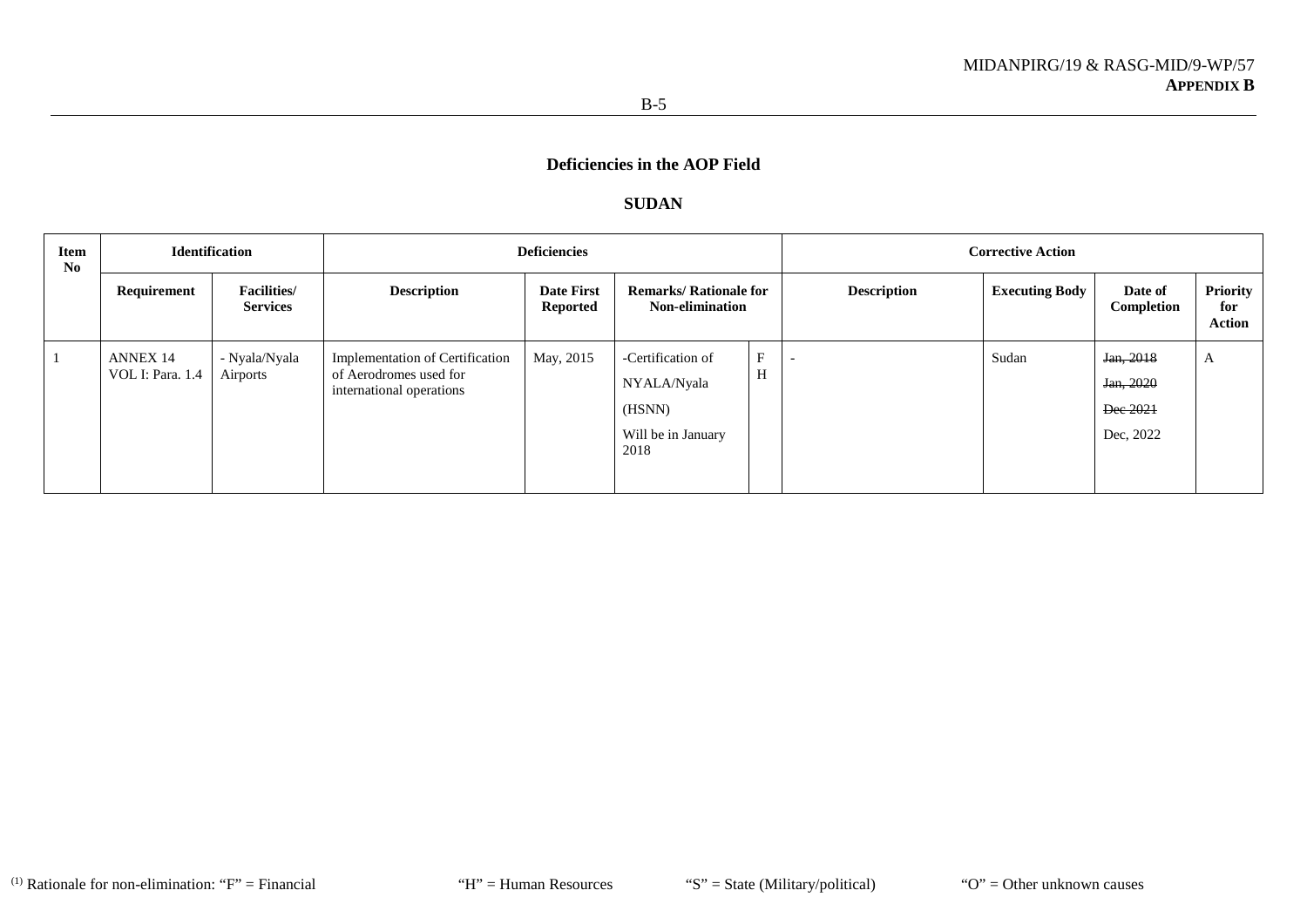### **SYRIA**

| <b>Item</b><br>No |                                             | <b>Identification</b>                                                                                                                |                                                                                       | <b>Deficiencies</b>                  |                                                         |        |                                                                                 | <b>Corrective Action</b> |                                                  |                                         |
|-------------------|---------------------------------------------|--------------------------------------------------------------------------------------------------------------------------------------|---------------------------------------------------------------------------------------|--------------------------------------|---------------------------------------------------------|--------|---------------------------------------------------------------------------------|--------------------------|--------------------------------------------------|-----------------------------------------|
|                   | Requirement                                 | <b>Facilities</b> /<br><b>Services</b>                                                                                               | <b>Description</b>                                                                    | <b>Date First</b><br><b>Reported</b> | <b>Remarks/ Rationale for</b><br><b>Non-elimination</b> |        | <b>Description</b>                                                              | <b>Executing Body</b>    | Date of<br>Completion                            | <b>Priority</b><br>for<br><b>Action</b> |
| -1                | MID eANP<br>VOL II Table<br>AOP II-1        | Damascus int'l<br>Airport                                                                                                            | Apron lighting inadequate                                                             | Sep, 2003                            |                                                         | F<br>H | Corrective Action Plan has not<br>been formally provided by the<br><b>State</b> | Syria                    | Dec, 2018<br>Dec, 2020<br>Dec, 2021<br>Dec, 2022 | A                                       |
| 2                 | MID eANP<br><b>VOL II Table</b><br>AOP II-1 | Damascus int'l<br>Airport                                                                                                            | Runway surface rough and<br>damaged. Runway markings<br>unsatisfactory                | Sep, 2003                            |                                                         | F<br>H | Corrective Action Plan has not<br>been formally provided by the<br>State        | Syria                    | Dec, 2018<br>Dec, 2020<br>Dec, 2021<br>Dec, 2022 | A                                       |
| 3                 | <b>ANNEX 14</b><br>VOL I: Para. 1.4         | ALEPPO/Alepp<br>o Intl (OSAP),<br>DAMASCUS/<br>Damascus Intl<br>$(OSDI)$ ,<br><b>LATTAKIA</b><br>/Bassel AL-<br>Assad Intl<br>(OSLK) | Implementation of Certification<br>of Aerodromes used for<br>international operations | Nov, 2006                            |                                                         | F<br>H | Corrective Action Plan has not<br>been formally provided by the<br><b>State</b> | Syria                    | Dec, 2018<br>Dec, 2020<br>Dec, 2021<br>Dec, 2022 | $\mathbf{A}$                            |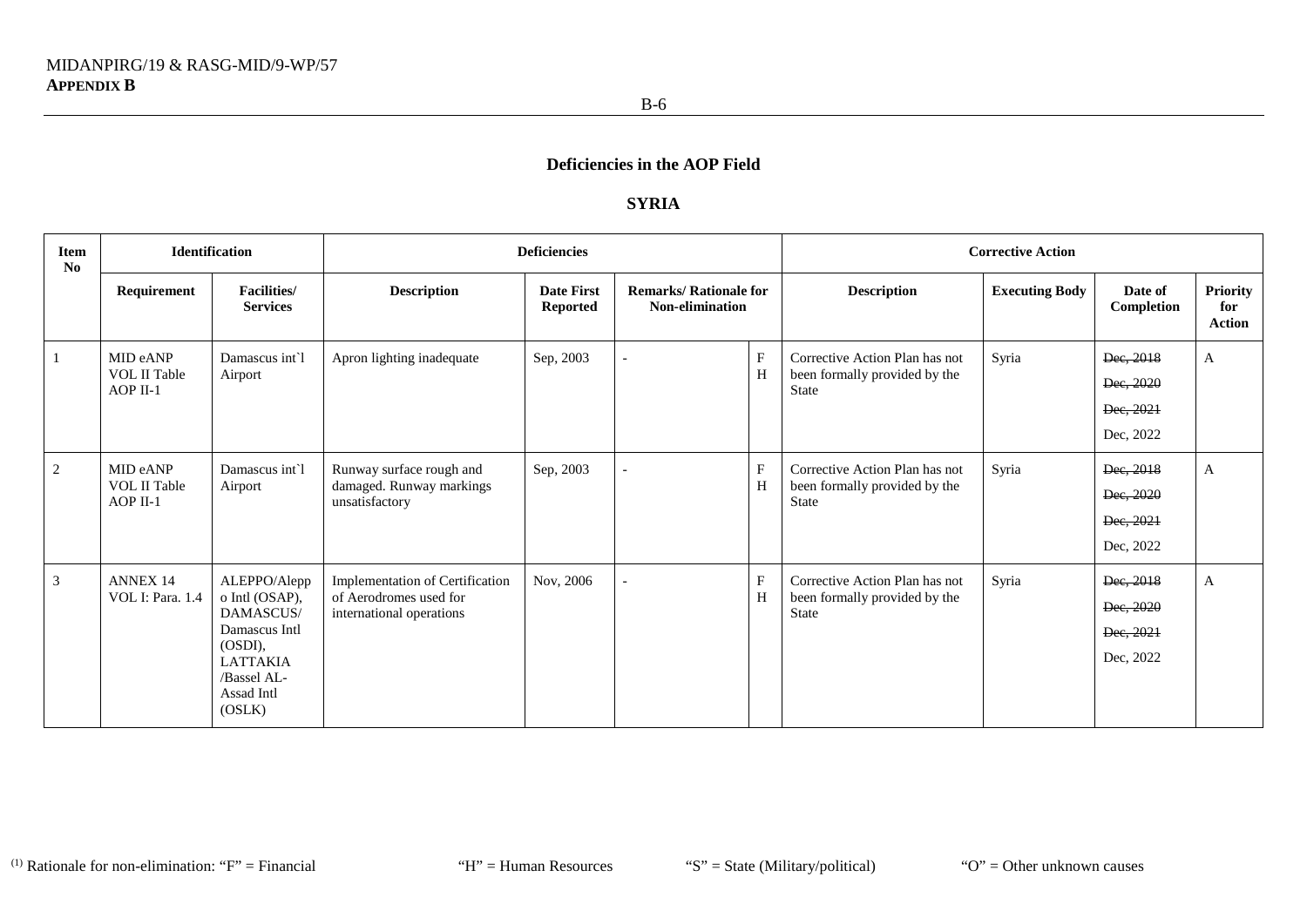### **YEMEN**

| <b>Item</b><br>No | <b>Identification</b>               |                                                                                                                                                                             | <b>Deficiencies</b>                                                                   |                                      |                                                         |                   | <b>Corrective Action</b>                                                 |                       |                                                  |                                         |  |
|-------------------|-------------------------------------|-----------------------------------------------------------------------------------------------------------------------------------------------------------------------------|---------------------------------------------------------------------------------------|--------------------------------------|---------------------------------------------------------|-------------------|--------------------------------------------------------------------------|-----------------------|--------------------------------------------------|-----------------------------------------|--|
|                   | Requirement                         | <b>Facilities</b> /<br><b>Services</b>                                                                                                                                      | <b>Description</b>                                                                    | <b>Date First</b><br><b>Reported</b> | <b>Remarks/ Rationale for</b><br><b>Non-elimination</b> |                   | <b>Description</b>                                                       | <b>Executing Body</b> | Date of<br>Completion                            | <b>Priority</b><br>for<br><b>Action</b> |  |
|                   | <b>ANNEX 14</b><br>VOL I: Para. 1.4 | ADEN/Aden<br>Intl (OYAA),<br>HODEIDAH/<br>Hodeidah Intl<br>$(OYHD)$ ,<br><b>MUKALLA/Riy</b><br>an Intl (OYRN),<br>SANA`A/Sana`a<br>Intl (OYSN),<br>TAIZ/Taiz Intl<br>(OYTZ) | Implementation of Certification<br>of Aerodromes used for<br>international operations | Nov, 2006                            |                                                         | $\mathbf{F}$<br>H | Corrective Action Plan has not<br>been formally provided by the<br>State | Yemen                 | Dec, 2018<br>Dec, 2020<br>Dec, 2021<br>Dec, 2022 | $\mathbf{A}$                            |  |

**--------------------**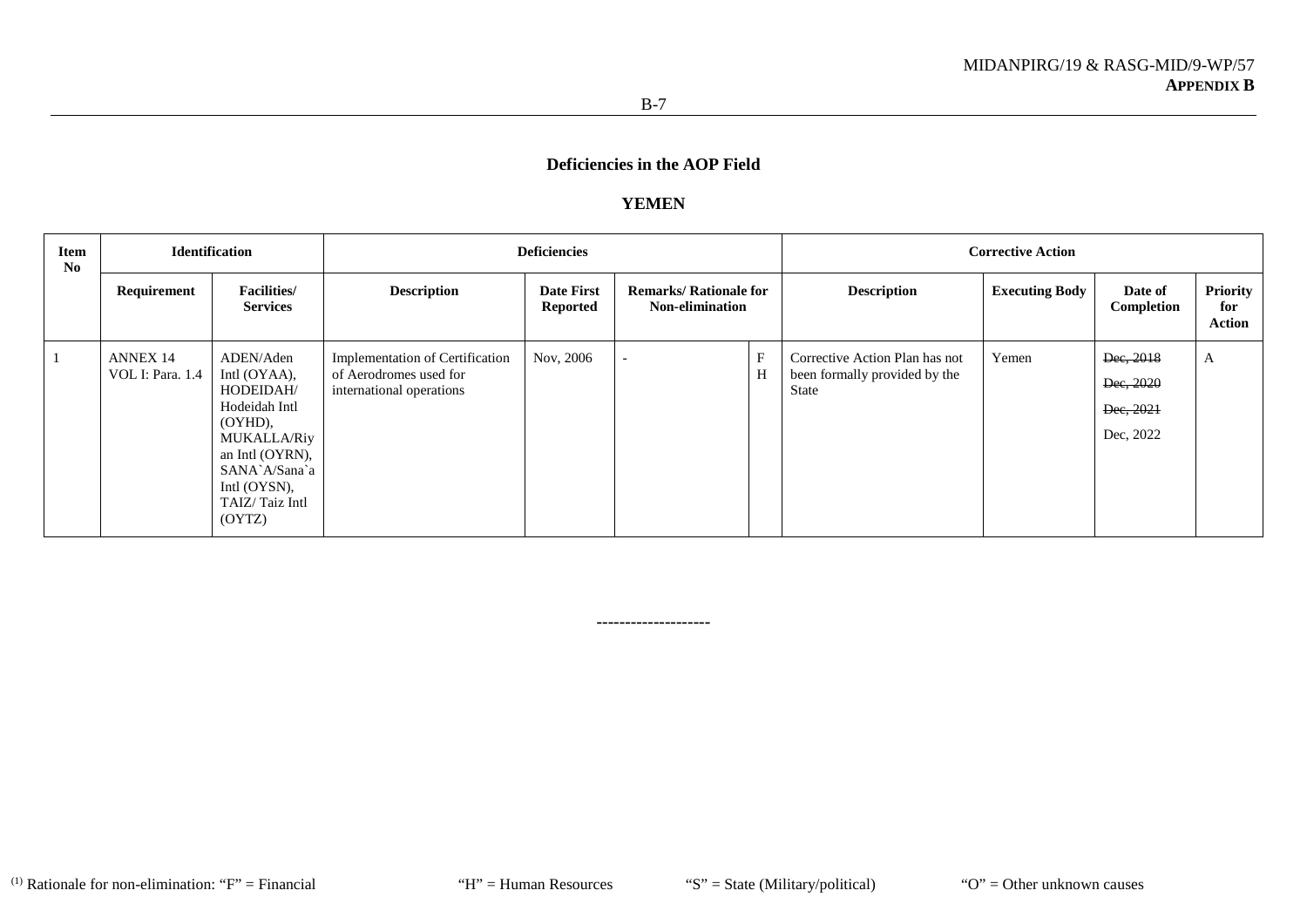### **APPENDIX C**

# **Deficiencies in the ATM Field**

#### **IRAN**

| <b>Item</b><br>No | <b>Identification</b>                                                                                     |  |                                          | <b>Deficiencies</b>                  |                                                         | <b>Corrective Action</b> |                                                                                 |                       |                                     |                                         |
|-------------------|-----------------------------------------------------------------------------------------------------------|--|------------------------------------------|--------------------------------------|---------------------------------------------------------|--------------------------|---------------------------------------------------------------------------------|-----------------------|-------------------------------------|-----------------------------------------|
|                   | <b>Facilities/</b><br>Requirement<br><b>Services</b>                                                      |  | <b>Description</b>                       | <b>Date First</b><br><b>Reported</b> | <b>Remarks/ Rationale for</b><br><b>Non-elimination</b> |                          | <b>Description</b>                                                              | <b>Executing Body</b> | Date of<br>Completion               | <b>Priority</b><br>for<br><b>Action</b> |
|                   | <b>MID ANP</b><br><b>TABLE ATM</b><br>II-MID-1 MID<br><b>REGION ATS</b><br><b>ROUTE</b><br><b>NETWORK</b> |  | ATS routes A418/UP574 not<br>implemented | Dec, 2006                            | KUMUN-PAPAR<br>segment not<br>implemented.              | S<br>$\Omega$            | Corrective Action Plan has not<br>been formally provided by the<br><b>State</b> | Iran-UAE              | Dec, 2018<br>Dec, 2020<br>Dec, 2021 | B                                       |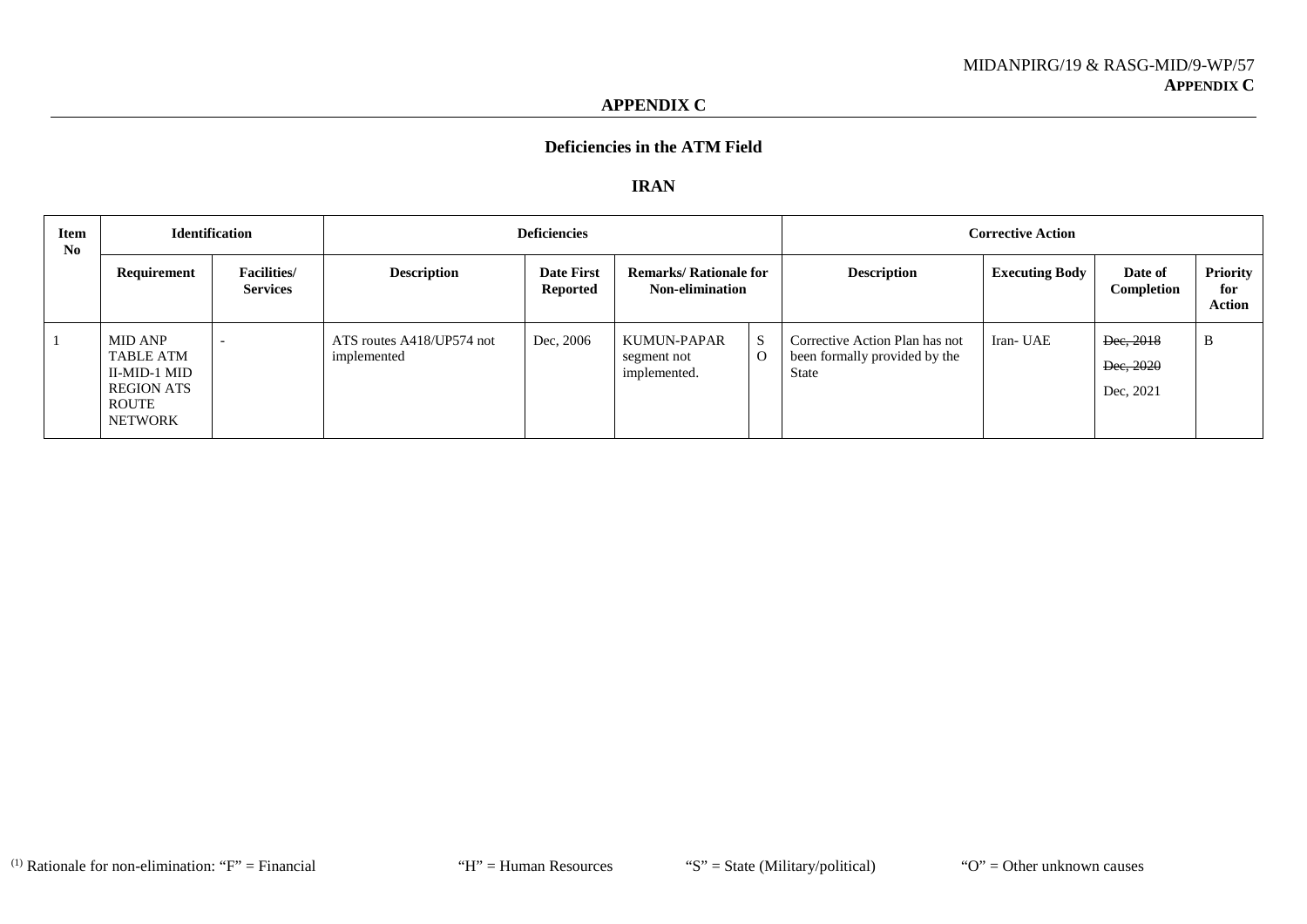## **IRAQ**

| Item<br>$\mathbf{N}\mathbf{o}$ | Identification                                                                           |                                       |                                                                                                                                                                                                                                                                                                                           | <b>Deficiencies</b>                  |                                                     |           |                                                                          | <b>Corrective Action</b> |                                     |                                         |
|--------------------------------|------------------------------------------------------------------------------------------|---------------------------------------|---------------------------------------------------------------------------------------------------------------------------------------------------------------------------------------------------------------------------------------------------------------------------------------------------------------------------|--------------------------------------|-----------------------------------------------------|-----------|--------------------------------------------------------------------------|--------------------------|-------------------------------------|-----------------------------------------|
|                                | Requirement                                                                              | <b>Facilities/</b><br><b>Services</b> | <b>Description</b>                                                                                                                                                                                                                                                                                                        | <b>Date First</b><br><b>Reported</b> | <b>Remarks/ Rationale for</b><br>Non-elimination    |           | <b>Description</b>                                                       | <b>Executing Body</b>    | Date of<br>Completion               | <b>Priority</b><br>for<br><b>Action</b> |
| 1                              | MID ANP Table<br>ATM II-MID-1<br><b>MID REGION</b><br><b>ATS ROUTE</b><br><b>NETWORK</b> |                                       | ATS route G667 not<br>implemented                                                                                                                                                                                                                                                                                         | Sep, 2006                            | Segment ALSAN-<br>ABD not<br>implemented            | ${\bf S}$ | Corrective Action Plan has not<br>been formally provided by the<br>State | Iraq-Iran-<br>Kuwait     | Dec, 2018<br>Dec, 2020<br>Dec, 2021 | B                                       |
| 2                              | Annex 11<br>Para. 2.31                                                                   |                                       | Development of contingency<br>plan for implementation in the<br>event of disruption or potential<br>disruption of ATS and related<br>supporting services. The Plan<br>should also address natural<br>disasters and public health<br>emergencies.<br>Contingency agreements should<br>be signed with all adjacent<br>ACCs. | Nov, 2006                            | Contingency<br>Agreement to be<br>signed with Syria | S         | Corrective Action Plan has not<br>been formally provided by the<br>State | Iraq                     | Dec, 2018<br>Dec, 2020<br>Dec, 2021 | A                                       |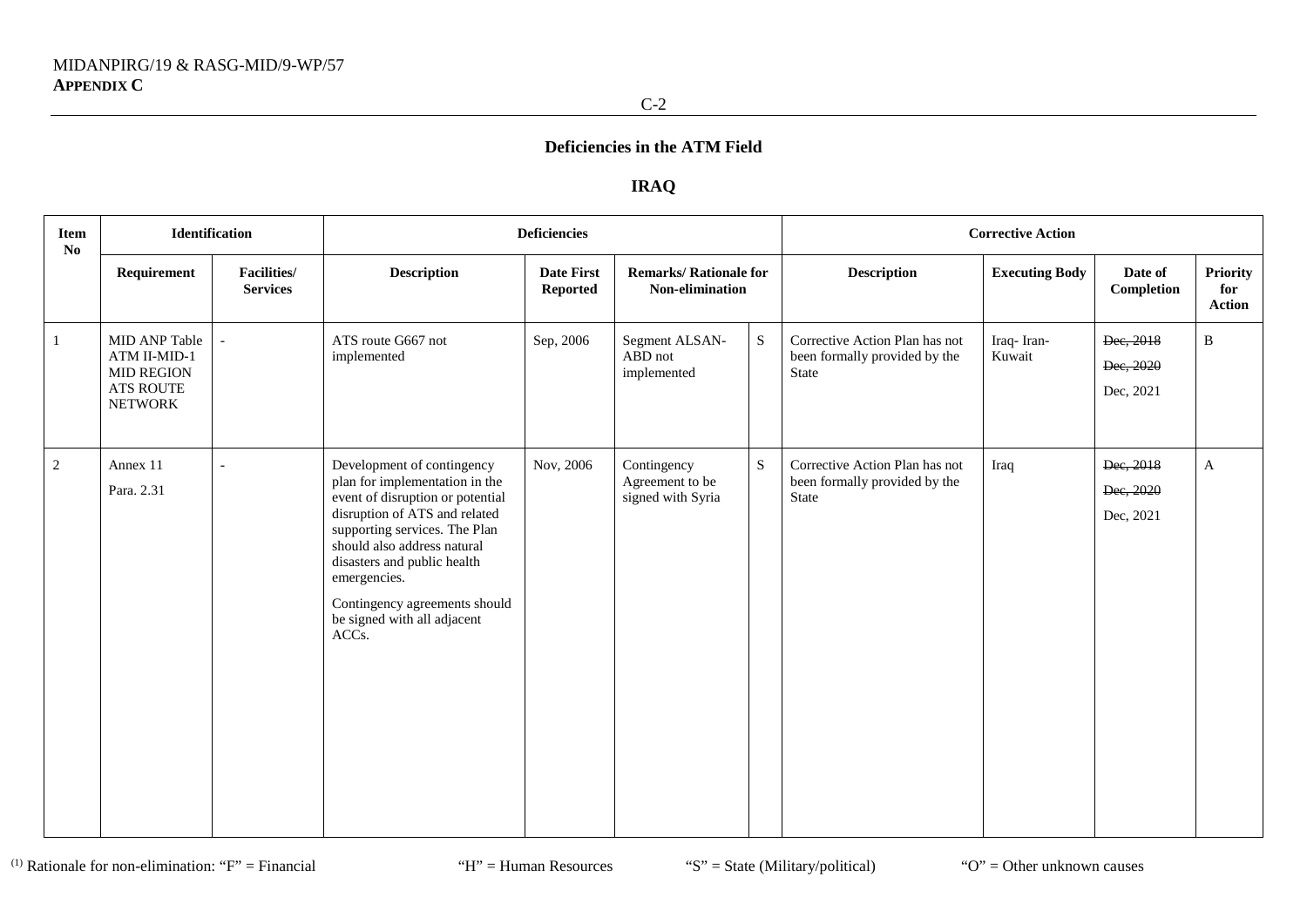#### MIDANPIRG/19 & RASG-MID/9-WP/57 **APPENDIX C**

| Item<br>No | <b>Identification</b>                                                                                  |                                       |                                   | <b>Deficiencies</b>                  |                                                         |          | <b>Corrective Action</b>                                                        |                       |                                     |                                         |  |
|------------|--------------------------------------------------------------------------------------------------------|---------------------------------------|-----------------------------------|--------------------------------------|---------------------------------------------------------|----------|---------------------------------------------------------------------------------|-----------------------|-------------------------------------|-----------------------------------------|--|
|            | Requirement                                                                                            | <b>Facilities/</b><br><b>Services</b> | <b>Description</b>                | <b>Date First</b><br><b>Reported</b> | <b>Remarks/ Rationale for</b><br><b>Non-elimination</b> |          | <b>Description</b>                                                              | <b>Executing Body</b> | Date of<br>Completion               | <b>Priority</b><br>for<br><b>Action</b> |  |
| 3          | <b>MID ANP Table</b><br><b>ATM II-MID-1</b><br><b>MID REGION</b><br><b>ATS ROUTE</b><br><b>NETWORK</b> |                                       | ATS route G795 not<br>implemented | May, 2008                            | RAF-BSR segment<br>not implemented                      | S        | Corrective Action Plan has not<br>been formally provided by the<br>State        | Iraq-Saudi<br>Arabia  | Dec, 2018<br>Dec, 2020<br>Dec, 2021 | B                                       |  |
| 4          | MID ANP Table<br>ATM II-MID-1<br><b>MID REGION</b><br><b>ATS ROUTE</b><br><b>NETWORK</b>               |                                       | ATS route A424 not<br>implemented | May, 2008                            | LOTAN-LOVEK<br>segment not<br>implemented               | $\Omega$ | Corrective Action Plan has not<br>been formally provided by the<br><b>State</b> | Iraq                  | Dec, 2018<br>Dec, 2020<br>Dec, 2021 | B                                       |  |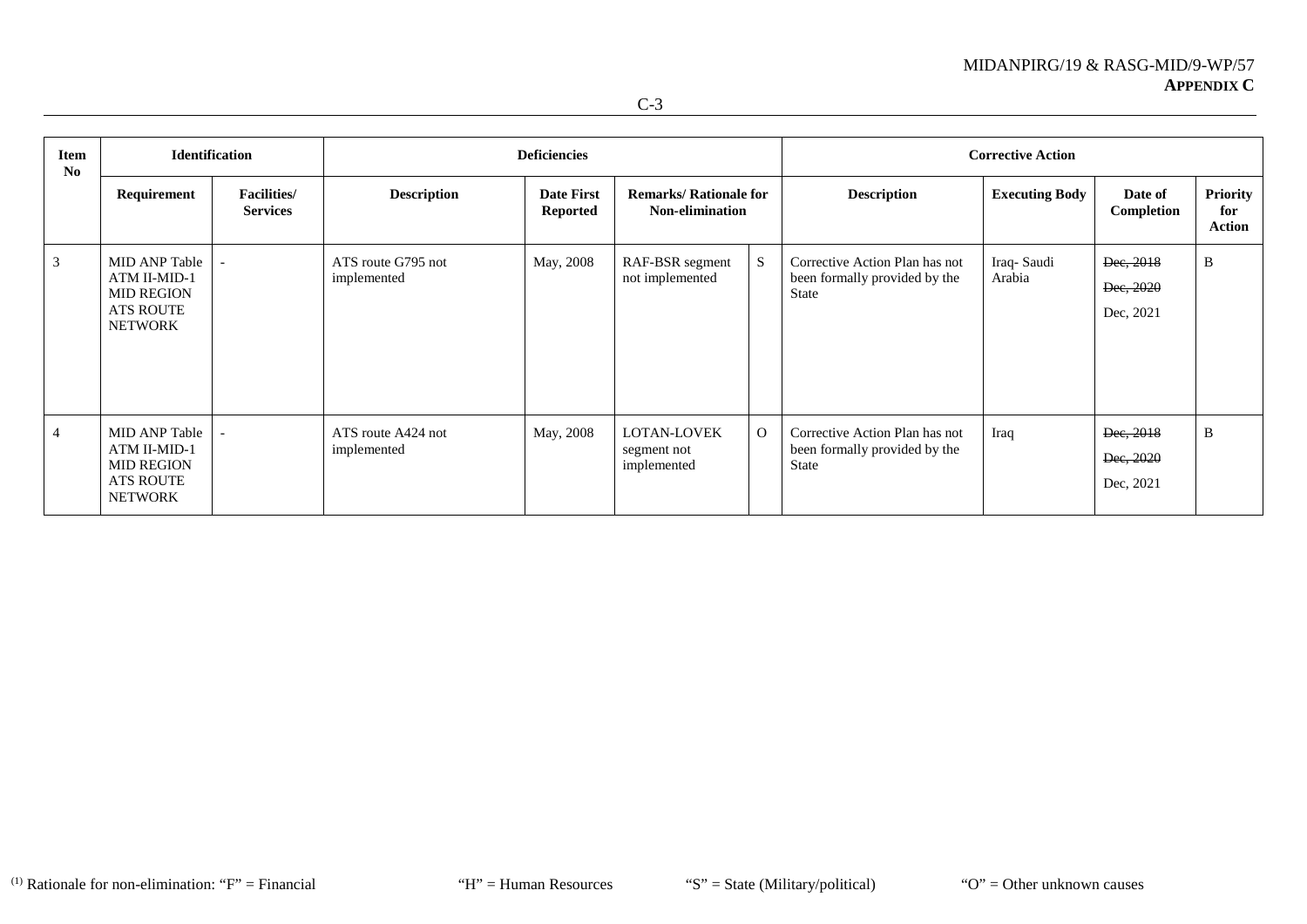#### **JORDAN**

| <b>Item</b><br>No | <b>Identification</b>  |                                       | <b>Deficiencies</b>                                                                                                                                                                                                                                                                                                                    |                                      |                                                         |   | <b>Corrective Action</b>                                                                                                                                                                                                                                |                       |                                     |                                         |  |
|-------------------|------------------------|---------------------------------------|----------------------------------------------------------------------------------------------------------------------------------------------------------------------------------------------------------------------------------------------------------------------------------------------------------------------------------------|--------------------------------------|---------------------------------------------------------|---|---------------------------------------------------------------------------------------------------------------------------------------------------------------------------------------------------------------------------------------------------------|-----------------------|-------------------------------------|-----------------------------------------|--|
|                   | Requirement            | <b>Facilities/</b><br><b>Services</b> | <b>Description</b>                                                                                                                                                                                                                                                                                                                     | <b>Date First</b><br><b>Reported</b> | <b>Remarks/ Rationale for</b><br><b>Non-elimination</b> |   | <b>Description</b>                                                                                                                                                                                                                                      | <b>Executing Body</b> | Date of<br>Completion               | <b>Priority</b><br>for<br><b>Action</b> |  |
|                   | Annex 11<br>Para. 2.31 |                                       | Development of contingency<br>plan for implementation in the<br>event of disruption or potential<br>disruption of ATS and related<br>supporting services. The Plan<br>should also address natural<br>disasters and public health<br>emergencies.<br>Contingency agreements should<br>be signed with all adjacent<br>ACC <sub>s</sub> . | Nov, 2006                            | Contingency<br>agreements not<br>signed with Syria.     | H | Corrective Action Plan has not<br>been formally provided by the<br>State.<br>State comment: due to political<br>impact in the region Jordan is<br>not able to complete the<br>signature of contingency<br>agreements with all adjacent<br><b>States</b> | Jordan                | Dec, 2018<br>Dec, 2020<br>Dec, 2021 | A                                       |  |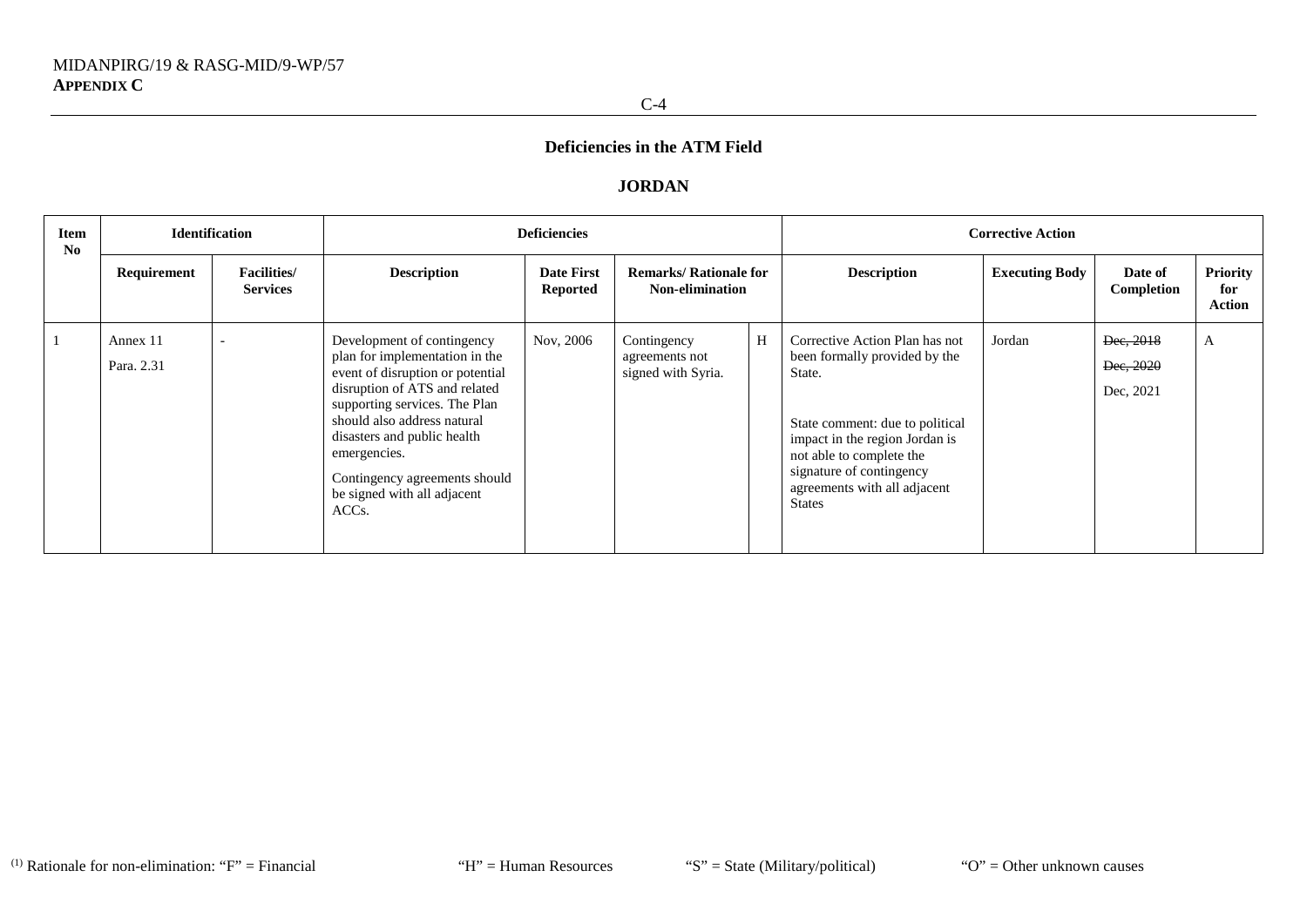#### **LEBANON**

| Item<br>No | <b>Identification</b>  |                                       | <b>Deficiencies</b>                                                                                                                                                                                                                                                                                                       |                                      |                                                    |   | <b>Corrective Action</b>                                                 |                       |                                     |                                  |  |
|------------|------------------------|---------------------------------------|---------------------------------------------------------------------------------------------------------------------------------------------------------------------------------------------------------------------------------------------------------------------------------------------------------------------------|--------------------------------------|----------------------------------------------------|---|--------------------------------------------------------------------------|-----------------------|-------------------------------------|----------------------------------|--|
|            | Requirement            | <b>Facilities/</b><br><b>Services</b> | <b>Description</b>                                                                                                                                                                                                                                                                                                        | <b>Date First</b><br><b>Reported</b> | <b>Remarks/ Rationale for</b><br>Non-elimination   |   | <b>Description</b>                                                       | <b>Executing Body</b> | Date of<br>Completion               | Priority<br>for<br><b>Action</b> |  |
|            | Annex 11<br>Para, 2.31 |                                       | Development of contingency<br>plan for implementation in the<br>event of disruption or potential<br>disruption of ATS and related<br>supporting services. The Plan<br>should also address natural<br>disasters and public health<br>emergencies.<br>Contingency agreements should<br>be signed with all adjacent<br>ACCs. | Nov, 2006                            | Contingency<br>agreements not<br>signed with Syria | S | Corrective Action Plan has not<br>been formally provided by the<br>State | Lebanon               | Dec, 2018<br>Dec, 2020<br>Dec, 2021 | A                                |  |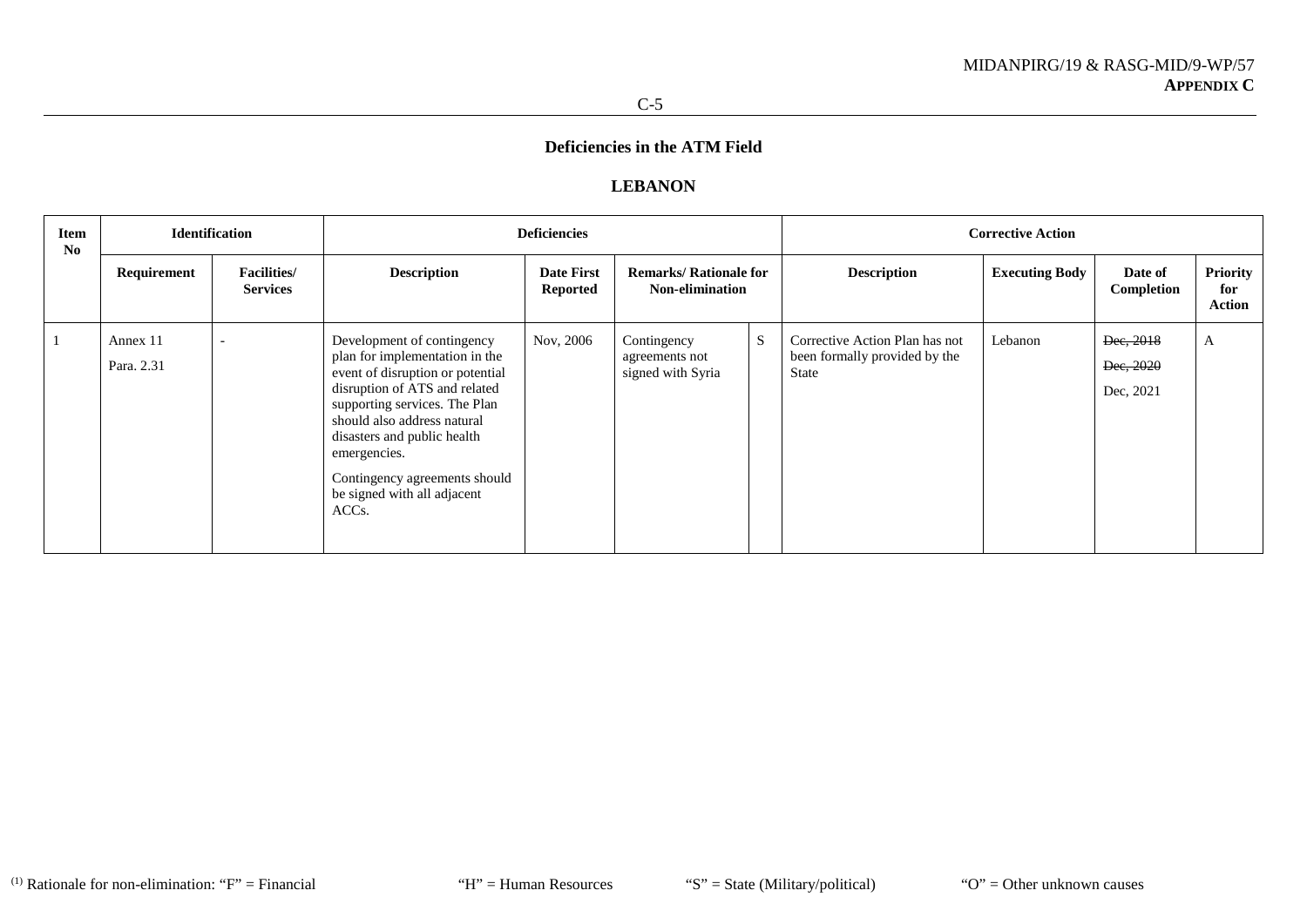### **LIBYA**

| <b>Item</b><br>N <sub>0</sub> | <b>Identification</b>    |                                       |                                                                                                                                                                                                                                                                                                                                 | <b>Deficiencies</b>                  |                                                         |               |                                                                          | <b>Corrective Action</b> |                                     |                                  |
|-------------------------------|--------------------------|---------------------------------------|---------------------------------------------------------------------------------------------------------------------------------------------------------------------------------------------------------------------------------------------------------------------------------------------------------------------------------|--------------------------------------|---------------------------------------------------------|---------------|--------------------------------------------------------------------------|--------------------------|-------------------------------------|----------------------------------|
|                               | Requirement              | <b>Facilities/</b><br><b>Services</b> | <b>Description</b>                                                                                                                                                                                                                                                                                                              | <b>Date First</b><br><b>Reported</b> | <b>Remarks/ Rationale for</b><br><b>Non-elimination</b> |               | <b>Description</b>                                                       | <b>Executing Body</b>    | Date of<br>Completion               | <b>Priority</b><br>for<br>Action |
|                               | Annex 11<br>Para. 2.31   |                                       | Development of contingency<br>plan for implementation in the<br>event of disruption or potential<br>disruption of ATS and related<br>supporting services. The Plan<br>should also address natural<br>disasters and public health<br>emergencies.<br>Contingency agreements should<br>be signed with all adjacent<br><b>ACCs</b> | Dec, 2014                            | Agreement signed<br>only with Egypt                     | S<br>$\Omega$ | Corrective Action Plan has not<br>been formally provided by the<br>State | Libya                    | Dec, 2018<br>Dec, 2020<br>Dec, 2021 | A                                |
| 2                             | Annex 11 Para<br>3.3.5.1 |                                       | Not reporting the required data<br>to the MIDRMA in a timely<br>manner.                                                                                                                                                                                                                                                         | Dec, 2013                            | $\overline{\phantom{a}}$                                | H<br>$\Omega$ | Corrective Action Plan has not<br>been formally provided by the<br>State | Libya                    | Dec, 2018<br>Dec, 2020<br>Dec, 2021 | A                                |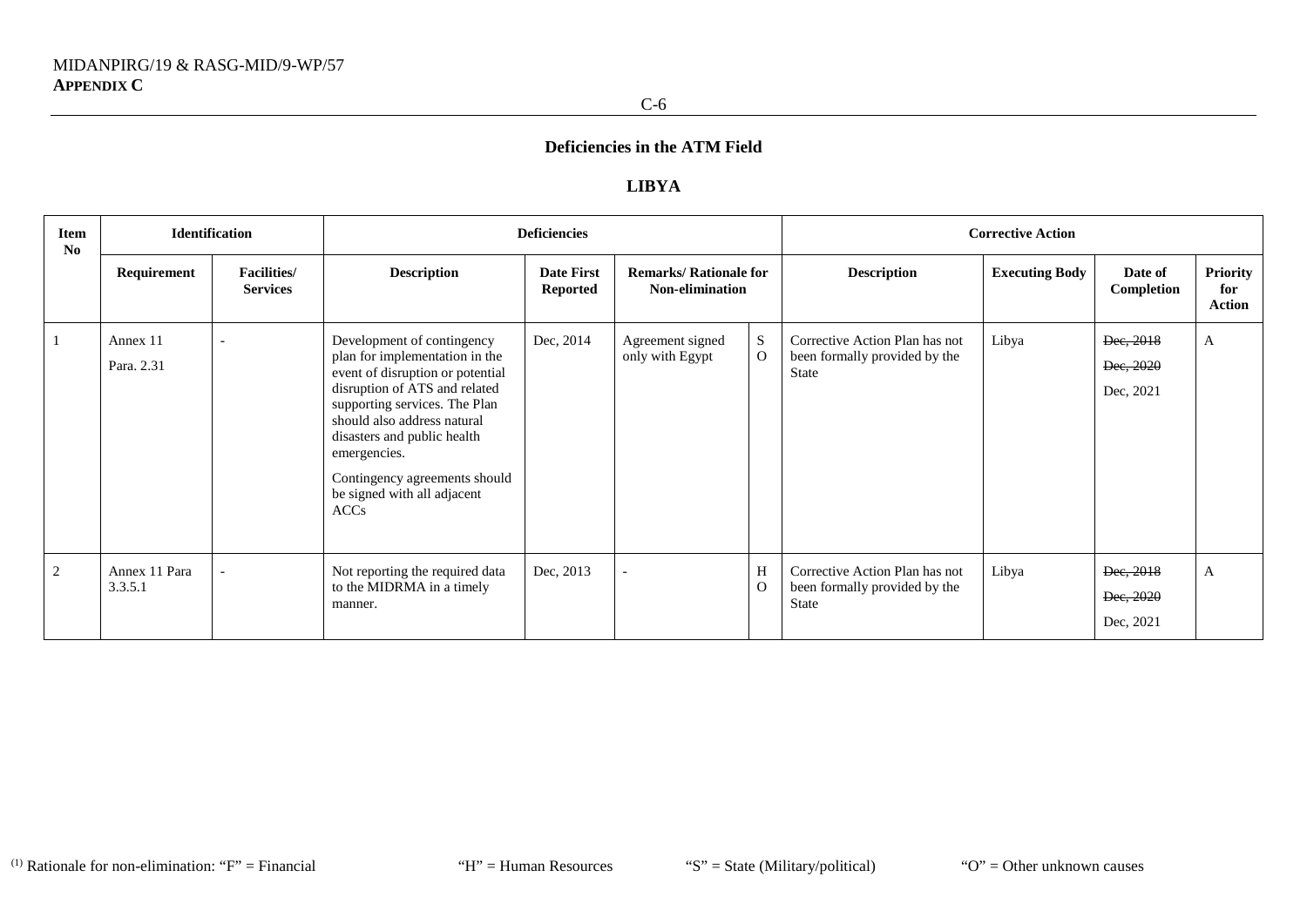# **QATAR**

| Item<br>No |                        | <b>Identification</b>                 | <b>Deficiencies</b>                                                                                                                                                                                                                                                                                                                    |                                      |                                                         |   | <b>Corrective Action</b>                                                 |                       |                                     |                                         |  |
|------------|------------------------|---------------------------------------|----------------------------------------------------------------------------------------------------------------------------------------------------------------------------------------------------------------------------------------------------------------------------------------------------------------------------------------|--------------------------------------|---------------------------------------------------------|---|--------------------------------------------------------------------------|-----------------------|-------------------------------------|-----------------------------------------|--|
|            | Requirement            | <b>Facilities/</b><br><b>Services</b> | <b>Description</b>                                                                                                                                                                                                                                                                                                                     | <b>Date First</b><br><b>Reported</b> | <b>Remarks/ Rationale for</b><br><b>Non-elimination</b> |   | <b>Description</b>                                                       | <b>Executing Body</b> | Date of<br>Completion               | <b>Priority</b><br>for<br><b>Action</b> |  |
|            | Annex 11<br>Para. 2.31 |                                       | Development of contingency<br>plan for implementation in the<br>event of disruption or potential<br>disruption of ATS and related<br>supporting services. The Plan<br>should also address natural<br>disasters and public health<br>emergencies.<br>Contingency agreements should<br>be signed with all adjacent<br>ACC <sub>s</sub> . | Nov, 2006                            | Contingency<br>agreements not<br>signed with UAE.       | S | Corrective Action Plan has not<br>been formally provided by the<br>State | Qatar-Bahrain         | Dec, 2018<br>Dec, 2020<br>Dec, 2021 | A                                       |  |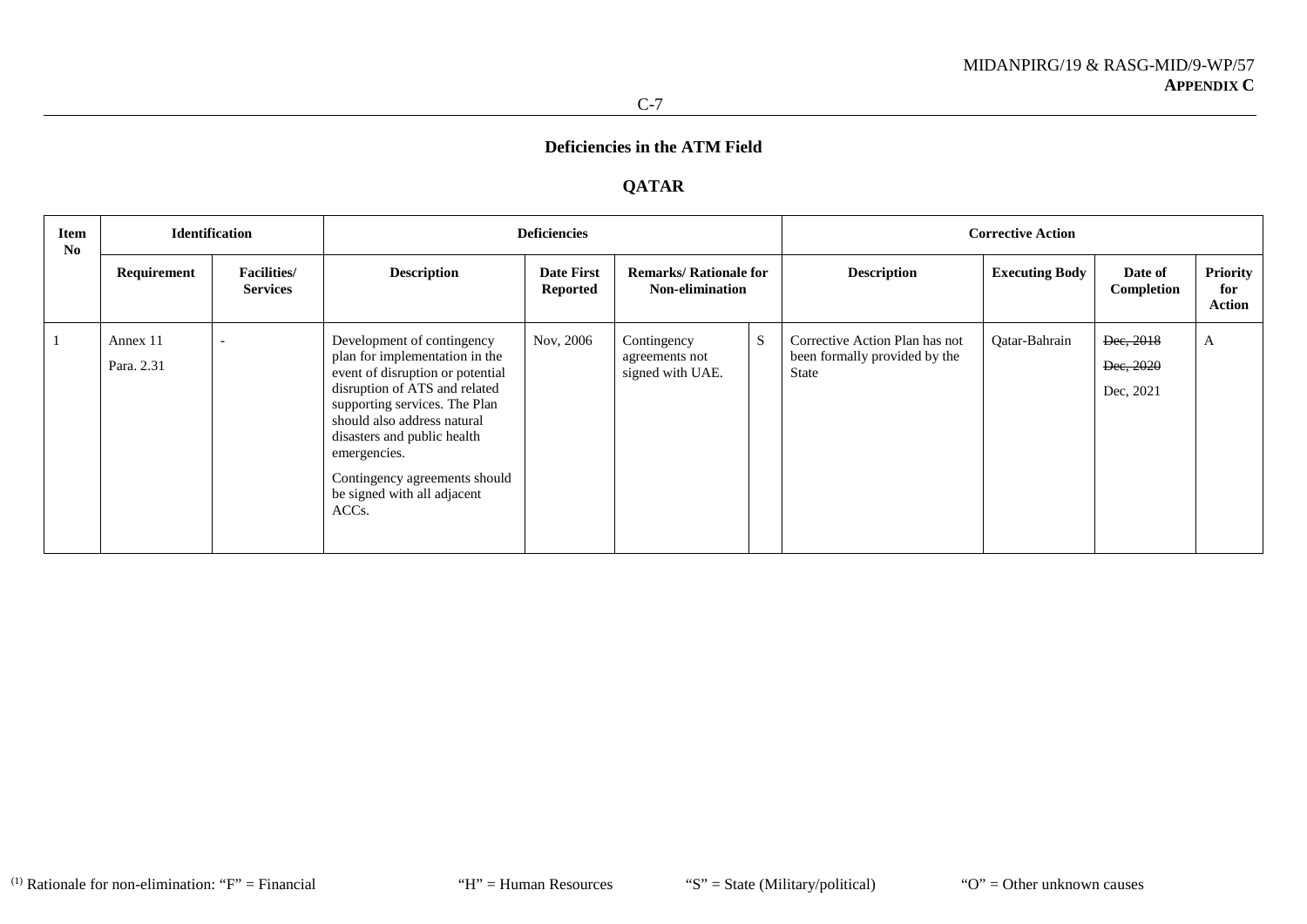# **SAUDI ARABIA**

| Item<br>No | <b>Identification</b>  |                                        |                                                                                                                                                                                                                                                                                                                                        | <b>Deficiencies</b>                  |                                                                                                                                                            |   |                                                                                 | <b>Corrective Action</b> |                                     |                                  |
|------------|------------------------|----------------------------------------|----------------------------------------------------------------------------------------------------------------------------------------------------------------------------------------------------------------------------------------------------------------------------------------------------------------------------------------|--------------------------------------|------------------------------------------------------------------------------------------------------------------------------------------------------------|---|---------------------------------------------------------------------------------|--------------------------|-------------------------------------|----------------------------------|
|            | Requirement            | <b>Facilities</b> /<br><b>Services</b> | <b>Description</b>                                                                                                                                                                                                                                                                                                                     | <b>Date First</b><br><b>Reported</b> | <b>Remarks/ Rationale for</b><br>Non-elimination                                                                                                           |   | <b>Description</b>                                                              | <b>Executing Body</b>    | Date of<br>Completion               | Priority<br>for<br><b>Action</b> |
|            | Annex 11<br>Para. 2.31 |                                        | Development of contingency<br>plan for implementation in the<br>event of disruption or potential<br>disruption of ATS and related<br>supporting services. The Plan<br>should also address natural<br>disasters and public health<br>emergencies.<br>Contingency agreements should<br>be signed with all adjacent<br>ACC <sub>s</sub> . | Nov, 2006                            | Contingency<br>Agreements not<br>signed with Iraq,<br>Oatar, Sudan and<br>Yemen.<br>Contingency<br>Agreements not<br>signed with Iraq,<br>Qatar and Sudan. | S | Corrective Action Plan has not<br>been formally provided by the<br><b>State</b> | Saudi Arabia             | Dec, 2018<br>Dec, 2020<br>Dec, 2021 | A                                |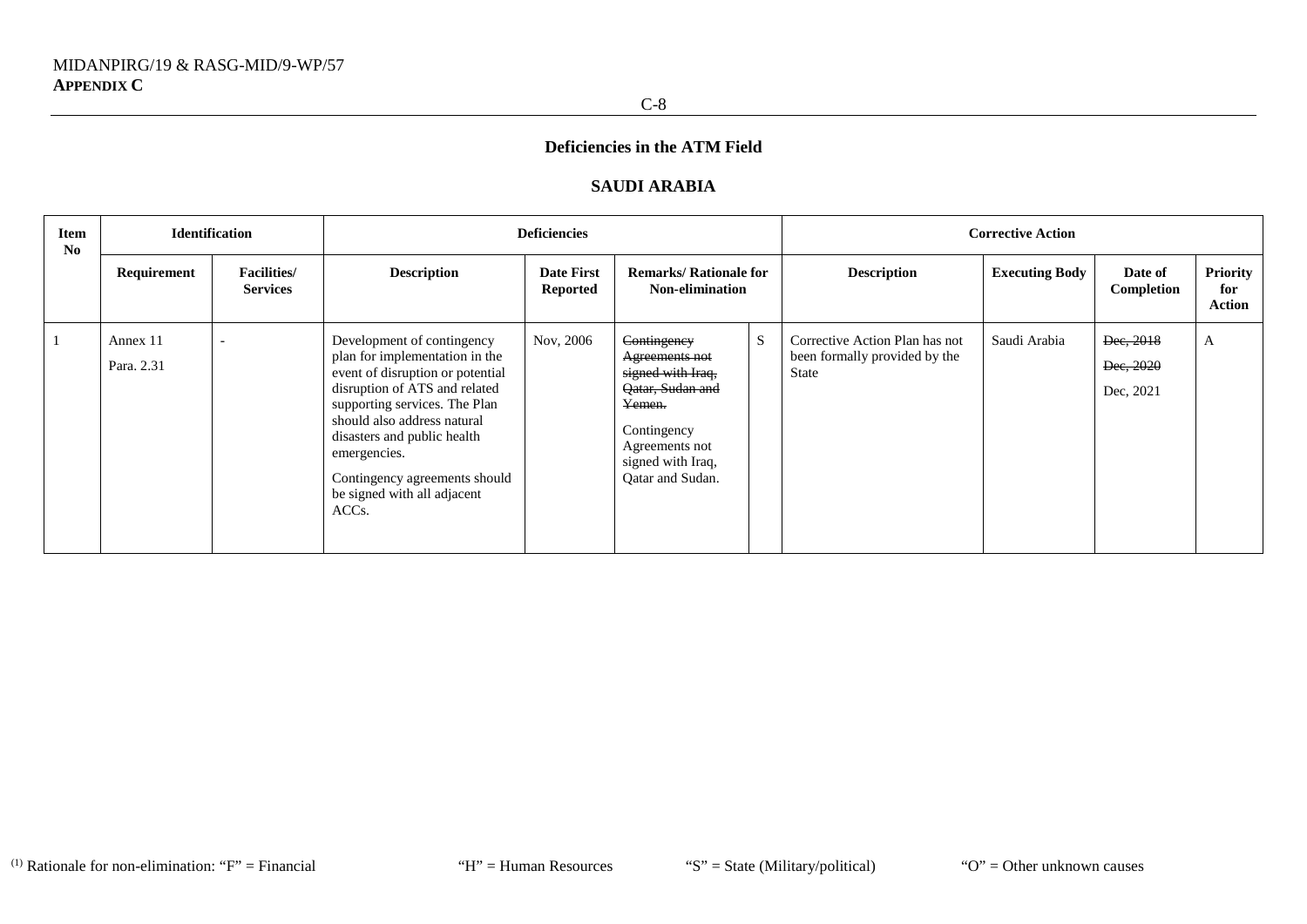### **SUDAN**

| Item<br>No |                        | <b>Identification</b>                  |                                                                                                                                                                                                                                                                                                                                        | <b>Deficiencies</b>                  |                                                         |                        |                                                                          | <b>Corrective Action</b> |                                     |                           |
|------------|------------------------|----------------------------------------|----------------------------------------------------------------------------------------------------------------------------------------------------------------------------------------------------------------------------------------------------------------------------------------------------------------------------------------|--------------------------------------|---------------------------------------------------------|------------------------|--------------------------------------------------------------------------|--------------------------|-------------------------------------|---------------------------|
|            | Requirement            | <b>Facilities</b> /<br><b>Services</b> | <b>Description</b>                                                                                                                                                                                                                                                                                                                     | <b>Date First</b><br><b>Reported</b> | <b>Remarks/ Rationale for</b><br><b>Non-elimination</b> |                        | <b>Description</b>                                                       | <b>Executing Body</b>    | Date of<br>Completion               | Priority<br>for<br>Action |
|            | Annex 11<br>Para. 2.31 |                                        | Development of contingency<br>plan for implementation in the<br>event of disruption or potential<br>disruption of ATS and related<br>supporting services. The Plan<br>should also address natural<br>disasters and public health<br>emergencies.<br>Contingency agreements should<br>be signed with all adjacent<br>ACC <sub>s</sub> . | Dec, 2014                            | Contingency<br>Agreement signed<br>only with Egypt      | H<br>S<br>$\mathbf{O}$ | Corrective Action Plan has not<br>been formally provided by the<br>State | Sudan                    | Dec, 2018<br>Dec, 2020<br>Dec, 2021 | A                         |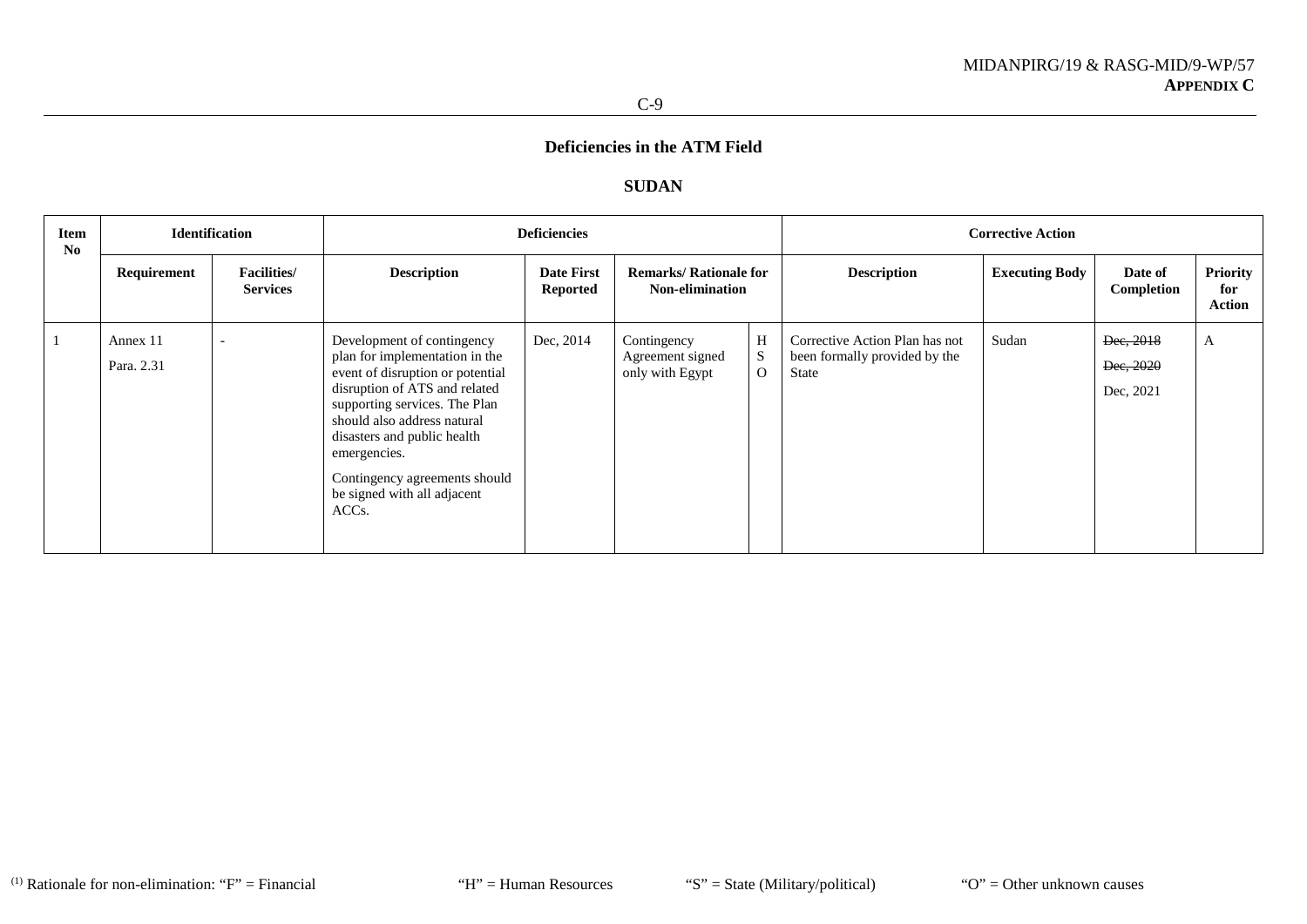# **SYRIA**

| <b>Item</b><br>N <sub>o</sub> | <b>Identification</b>                                                                           |                                       |                                                                                                                                                                                                                                                                                                                                        | <b>Deficiencies</b>                  |                                                         |               | <b>Corrective Action</b>                                                        |                       |                                     |                                         |
|-------------------------------|-------------------------------------------------------------------------------------------------|---------------------------------------|----------------------------------------------------------------------------------------------------------------------------------------------------------------------------------------------------------------------------------------------------------------------------------------------------------------------------------------|--------------------------------------|---------------------------------------------------------|---------------|---------------------------------------------------------------------------------|-----------------------|-------------------------------------|-----------------------------------------|
|                               | Requirement                                                                                     | <b>Facilities/</b><br><b>Services</b> | <b>Description</b>                                                                                                                                                                                                                                                                                                                     | <b>Date First</b><br><b>Reported</b> | <b>Remarks/ Rationale for</b><br><b>Non-elimination</b> |               | <b>Description</b>                                                              | <b>Executing Body</b> | Date of<br>Completion               | <b>Priority</b><br>for<br><b>Action</b> |
| -1                            | MID ANP Table<br>ATM II-MID-1<br><b>MID REGION</b><br><b>ATS ROUTE</b><br><b>NETWORK</b>        |                                       | ATS route G202 not<br>implemented                                                                                                                                                                                                                                                                                                      | Dec, 1997                            | Segment DAKWE -<br>Damascus not<br>implemented          | S             | Corrective Action Plan has not<br>been formally provided by the<br><b>State</b> | Syria                 | Dec, 2018<br>Dec, 2020<br>Dec, 2021 | B                                       |
| 2                             | <b>MID ANP Table</b><br>ATM II-MID-1<br><b>MID REGION</b><br><b>ATS ROUTE</b><br><b>NETWORK</b> |                                       | ATS route UL602 not<br>implemented                                                                                                                                                                                                                                                                                                     | Dec, 2003                            | Segments ELEXI-<br>DRZ-GAZ not<br>implemented.          | S             | Corrective Action Plan has not<br>been formally provided by the<br><b>State</b> | Syria                 | Dec, 2018<br>Dec, 2020<br>Dec, 2021 | B                                       |
| $\overline{3}$                | Annex 11<br>Para, 2.31                                                                          |                                       | Development of contingency<br>plan for implementation in the<br>event of disruption or potential<br>disruption of ATS and related<br>supporting services. The Plan<br>should also address natural<br>disasters and public health<br>emergencies.<br>Contingency agreements should<br>be signed with all adjacent<br>ACC <sub>s</sub> . | Nov, 2006                            | No signed<br>agreement yet                              | H<br>$\Omega$ | Corrective Action Plan has not<br>been formally provided by the<br>State        | Syria                 | Dec, 2018<br>Dec, 2021              | A                                       |
| $\overline{4}$                | Annex 11 Para<br>3.3.5.1                                                                        |                                       | Reporting unsatisfactory LHDs<br>to MIDRMA                                                                                                                                                                                                                                                                                             | Oct, 2013                            | Syria to coordinate<br>with MIDRMA.                     | H             | Corrective Action Plan has not<br>been formally provided by the<br><b>State</b> | Syria                 | Dec, 2018<br>Dec, 2020<br>Dec, 2021 | A                                       |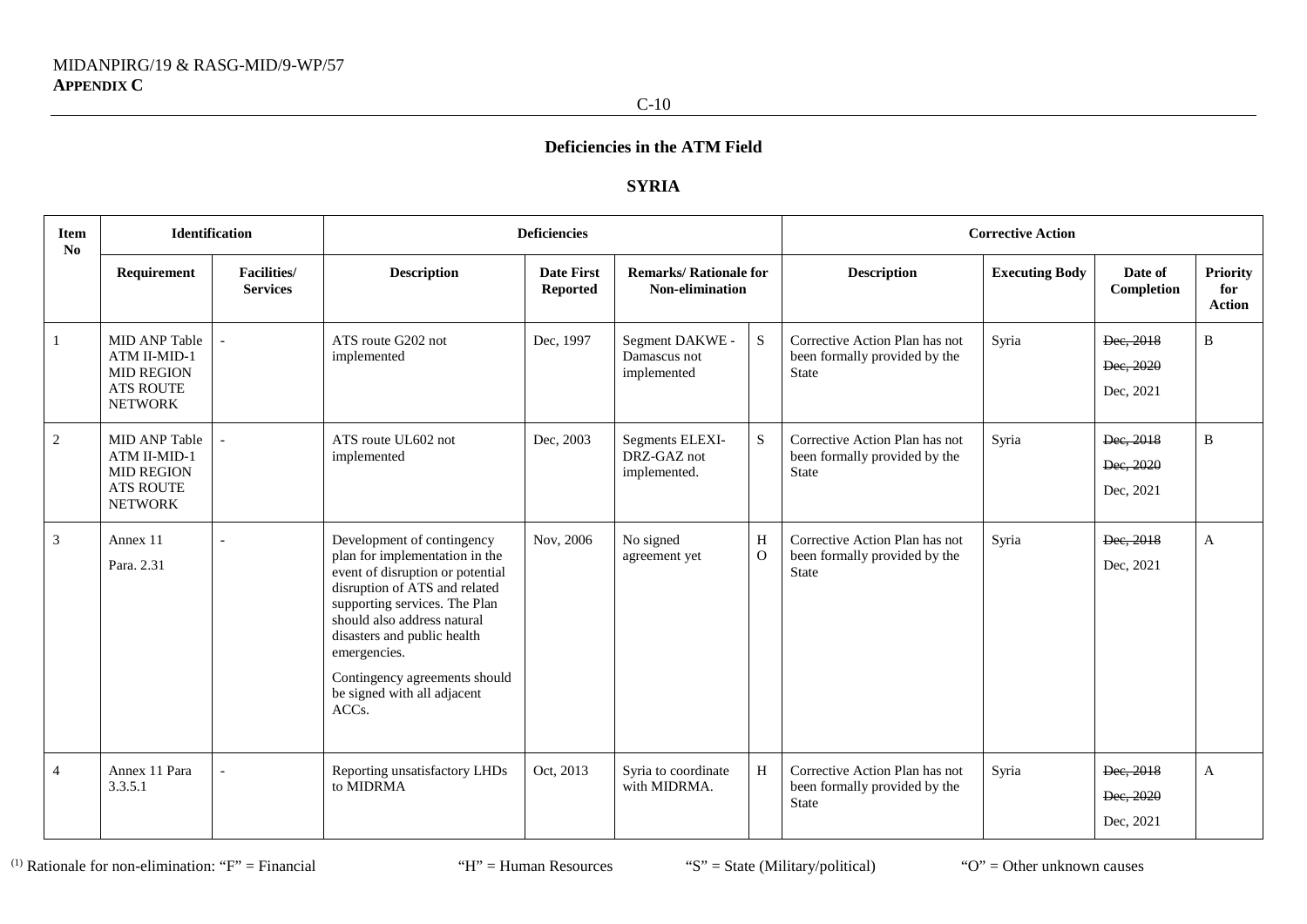#### **UAE**

| <b>Item</b><br>No |                                                                                                 | <b>Identification</b>                 |                                                                                                                                                                                                                                                                                                                           | <b>Deficiencies</b>           |                                                                                                                                                                                |                |                                                                                 | <b>Corrective Action</b> |                                     |                                         |
|-------------------|-------------------------------------------------------------------------------------------------|---------------------------------------|---------------------------------------------------------------------------------------------------------------------------------------------------------------------------------------------------------------------------------------------------------------------------------------------------------------------------|-------------------------------|--------------------------------------------------------------------------------------------------------------------------------------------------------------------------------|----------------|---------------------------------------------------------------------------------|--------------------------|-------------------------------------|-----------------------------------------|
|                   | Requirement                                                                                     | <b>Facilities/</b><br><b>Services</b> | <b>Description</b>                                                                                                                                                                                                                                                                                                        | <b>Date First</b><br>Reported | <b>Remarks/ Rationale for</b><br><b>Non-elimination</b>                                                                                                                        |                | <b>Description</b>                                                              | <b>Executing Body</b>    | Date of<br>Completion               | <b>Priority</b><br>for<br><b>Action</b> |
|                   | Annex 11<br>Para, 2.31                                                                          |                                       | Development of contingency<br>plan for implementation in the<br>event of disruption or potential<br>disruption of ATS and related<br>supporting services. The Plan<br>should also address natural<br>disasters and public health<br>emergencies.<br>Contingency agreements should<br>be signed with all adjacent<br>ACCs. | Nov, 2006                     | Plan completed and<br>Agreements signed<br>with Bahrain, Iran,<br>Oman and Saudi<br>Arabia. The plan<br>next is to sign with<br>Qatar after the<br>finalisation of the<br>LoA. | $\overline{O}$ | Corrective Action Plan has not<br>been formally provided by the<br><b>State</b> | <b>UAE</b>               | Dec, 2018<br>Dec, 2020<br>Dec, 2021 | A                                       |
| 2                 | <b>MID ANP Table</b><br>ATM II-MID-1<br><b>MID REGION</b><br><b>ATS ROUTE</b><br><b>NETWORK</b> |                                       | ATS routes A418/UP574 not<br>implemented                                                                                                                                                                                                                                                                                  | Dec, 2006                     | <b>KUMUN-PAPAR</b><br>segment not<br>implemented.                                                                                                                              | <sub>S</sub>   | Corrective Action Plan has not<br>been formally provided by the<br>State        | Iran-UAE                 | Dec, 2018<br>Dec, 2020<br>Dec, 2021 | B                                       |

**------------------**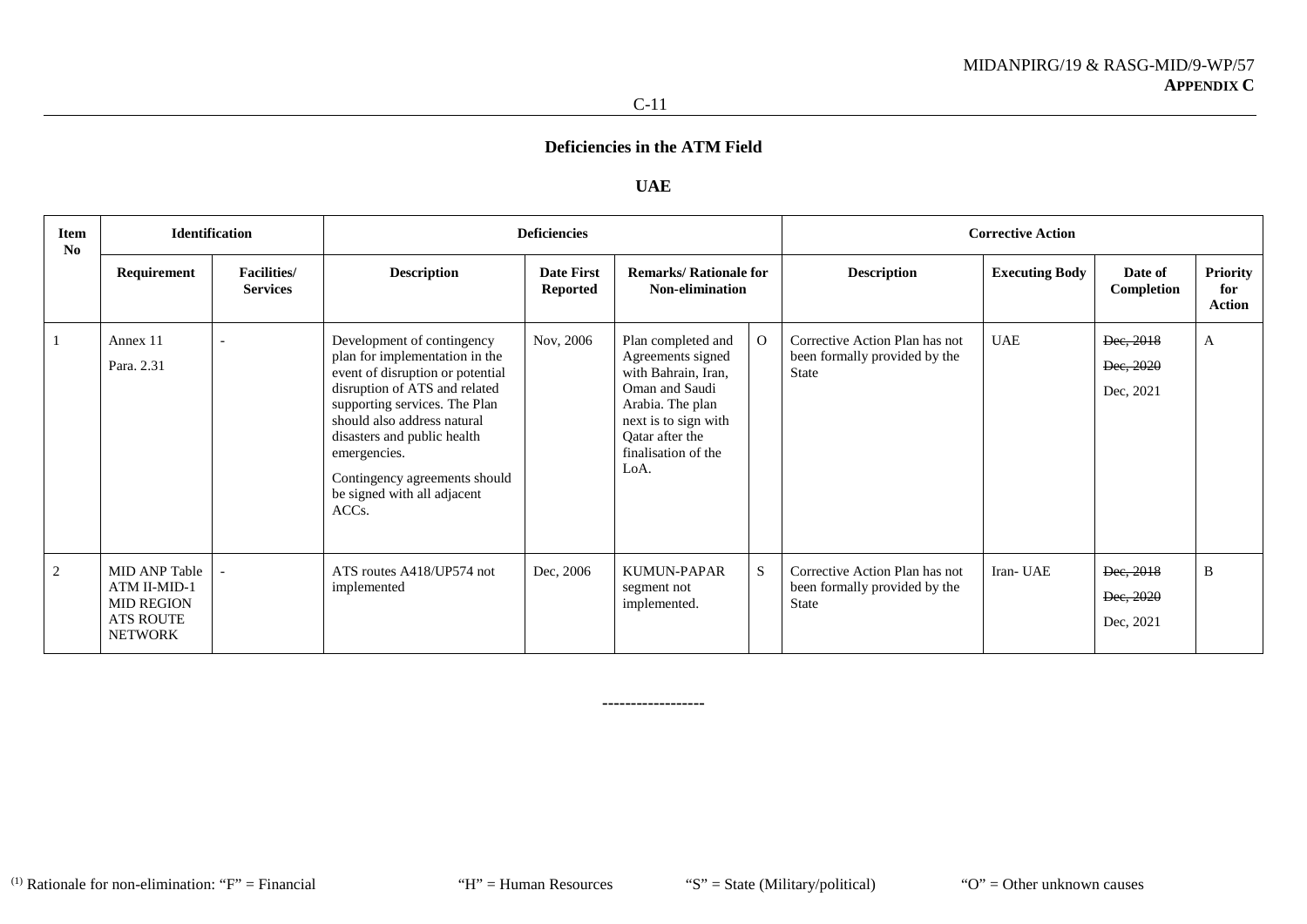#### **APPENDIX D**

### **Deficiencies in the CNS Field**

#### **KUWAIT**

| <b>Item</b><br>No |                                         | <b>Identification</b>                                                  |                                                                                                                                                                      | <b>Deficiencies</b>                  |                                                         |          |                    | <b>Corrective Action</b> |                        |                                         |
|-------------------|-----------------------------------------|------------------------------------------------------------------------|----------------------------------------------------------------------------------------------------------------------------------------------------------------------|--------------------------------------|---------------------------------------------------------|----------|--------------------|--------------------------|------------------------|-----------------------------------------|
|                   | Requirement                             | <b>Facilities</b> /<br><b>Services</b>                                 | <b>Description</b>                                                                                                                                                   | <b>Date First</b><br><b>Reported</b> | <b>Remarks/ Rationale for</b><br><b>Non-elimination</b> |          | <b>Description</b> | <b>Executing Body</b>    | Date of<br>Completion  | <b>Priority</b><br>for<br><b>Action</b> |
|                   | MID eANP VOI<br>II, Table CNS<br>$II-2$ | Inter-regional<br>Communication<br>link with ICAO<br>EUR/NAT<br>Region | The Inter-regional<br><b>Communication Link between</b><br>Kuwait COM Centre and one of<br>the entry/exit points of the<br>ICAO EUR/NAT Region is not<br>implemented | Mar, 2019                            |                                                         | $\Omega$ |                    | Kuwait                   | Dec, 2019<br>Dec, 2021 | B                                       |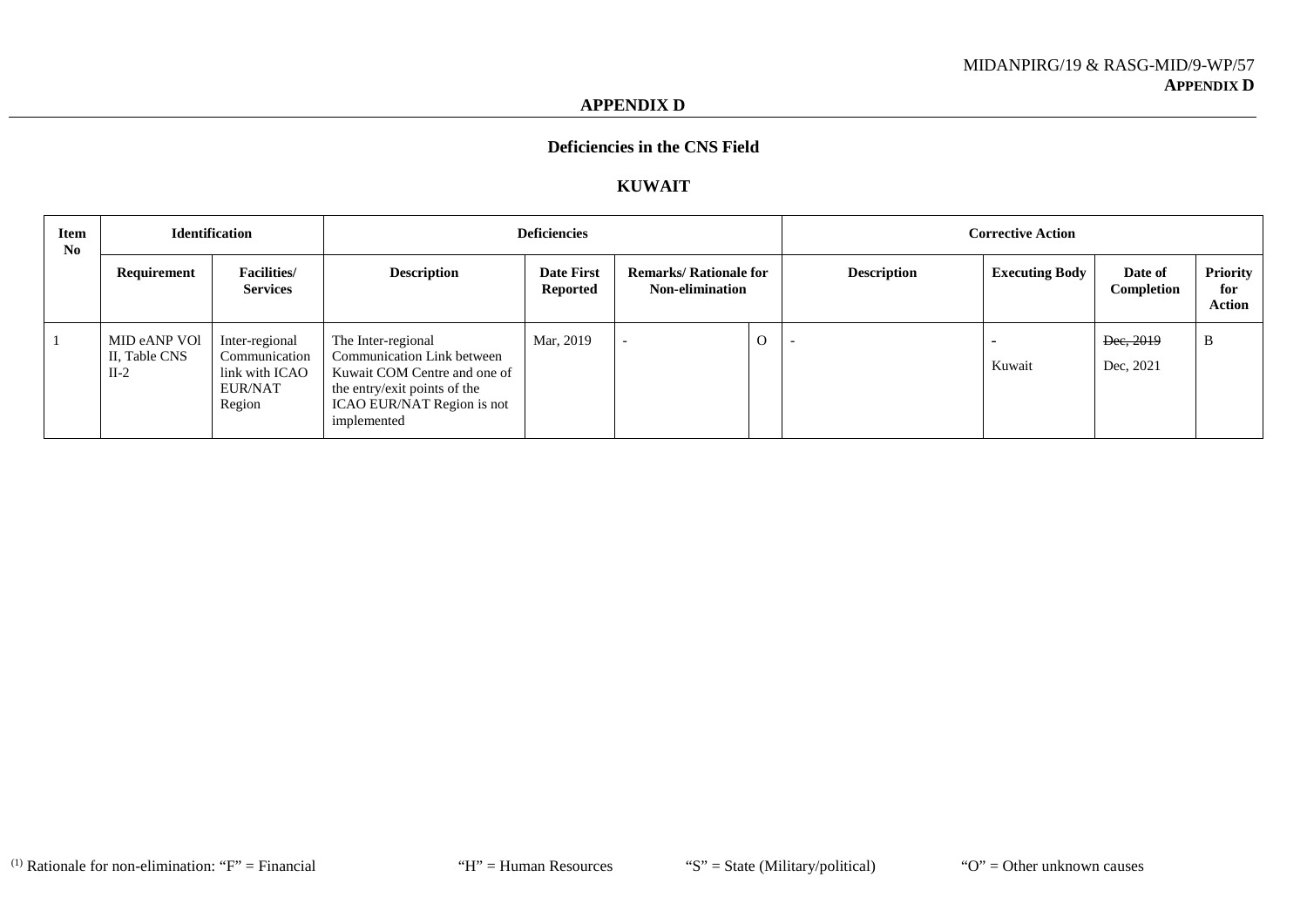#### **LEBANON**

| <b>Item</b><br>No |                                       | <b>Identification</b>                                  |                                                                              | <b>Deficiencies</b>           |                                                         |          |                    | <b>Corrective Action</b> |                        |                                  |
|-------------------|---------------------------------------|--------------------------------------------------------|------------------------------------------------------------------------------|-------------------------------|---------------------------------------------------------|----------|--------------------|--------------------------|------------------------|----------------------------------|
|                   | Requirement                           | <b>Facilities</b> /<br><b>Services</b>                 | <b>Description</b>                                                           | <b>Date First</b><br>Reported | <b>Remarks/ Rationale for</b><br><b>Non-elimination</b> |          | <b>Description</b> | <b>Executing Body</b>    | Date of<br>Completion  | Priority<br>for<br><b>Action</b> |
|                   | MID eANP<br>VOL II, Table<br>CNS II-3 | <b>ATS Direct</b><br>Speech circuit<br>Ankara - Beirut | ATS Direct Speech Circuit<br>between Ankara and Beirut is<br>not implemented | Mar, 2019                     | $\overline{\phantom{a}}$                                | $\Omega$ |                    | Lebanon and<br>Turkey    | Dec, 2019<br>Dec, 2021 | B                                |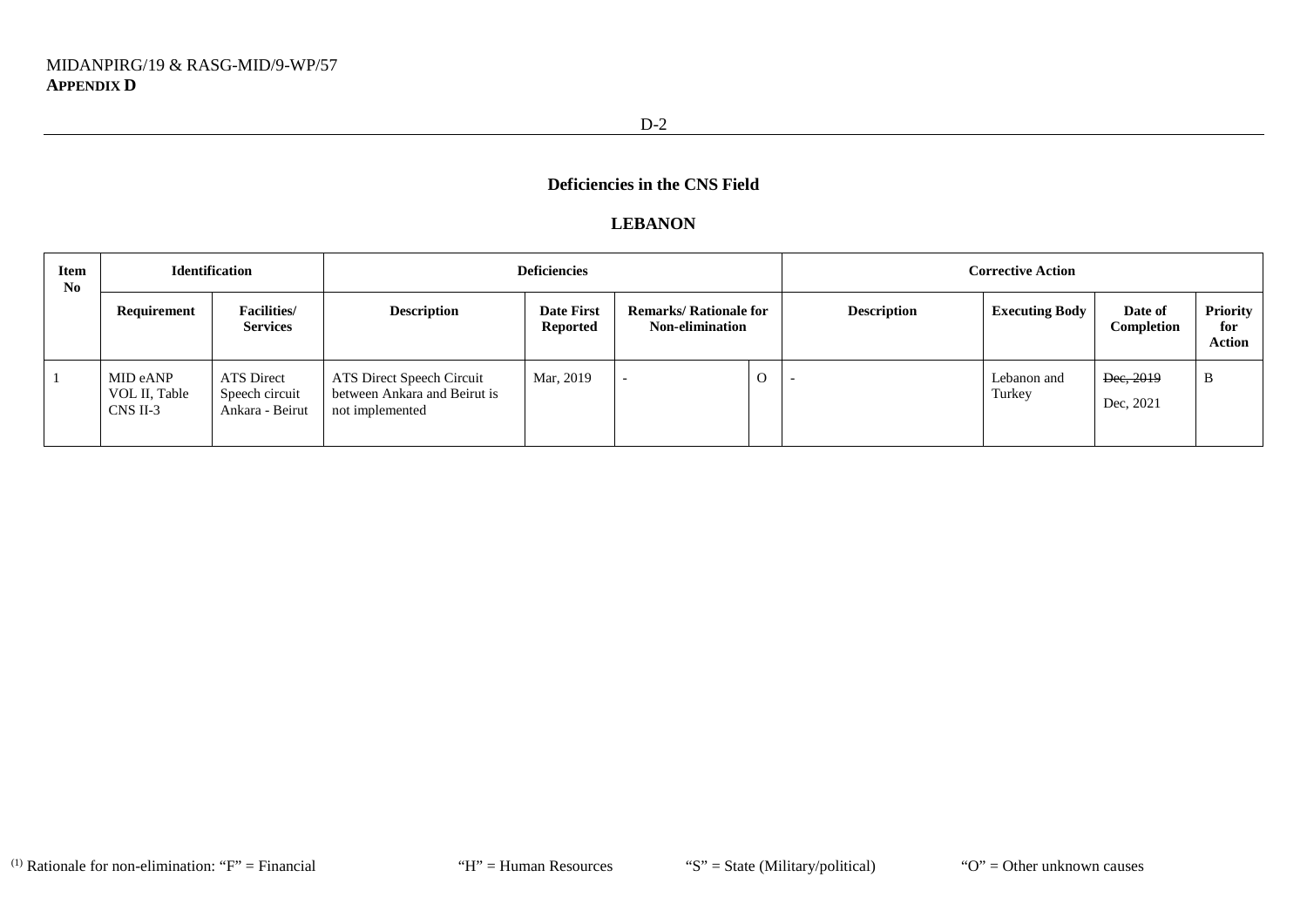#### **LIBYA**

| Item<br>No |                                         | <b>Identification</b>                 |                                           | <b>Deficiencies</b>           |                                                         |   |                    | <b>Corrective Action</b> |                              |                                  |
|------------|-----------------------------------------|---------------------------------------|-------------------------------------------|-------------------------------|---------------------------------------------------------|---|--------------------|--------------------------|------------------------------|----------------------------------|
|            | Requirement                             | <b>Facilities/</b><br><b>Services</b> | <b>Description</b>                        | Date First<br><b>Reported</b> | <b>Remarks/ Rationale for</b><br><b>Non-elimination</b> |   | <b>Description</b> | <b>Executing Body</b>    | Date of<br><b>Completion</b> | Priority<br>for<br><b>Action</b> |
|            | MID eANP Vol<br>II, Table CNS<br>$II-4$ | <b>HF</b> Service                     | HF Service in Tripoli is<br>unserviceable | Mar, 2019                     | $\overline{\phantom{0}}$                                | O |                    | Libya                    | Dec, 2019<br>Dec, 2021       | $\Delta$                         |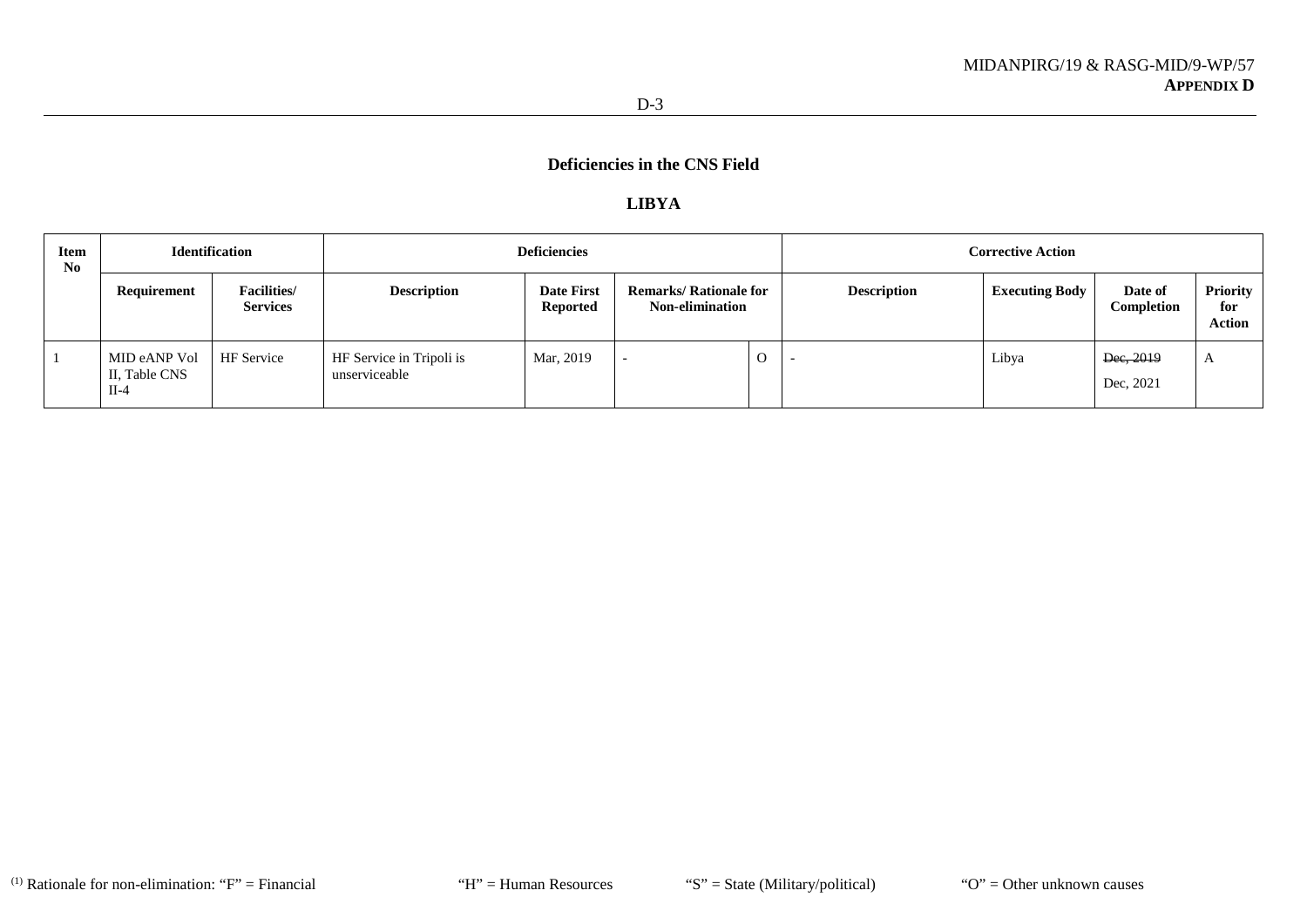# **OMAN**

| Item<br>No |                                               | <b>Identification</b>                      |                                                                                 | <b>Deficiencies</b>                  |                                                                                                         |          |                                                                           | <b>Corrective Action</b> |                        |                                  |
|------------|-----------------------------------------------|--------------------------------------------|---------------------------------------------------------------------------------|--------------------------------------|---------------------------------------------------------------------------------------------------------|----------|---------------------------------------------------------------------------|--------------------------|------------------------|----------------------------------|
|            | Requirement                                   | <b>Facilities</b> /<br><b>Services</b>     | <b>Description</b>                                                              | <b>Date First</b><br><b>Reported</b> | <b>Remarks/ Rationale for</b><br><b>Non-elimination</b>                                                 |          | <b>Description</b>                                                        | <b>Executing Body</b>    | Date of<br>Completion  | Priority<br>for<br><b>Action</b> |
|            | MID eANP<br><b>VOL II Table</b><br>$CNS$ II-3 | Direct Speech<br>Circuit Muscat-<br>Sana`a | Direct Speech Circuit (LIM<br>MID RAN) is required between<br>Muscat and Sana`a | Oct, 1998                            | Under<br>implementation.<br>Oman Ready.<br>Oman and Yemen<br>are working to<br>implement the<br>circuit | $\Omega$ | Corrective Action Plan has not<br>been formally provided by the<br>State. | Oman-Yemen               | Dec, 2018<br>Dec, 2021 | B                                |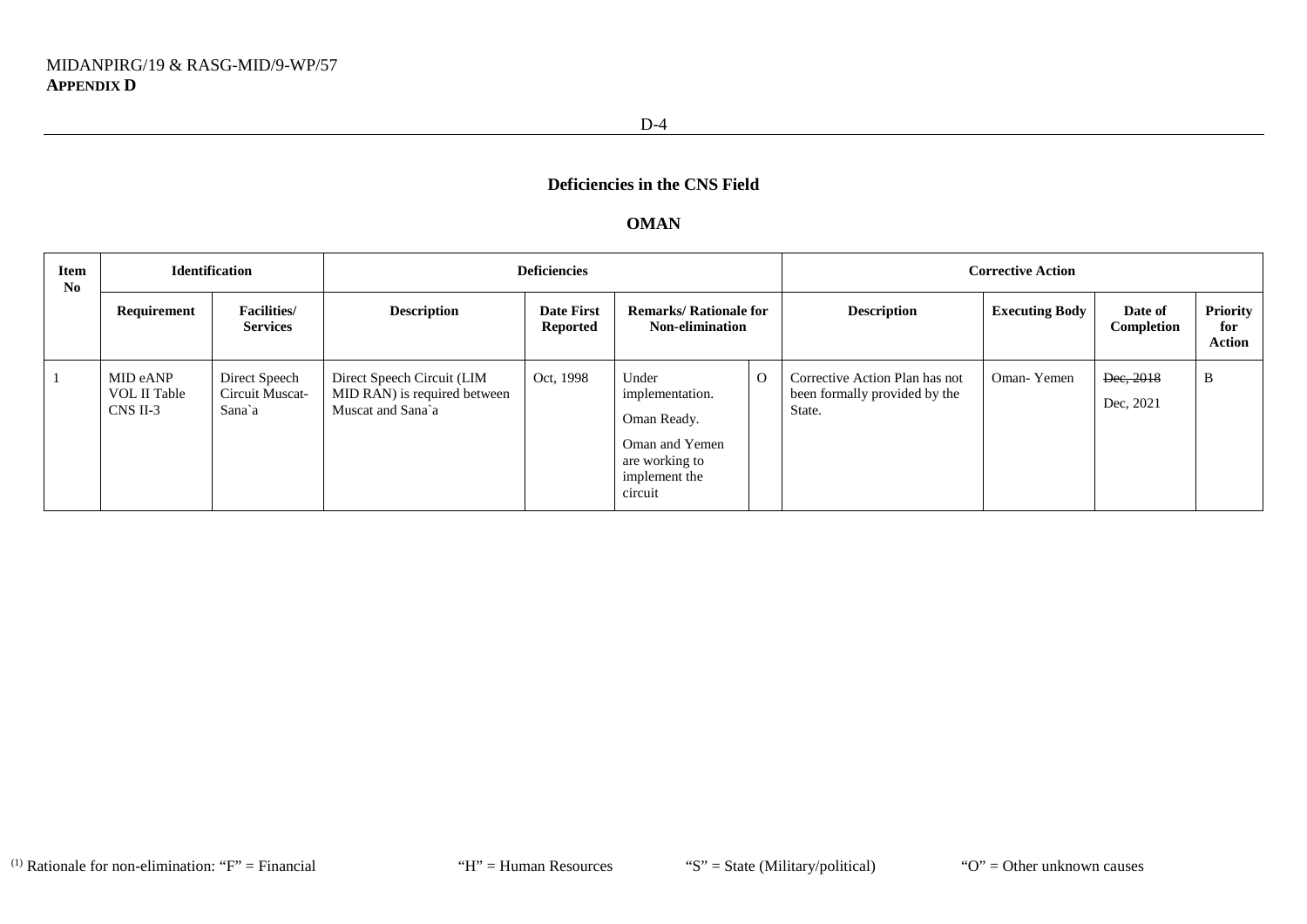#### **YEMEN**

| <b>Item</b><br>No |                                             | <b>Identification</b>                                                                                                                             |                                                                                                   | <b>Deficiencies</b>                  |                                                         |          |                                                                                                                                                                                                                                                                                                                                                                                                    | <b>Corrective Action</b> |                                     |                           |
|-------------------|---------------------------------------------|---------------------------------------------------------------------------------------------------------------------------------------------------|---------------------------------------------------------------------------------------------------|--------------------------------------|---------------------------------------------------------|----------|----------------------------------------------------------------------------------------------------------------------------------------------------------------------------------------------------------------------------------------------------------------------------------------------------------------------------------------------------------------------------------------------------|--------------------------|-------------------------------------|---------------------------|
|                   | Requirement                                 | <b>Facilities</b> /<br><b>Services</b>                                                                                                            | <b>Description</b>                                                                                | <b>Date First</b><br><b>Reported</b> | <b>Remarks/ Rationale for</b><br><b>Non-elimination</b> |          | <b>Description</b>                                                                                                                                                                                                                                                                                                                                                                                 | <b>Executing Body</b>    | Date of<br>Completion               | Priority<br>for<br>Action |
|                   | MID eANP<br><b>VOL II Table</b><br>CNS II-3 | ATS Direct<br>speech Circuits<br>Sana`a-Asmara,<br>Sana`a-Djibouti,<br>Sana <sub>a</sub><br>Mogadishu,<br>Sana`a-Mumbai<br>and Sana`a-<br>Muscat. | ATS Direct speech circuits are<br>not implemented between<br>Sana`a-Mumbai and Sana`a-<br>Muscat. | Oct. 1998                            |                                                         | $\Omega$ | Corrective Action Plan has not<br>been formally provided by the<br>State<br>Yemen is unable to get their<br>equipment necessary from<br>Djibouti to be installed, nor<br>modernize the existing the<br>NAFISAT system due to the<br>current situation e.g. the siege<br>imposed by the coalition forces.<br>We, however, are in pipeline to<br>connect the ATS direct speed<br>circuit with Muscat | Yemen, India<br>and Oman | Dec, 2018<br>Dec, 2021<br>Dec, 2022 | A                         |

**--------------------**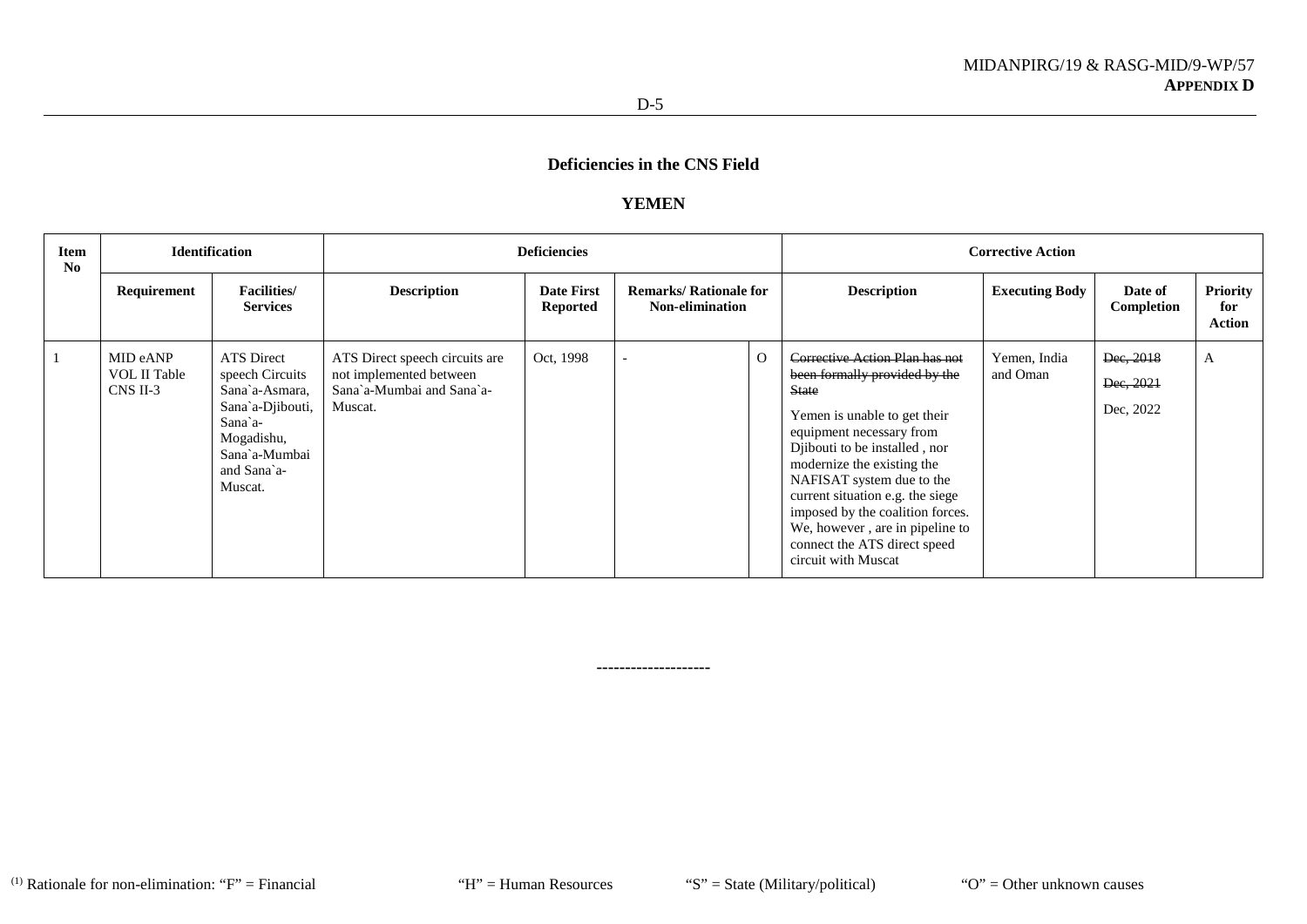#### **APPENDIX E**

# **Deficiencies in the MET Field**

### **IRAQ**

| Item<br>No     |                                       | <b>Identification</b>                          | <b>Deficiencies</b>                                                   |                                      |                                                  | <b>Corrective Action</b> |                                                                                 |                       |                        |                                         |
|----------------|---------------------------------------|------------------------------------------------|-----------------------------------------------------------------------|--------------------------------------|--------------------------------------------------|--------------------------|---------------------------------------------------------------------------------|-----------------------|------------------------|-----------------------------------------|
|                | Requirement                           | <b>Facilities</b> /<br><b>Services</b>         | <b>Description</b>                                                    | <b>Date First</b><br><b>Reported</b> | <b>Remarks/ Rationale for</b><br>Non-elimination |                          | <b>Description</b>                                                              | <b>Executing Body</b> | Date of<br>Completion  | <b>Priority</b><br>for<br><b>Action</b> |
|                | Annex 3: Para<br>2.2                  | <b>OMS</b><br>Implementation                   | Lack of Implementation of QMS                                         | Sep, 2014                            |                                                  | $\Omega$                 | Corrective Action Plan has not<br>been formally provided by the<br>State        | Iraq                  | Dec, 2018<br>Dec, 2021 | A                                       |
| $\overline{2}$ | MID eANP<br>VOL II, MET<br>Table II-2 | <b>ORBM METAR</b><br>and 24-hour<br><b>TAF</b> | <b>ORBM METAR and 24-hour</b><br>TAF not available<br>internationally | Dec, 2019                            | annual OPMET<br>monitoring                       | $\Omega$                 | Corrective Action Plan has not<br>been formally provided by the<br><b>State</b> | Iraq                  | Dec, 2019<br>Dec, 2021 | A                                       |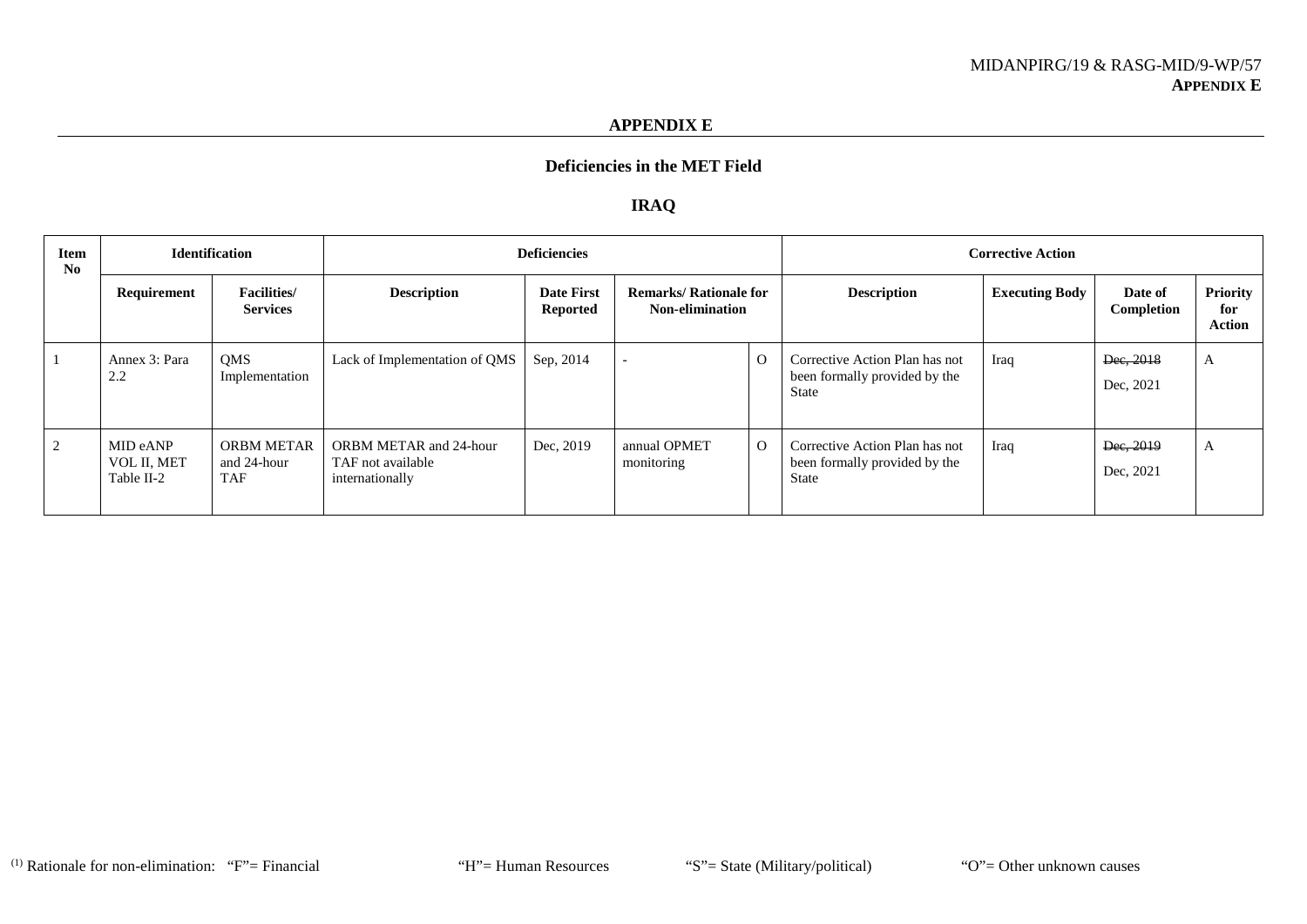#### **LEBANON**

| <b>Item</b><br>No | <b>Identification</b>                                                |                                                                                  |                               | <b>Deficiencies</b>                  |                                                         |          |                                                                                 | <b>Corrective Action</b> |                        |                                  |
|-------------------|----------------------------------------------------------------------|----------------------------------------------------------------------------------|-------------------------------|--------------------------------------|---------------------------------------------------------|----------|---------------------------------------------------------------------------------|--------------------------|------------------------|----------------------------------|
|                   | Requirement                                                          | <b>Facilities</b> /<br><b>Services</b>                                           | <b>Description</b>            | <b>Date First</b><br><b>Reported</b> | <b>Remarks/ Rationale for</b><br><b>Non-elimination</b> |          | <b>Description</b>                                                              | <b>Executing Body</b>    | Date of<br>Completion  | Priority<br>for<br><b>Action</b> |
|                   | ANNEX 15:<br>Para. 3.6<br>Annex 3: Para<br>2.2                       | QMS<br>Implementation                                                            | Lack of Implementation of QMS | Sep, 2014                            | (USOAP - CMA<br>finding)                                | $\Omega$ | Corrective Action Plan has not<br>been formally provided by the<br><b>State</b> | Lebanon                  | Dec, 2018<br>Dec, 2021 | A                                |
| 2                 | Annex 3: Para.<br>9.1.4, 9.3.1,<br>9.4.1 and<br>Appendix 2,<br>2.1.1 | <b>WAFS</b> forecasts<br>required for<br>briefing and<br>flight<br>documentation | SADIS FTP not available       | May, 2016                            |                                                         | $\Omega$ | Corrective Action Plan has not<br>been formally provided by the<br><b>State</b> | Lebanon                  | Dec, 2018<br>Dec, 2021 | A                                |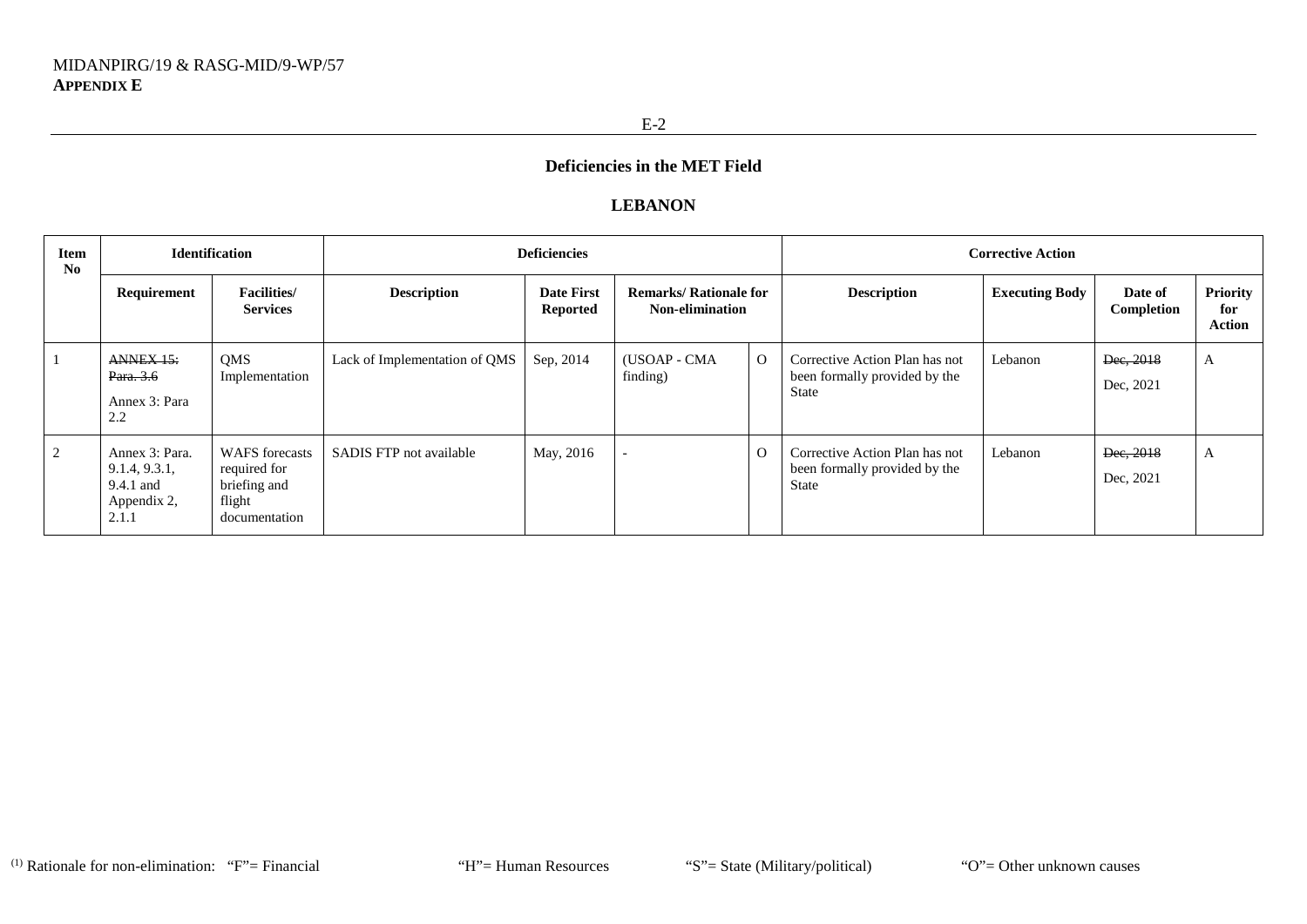#### **LIBYA**

| <b>Item</b><br>No |                                                                     | <b>Identification</b>                                                            | <b>Deficiencies</b>           |                                      |                                                  |              | <b>Corrective Action</b>                                                        |                       |                        |                                         |  |
|-------------------|---------------------------------------------------------------------|----------------------------------------------------------------------------------|-------------------------------|--------------------------------------|--------------------------------------------------|--------------|---------------------------------------------------------------------------------|-----------------------|------------------------|-----------------------------------------|--|
|                   | Requirement                                                         | <b>Facilities</b> /<br><b>Services</b>                                           | <b>Description</b>            | <b>Date First</b><br><b>Reported</b> | <b>Remarks/ Rationale for</b><br>Non-elimination |              | <b>Description</b>                                                              | <b>Executing Body</b> | Date of<br>Completion  | <b>Priority</b><br>for<br><b>Action</b> |  |
|                   | Annex 3: Para<br>2.2                                                | QMS<br>Implementation                                                            | Lack of Implementation of QMS | Sep, 2014                            | (USOAP - CMA<br>finding)                         | $\mathbf{O}$ | Corrective Action Plan has not<br>been formally provided by the<br>State        | Libya                 | Dec, 2018<br>Dec, 2021 | $\Delta$                                |  |
| $\overline{2}$    | Annex 3, Para<br>9.1.4, 9.3.1,<br>9.4.1 and<br>Appendix 2,<br>2.1.1 | <b>WAFS</b> forecasts<br>required for<br>briefing and<br>flight<br>documentation | SADIS FTP not available       | Jan, 2019                            | Status of<br>Implementation of<br><b>SADIS</b>   | $\Omega$     | Corrective Action Plan has not<br>been formally provided by the<br><b>State</b> | Libya                 | Dec, 2019<br>Dec, 2021 | $\Delta$                                |  |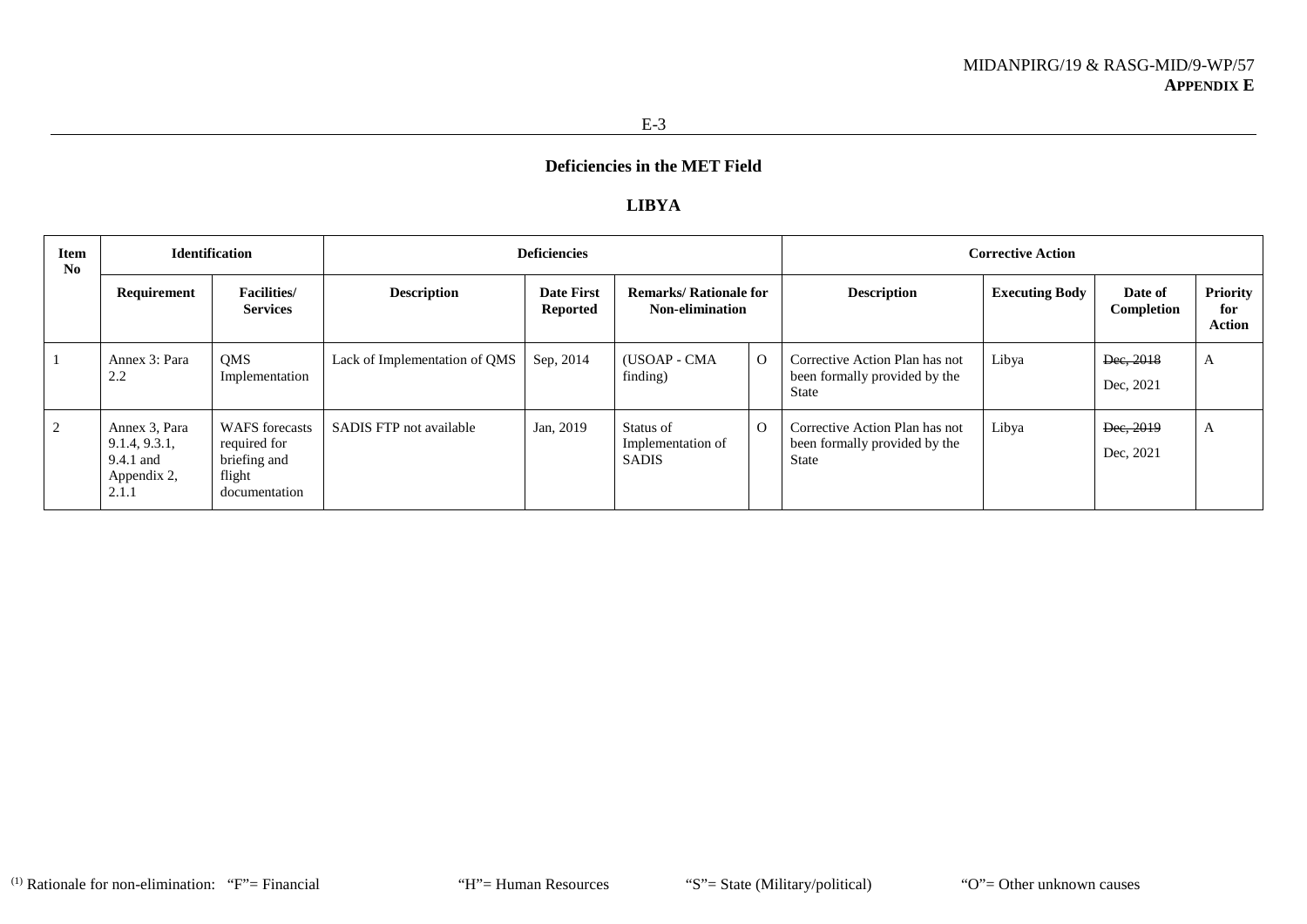#### **OMAN**

| <b>Item</b><br>N <sub>0</sub> |                      | <b>Identification</b>                  |                                           | <b>Deficiencies</b>                  |                                                         |          |                                                                          | <b>Corrective Action</b> |                        |                                         |
|-------------------------------|----------------------|----------------------------------------|-------------------------------------------|--------------------------------------|---------------------------------------------------------|----------|--------------------------------------------------------------------------|--------------------------|------------------------|-----------------------------------------|
|                               | Requirement          | <b>Facilities</b> /<br><b>Services</b> | <b>Description</b>                        | <b>Date First</b><br><b>Reported</b> | <b>Remarks/ Rationale for</b><br><b>Non-elimination</b> |          | <b>Description</b>                                                       | <b>Executing Body</b>    | Date of<br>Completion  | <b>Priority</b><br>for<br><b>Action</b> |
|                               | Annex 3: Para<br>2.2 | QMS<br>Implementation                  | Lack of Implementation of QMS   Sep, 2014 |                                      | (USOAP-CMA<br>finding)                                  | $\Omega$ | Corrective Action Plan has not<br>been formally provided by the<br>State | Oman                     | Dec, 2018<br>Dec, 2021 | $\Delta$                                |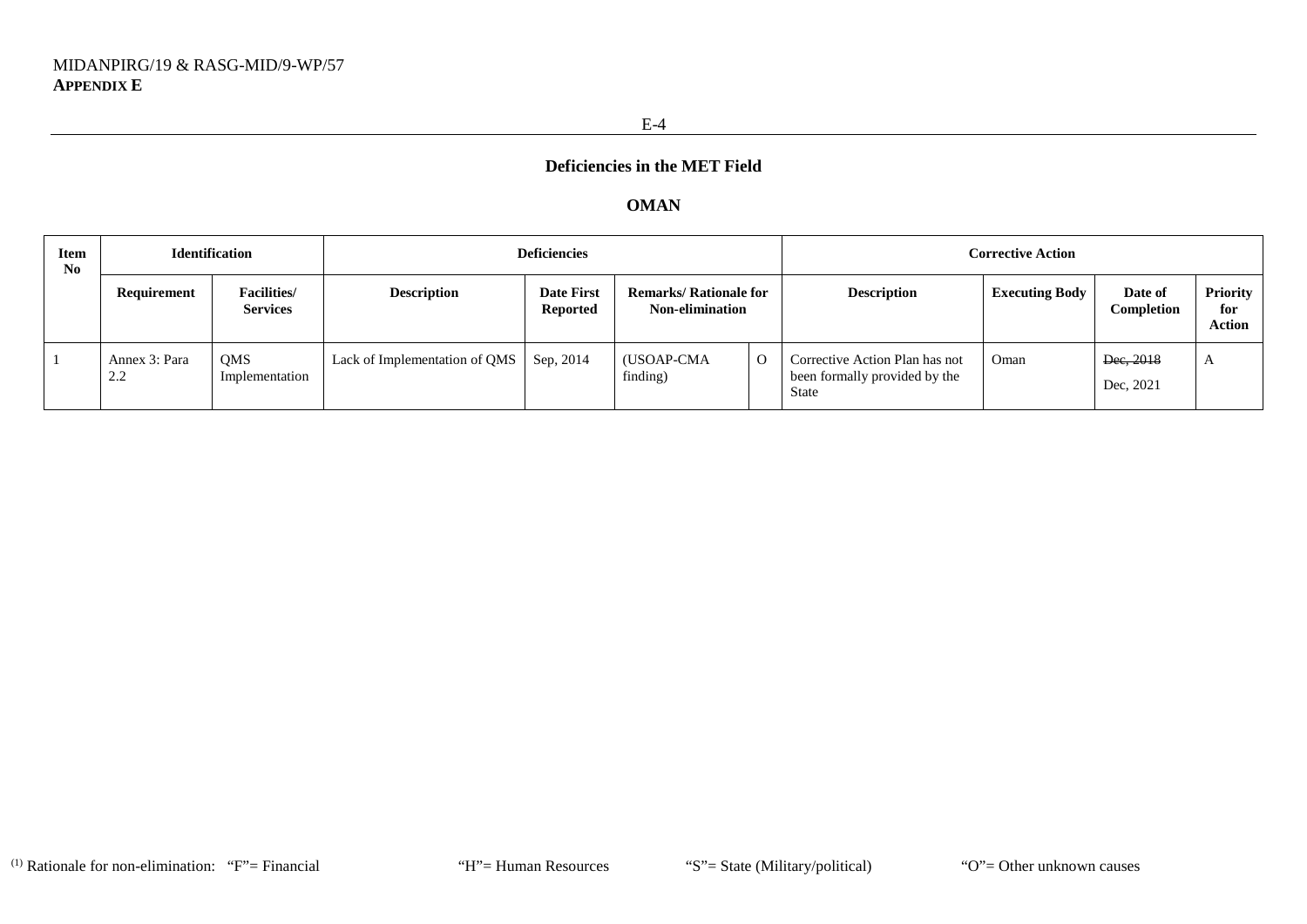### **SYRIA**

| <b>Item</b><br>N <sub>0</sub> |                                       | <b>Identification</b>                   |                                                                | <b>Deficiencies</b>                  |                                                  |          |                                                                          | <b>Corrective Action</b> |                        |                                  |
|-------------------------------|---------------------------------------|-----------------------------------------|----------------------------------------------------------------|--------------------------------------|--------------------------------------------------|----------|--------------------------------------------------------------------------|--------------------------|------------------------|----------------------------------|
|                               | Requirement                           | <b>Facilities</b> /<br><b>Services</b>  | <b>Description</b>                                             | <b>Date First</b><br><b>Reported</b> | <b>Remarks/ Rationale for</b><br>Non-elimination |          | <b>Description</b>                                                       | <b>Executing Body</b>    | Date of<br>Completion  | Priority<br>for<br><b>Action</b> |
|                               | MID eANP<br>VOL II, MET<br>Table II-2 | <b>OSAP METAR</b><br>and 24-hour<br>TAF | OSAP METAR and 24-hour<br>TAF not available<br>internationally | Nov. 2013                            |                                                  | $\Omega$ | Corrective Action Plan has not<br>been formally provided by the<br>State | Syria                    | Dec, 2018<br>Dec, 2021 | A                                |
| $\overline{c}$                | Annex 3: Para<br>2.2                  | <b>QMS</b><br>Implementation            | Lack of Implementation of QMS                                  | Sep, 2014                            | (USOAP - CMA<br>finding)                         | $\Omega$ | Corrective Action Plan has not<br>been formally provided by the<br>State | Syria                    | Dec, 2018<br>Dec, 2021 | A                                |
| 3                             | Annex 3; Para<br>$\sqrt{1.1}$         | <b>SIGMET</b><br>implementation         | Non-issuance of SIGMET<br>information                          | Nov, 2017                            | $(USOAP - CMA)$<br>finding)                      | $\Omega$ | Corrective Action Plan has not<br>been formally provided by the<br>State | Syria                    | Dec, 2019<br>Dec, 2021 | A                                |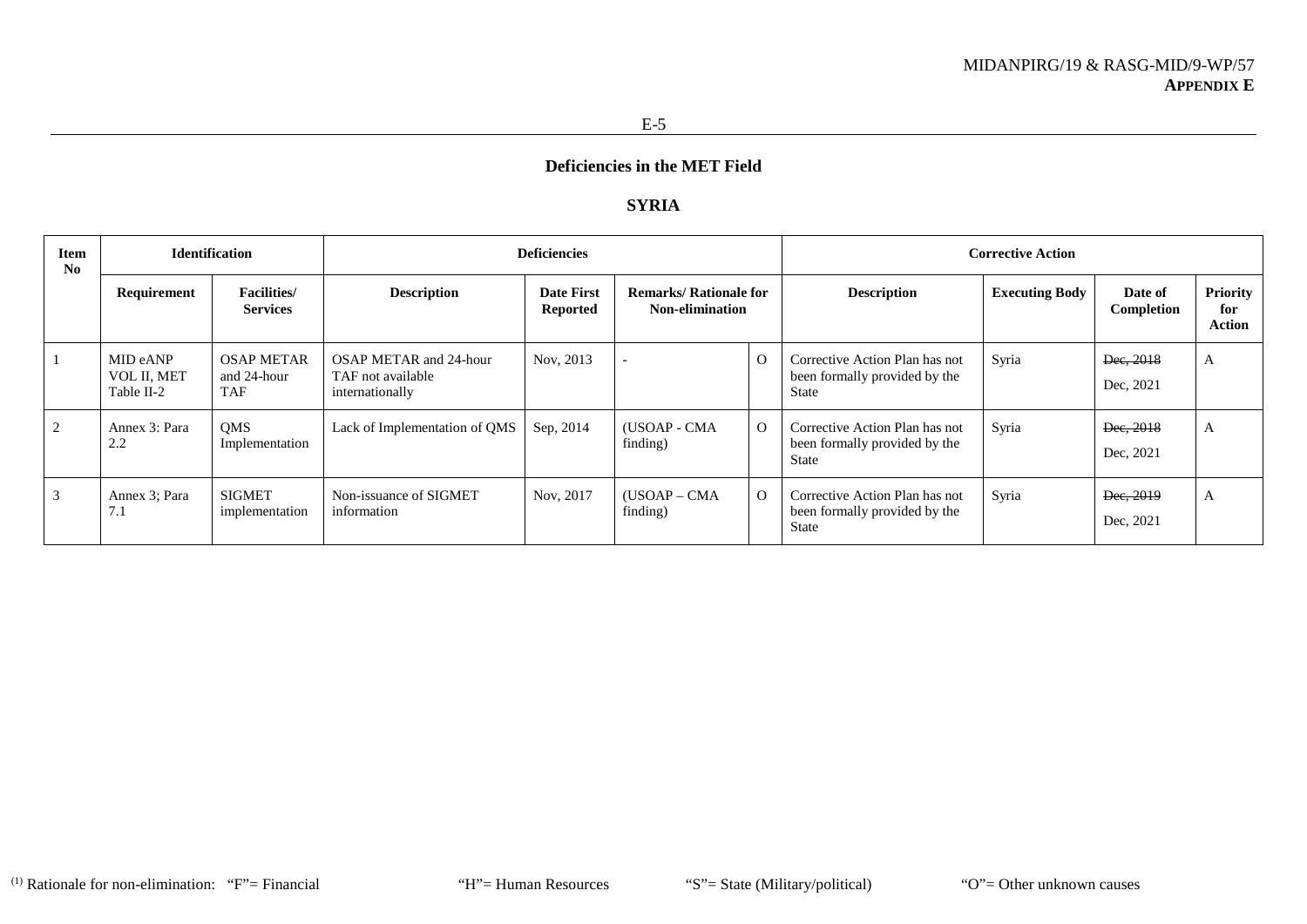#### **YEMEN**

| Item<br>N <sub>0</sub> | Identification       |                                        |                                       | <b>Deficiencies</b>                  |                                                  |                            |                                                                                                                                                                                                                                                                                                   | <b>Corrective Action</b> |                                     |                                         |
|------------------------|----------------------|----------------------------------------|---------------------------------------|--------------------------------------|--------------------------------------------------|----------------------------|---------------------------------------------------------------------------------------------------------------------------------------------------------------------------------------------------------------------------------------------------------------------------------------------------|--------------------------|-------------------------------------|-----------------------------------------|
|                        | Requirement          | <b>Facilities</b> /<br><b>Services</b> | <b>Description</b>                    | <b>Date First</b><br><b>Reported</b> | <b>Remarks/ Rationale for</b><br>Non-elimination |                            | <b>Description</b>                                                                                                                                                                                                                                                                                | <b>Executing Body</b>    | Date of<br>Completion               | <b>Priority</b><br>for<br><b>Action</b> |
|                        | Annex 3: Para<br>2.2 | QMS<br>Implementation                  | Lack of Implementation of QMS         | Sep, 2014                            | $\overline{\phantom{a}}$                         | $\Omega$<br>$F_{\rm}$<br>H | Corrective Action Plan has not<br>been formally provided by the<br>State.<br>A contract is being signed with<br>an external quality consultant to<br>assist in establishment $\&$<br>implementation of QMS in the<br>provision of MET service by the<br>end of year 2022                          | Yemen                    | Dec, 2018<br>Dec, 2021<br>Dec, 2022 | $\mathbf{A}$                            |
| 2                      | Annex 3; Para<br>7.1 | <b>SIGMET</b><br>implementation        | Non-issuance of SIGMET<br>information | Nov, 2017                            | $\overline{\phantom{a}}$                         | $\Theta$<br>S              | Corrective Action Plan has not<br>been formally provided by the<br><b>State</b><br>All OPMET (including<br>SIGMET) information is issued<br>internally but not transmitted<br>internationally due to war,<br>considering a reconnection with<br>another MET regional centre<br>other than Jeddah. | Yemen                    | Dec, 2019<br>Dec, 2021<br>Dec, 2022 | $\mathbf{A}$                            |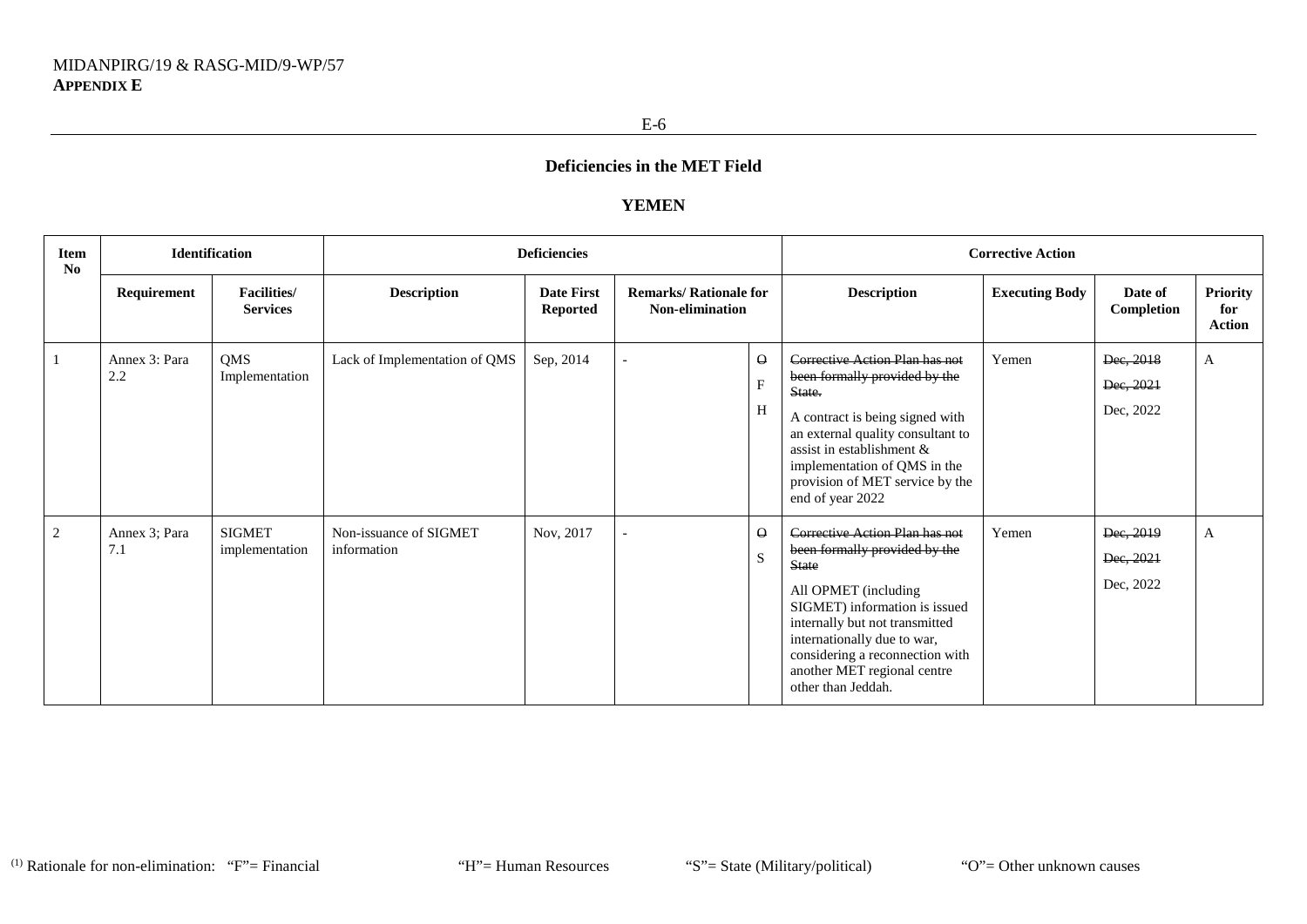|--|

| <b>Item</b><br>N <sub>0</sub> |                                       | <b>Identification</b>                                                                                    |                                                                                                                    | <b>Deficiencies</b>                  |                                                         |          |                                                                                                                                                                                                                                                                                | <b>Corrective Action</b> |                                     |                                  |
|-------------------------------|---------------------------------------|----------------------------------------------------------------------------------------------------------|--------------------------------------------------------------------------------------------------------------------|--------------------------------------|---------------------------------------------------------|----------|--------------------------------------------------------------------------------------------------------------------------------------------------------------------------------------------------------------------------------------------------------------------------------|--------------------------|-------------------------------------|----------------------------------|
|                               | Requirement                           | <b>Facilities</b> /<br><b>Services</b>                                                                   | <b>Description</b>                                                                                                 | <b>Date First</b><br><b>Reported</b> | <b>Remarks/ Rationale for</b><br><b>Non-elimination</b> |          | <b>Description</b>                                                                                                                                                                                                                                                             | <b>Executing Body</b>    | Date of<br>Completion               | Priority<br>for<br><b>Action</b> |
| 3 <sup>2</sup>                | MID eANP<br>VOL II, MET<br>Table II-2 | OYAA METAR<br>and 30-hour<br>TAF; OYHD,<br>OYRN, OYSN,<br><b>OYTZ METAR</b><br>and 24-hour<br><b>TAF</b> | OYAA METAR and 30-hour<br>TAF; OYHD, OYRN, OYSN,<br>OYTZ METAR and 24-hour<br>TAF not available<br>internationally | Dec, 2019                            | annual OPMET<br>monitoring                              | $\Theta$ | Corrective Action Plan has not<br>been formally provided by the<br><b>State</b><br>All OPMET information is<br>issued internally but not<br>transmitted internationally due<br>to war, considering a<br>reconnection with another MET<br>regional center other than<br>Jeddah. | Yemen                    | Dec, 2019<br>Dec, 2021<br>Dec, 2022 | A                                |

**-------------------**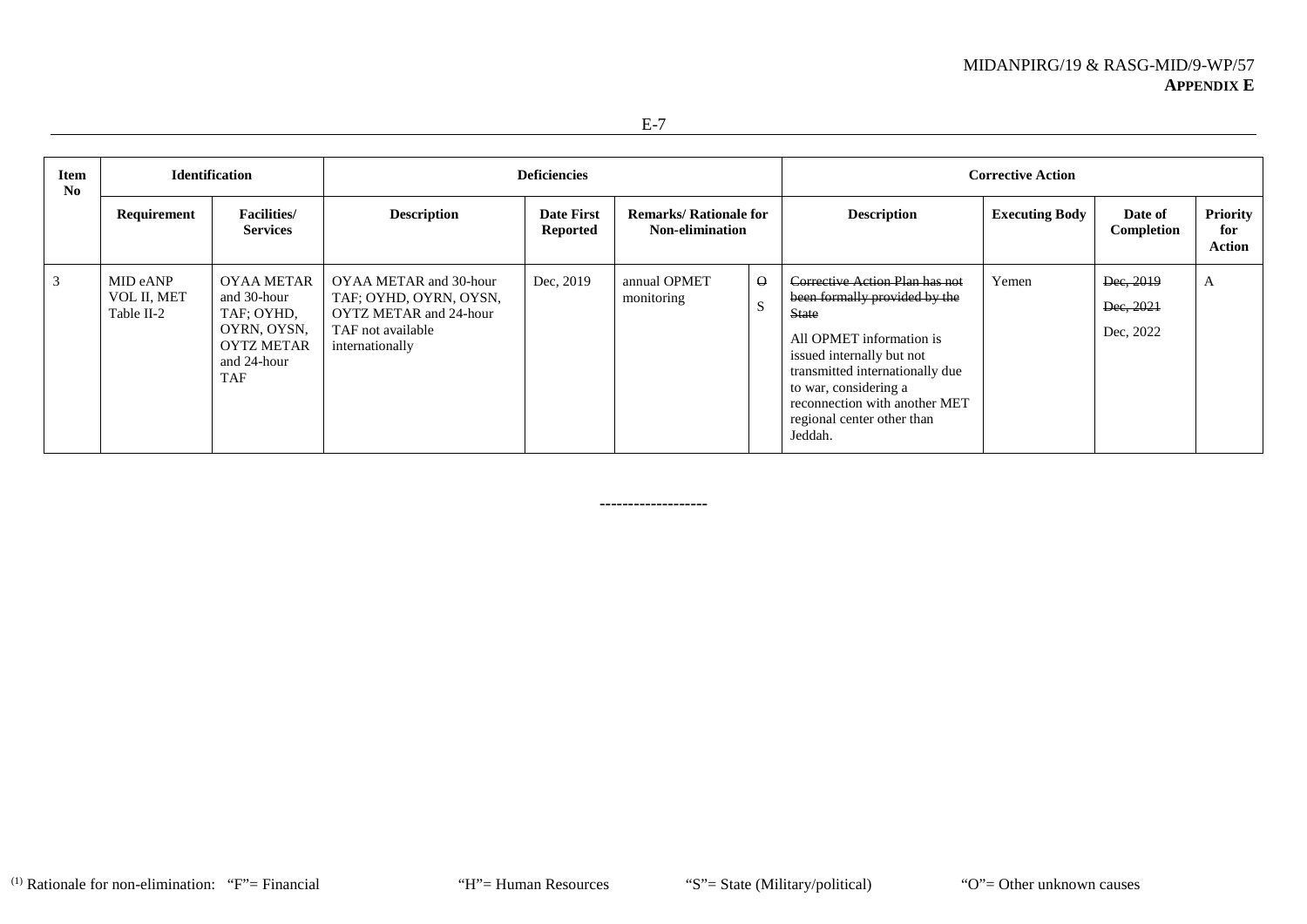#### **APPENDIX F**

# **Deficiencies in the SAR Field**

### **IRAQ**

| Item<br>N <sub>0</sub> |                                                                                                              | <b>Identification</b>                  |                                                                                        | <b>Deficiencies</b>                  |                                                         |              |                                                                          | <b>Corrective Action</b> |                                     |                                         |
|------------------------|--------------------------------------------------------------------------------------------------------------|----------------------------------------|----------------------------------------------------------------------------------------|--------------------------------------|---------------------------------------------------------|--------------|--------------------------------------------------------------------------|--------------------------|-------------------------------------|-----------------------------------------|
|                        | Requirement                                                                                                  | <b>Facilities</b> /<br><b>Services</b> | <b>Description</b>                                                                     | <b>Date First</b><br><b>Reported</b> | <b>Remarks/ Rationale for</b><br><b>Non-elimination</b> |              | <b>Description</b>                                                       | <b>Executing Body</b>    | Date of<br>Completion               | <b>Priority</b><br>for<br><b>Action</b> |
|                        | Annex 12<br>Para, 2.1                                                                                        |                                        | Lack of provision of required<br><b>SAR</b> services                                   | Apr, 2012                            |                                                         | $\mathbf{O}$ | Corrective Action Plan has not<br>been formally provided by the<br>State | Iraq                     | Dec, 2018<br>Jun, 2020<br>Dec, 2021 | A                                       |
| 2                      | Annex 6 Part I.<br>Chap.6 and Part<br>II Chap. 2<br>Annex 10, Vol<br>III, Chap. 5<br>Annex 12<br>para. 2.6.4 | <b>ELT</b>                             | Non-compliance with carriage<br>of Emergency Locator<br>Transmitter (ELT) requirements | Apr, 2012                            |                                                         | $\Omega$     | Corrective Action Plan has not<br>been formally provided by the<br>State | Iraq                     | Dec, 2018<br>Jun, 2020<br>Dec, 2021 | A                                       |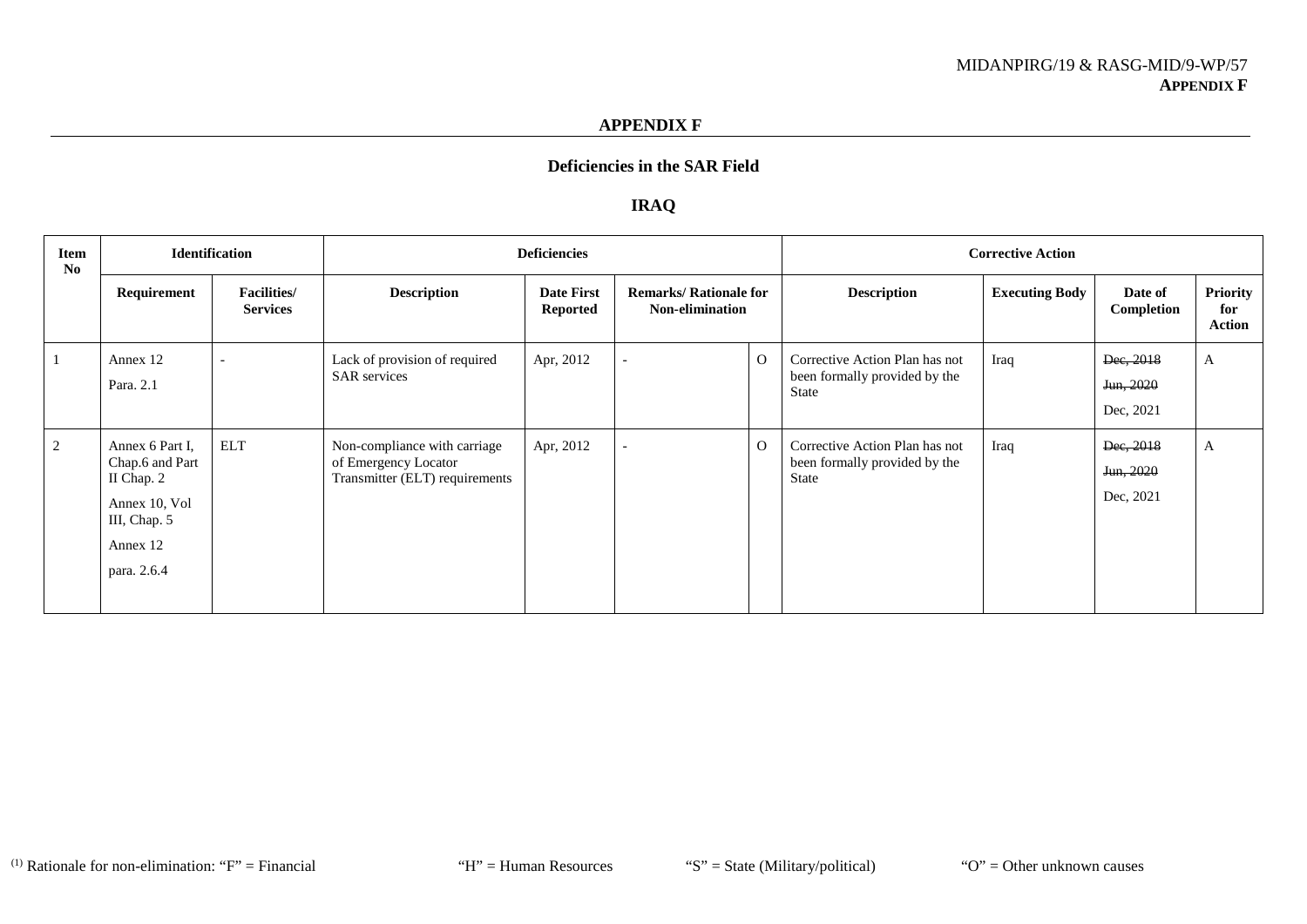#### **KUWAIT**

| Item<br>No |                                                                                                              | <b>Identification</b>                 |                                                                                        | <b>Deficiencies</b>                  |                                                         |              |                                                                          | <b>Corrective Action</b> |                                     |                                  |
|------------|--------------------------------------------------------------------------------------------------------------|---------------------------------------|----------------------------------------------------------------------------------------|--------------------------------------|---------------------------------------------------------|--------------|--------------------------------------------------------------------------|--------------------------|-------------------------------------|----------------------------------|
|            | Requirement                                                                                                  | <b>Facilities/</b><br><b>Services</b> | <b>Description</b>                                                                     | <b>Date First</b><br><b>Reported</b> | <b>Remarks/ Rationale for</b><br><b>Non-elimination</b> |              | <b>Description</b>                                                       | <b>Executing Body</b>    | Date of<br>Completion               | Priority<br>for<br><b>Action</b> |
|            | Annex 6 Part I<br>chap. 6 and Part<br>II chap. 2<br>Annex 10, Vol<br>III, Chap. 5<br>Annex 12<br>para. 2.6.4 | <b>ELT</b>                            | Non-compliance with carriage<br>of Emergency Locator<br>Transmitter (ELT) requirements | Apr, 2012                            | $\overline{\phantom{a}}$                                | $\mathbf{O}$ | Corrective Action Plan has not<br>been formally provided by the<br>State | Kuwait                   | Dec, 2018<br>Jun, 2020<br>Dec, 2021 | A                                |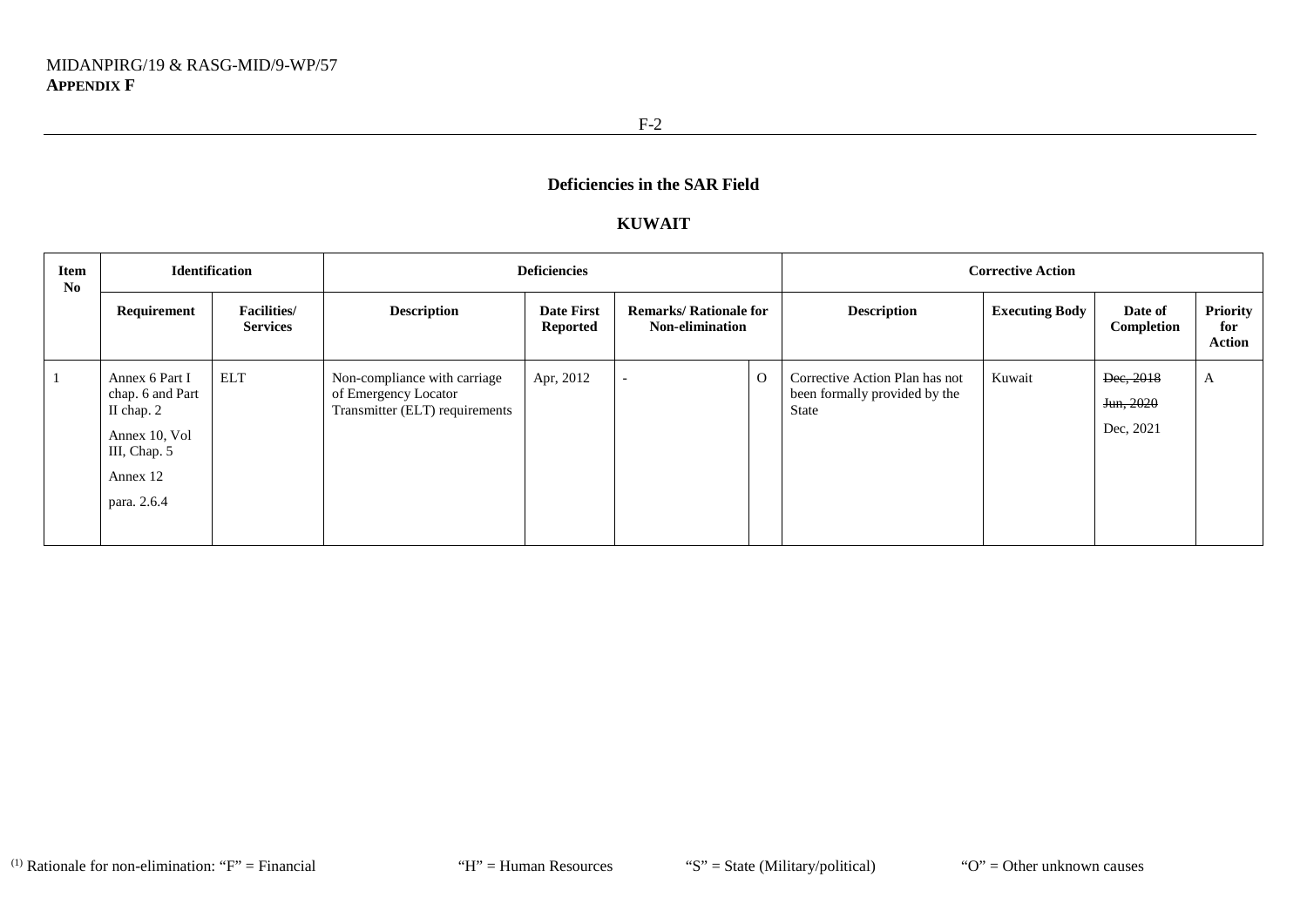### **LEBANON**

| <b>Item</b><br>N <sub>0</sub> |                       | <b>Identification</b>                  |                                                      | <b>Deficiencies</b>                  |                                                         |                                                                                 | <b>Corrective Action</b> |                                     |                                         |
|-------------------------------|-----------------------|----------------------------------------|------------------------------------------------------|--------------------------------------|---------------------------------------------------------|---------------------------------------------------------------------------------|--------------------------|-------------------------------------|-----------------------------------------|
|                               | Requirement           | <b>Facilities</b> /<br><b>Services</b> | <b>Description</b>                                   | <b>Date First</b><br><b>Reported</b> | <b>Remarks/ Rationale for</b><br><b>Non-elimination</b> | <b>Description</b>                                                              | <b>Executing Body</b>    | Date of<br>Completion               | <b>Priority</b><br>for<br><b>Action</b> |
|                               | Annex 12<br>Para. 2.1 | $\overline{\phantom{0}}$               | Lack of provision of required<br><b>SAR</b> services | Apr, 2012                            |                                                         | Corrective Action Plan has not<br>been formally provided by the<br><b>State</b> | Lebanon                  | Dec, 2018<br>Dec, 2020<br>Dec, 2021 | $\mathbf{A}$                            |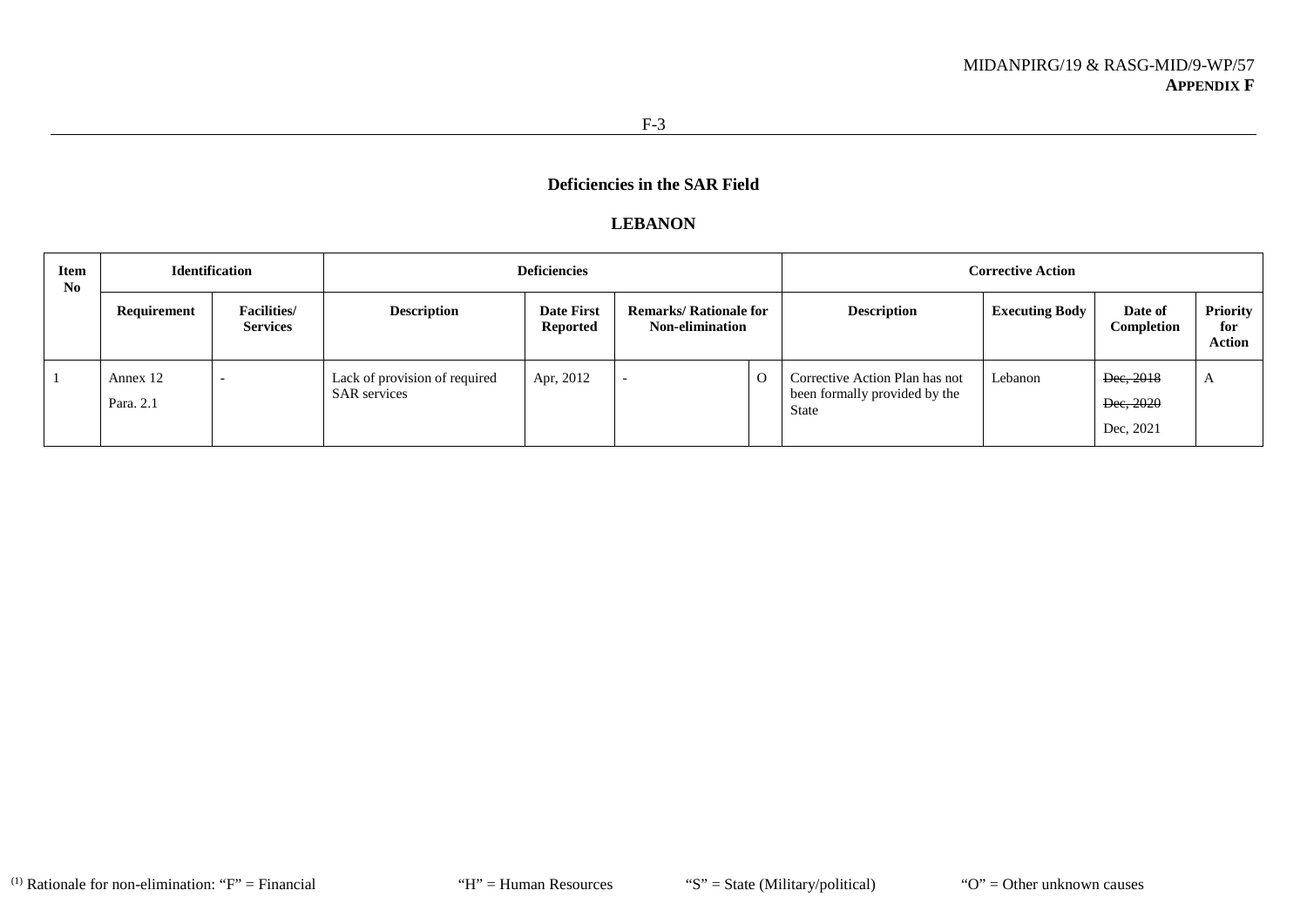#### **LIBYA**

| Item<br>No   |                                                                                                              | <b>Identification</b>                 |                                                                                        | <b>Deficiencies</b>                  |                                                         |                    |                                                                          | <b>Corrective Action</b> |                                     |                                         |
|--------------|--------------------------------------------------------------------------------------------------------------|---------------------------------------|----------------------------------------------------------------------------------------|--------------------------------------|---------------------------------------------------------|--------------------|--------------------------------------------------------------------------|--------------------------|-------------------------------------|-----------------------------------------|
|              | Requirement                                                                                                  | <b>Facilities/</b><br><b>Services</b> | <b>Description</b>                                                                     | <b>Date First</b><br><b>Reported</b> | <b>Remarks/ Rationale for</b><br><b>Non-elimination</b> |                    | <b>Description</b>                                                       | <b>Executing Body</b>    | Date of<br>Completion               | <b>Priority</b><br>for<br><b>Action</b> |
| $\mathbf{1}$ | Annex 6 Part I<br>chap. 6 and Part<br>II chap. 2<br>Annex 10, Vol<br>III, Chap. 5<br>Annex 12<br>para. 2.6.4 |                                       | Non-compliance with carriage<br>of Emergency Locator<br>Transmitter (ELT) requirements | Dec, 2014                            | $\overline{\phantom{a}}$                                | H<br>S<br>$\Omega$ | Corrective Action Plan has not<br>been formally provided by the<br>State | Libya                    | Dec, 2018<br>Dec, 2020<br>Dec, 2021 | A                                       |
| 2            | Annex 12<br>Para, 2.1                                                                                        |                                       | Lack of provision of required<br><b>SAR</b> services                                   | Dec, 2014                            |                                                         | H<br>S<br>$\Omega$ | Corrective Action Plan has not<br>been formally provided by the<br>State | Libya                    | Dec, 2018<br>Dec, 2020<br>Dec, 2021 | A                                       |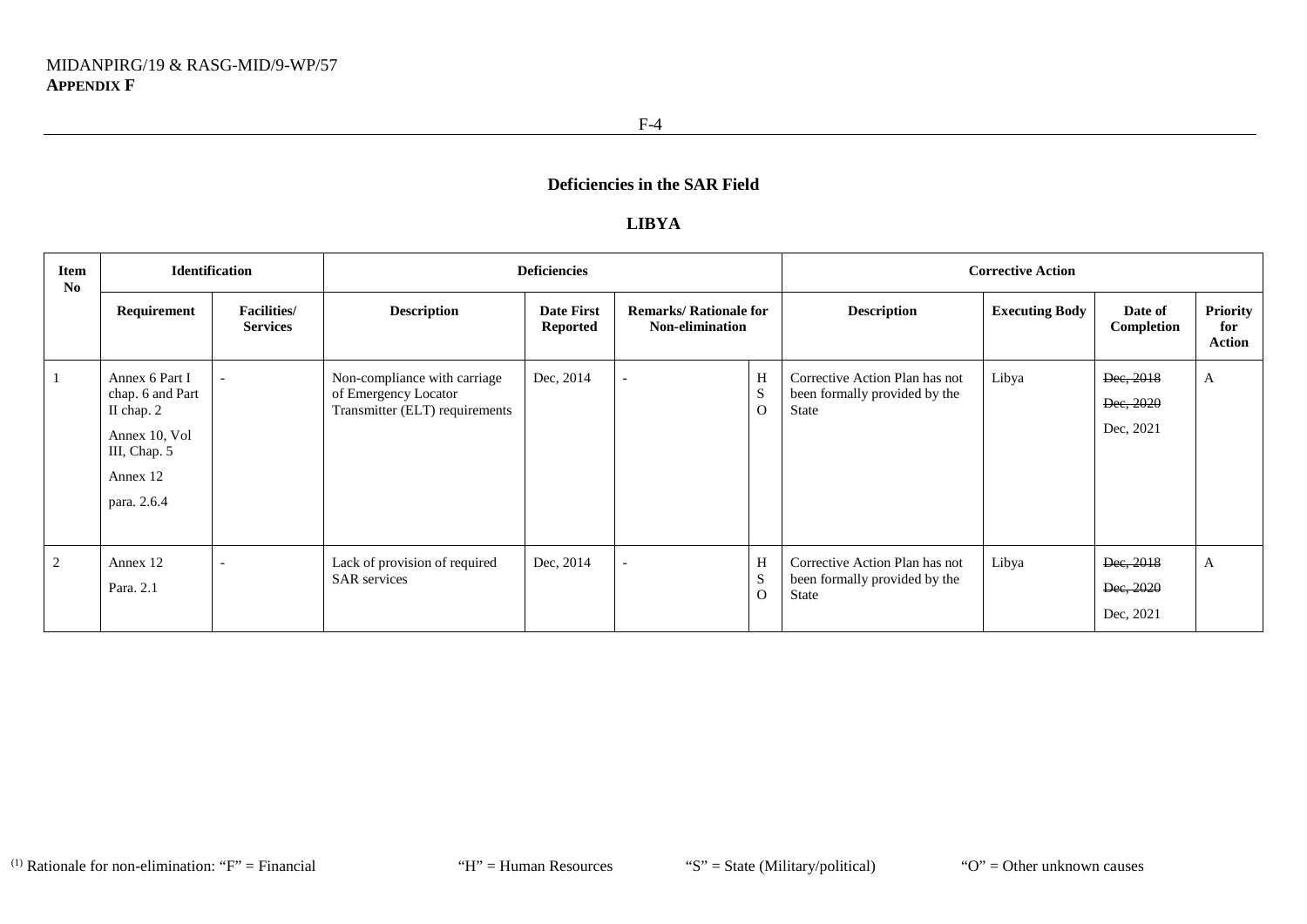# **SYRIA**

| Item<br>No     |                                                                                                              | <b>Identification</b>                 |                                                                                        | <b>Deficiencies</b>                  |                                                         |              |                                                                          | <b>Corrective Action</b> |                                     |                                         |
|----------------|--------------------------------------------------------------------------------------------------------------|---------------------------------------|----------------------------------------------------------------------------------------|--------------------------------------|---------------------------------------------------------|--------------|--------------------------------------------------------------------------|--------------------------|-------------------------------------|-----------------------------------------|
|                | Requirement                                                                                                  | <b>Facilities/</b><br><b>Services</b> | <b>Description</b>                                                                     | <b>Date First</b><br><b>Reported</b> | <b>Remarks/ Rationale for</b><br><b>Non-elimination</b> |              | <b>Description</b>                                                       | <b>Executing Body</b>    | Date of<br>Completion               | <b>Priority</b><br>for<br><b>Action</b> |
| $\mathbf{1}$   | Annex 12<br>Para. 2.1                                                                                        | $\overline{\phantom{0}}$              | Lack of provision of required<br><b>SAR</b> services                                   | Apr, 2012                            | $\overline{\phantom{a}}$                                | $\mathbf{O}$ | Corrective Action Plan has not<br>been formally provided by the<br>State | Syria                    | Dec, 2018<br>Dec, 2020<br>Dec, 2021 | A                                       |
| $\overline{2}$ | Annex 6 Part I<br>chap. 6 and Part<br>II chap. 2<br>Annex 10, Vol<br>III, Chap. 5<br>Annex 12<br>para. 2.6.4 |                                       | Non-compliance with carriage<br>of Emergency Locator<br>Transmitter (ELT) requirements | Apr, 2012                            | $\overline{\phantom{a}}$                                | $\mathbf{O}$ | Corrective Action Plan has not<br>been formally provided by the<br>State | Syria                    | Dec, 2018<br>Dec, 2020<br>Dec, 2021 | A                                       |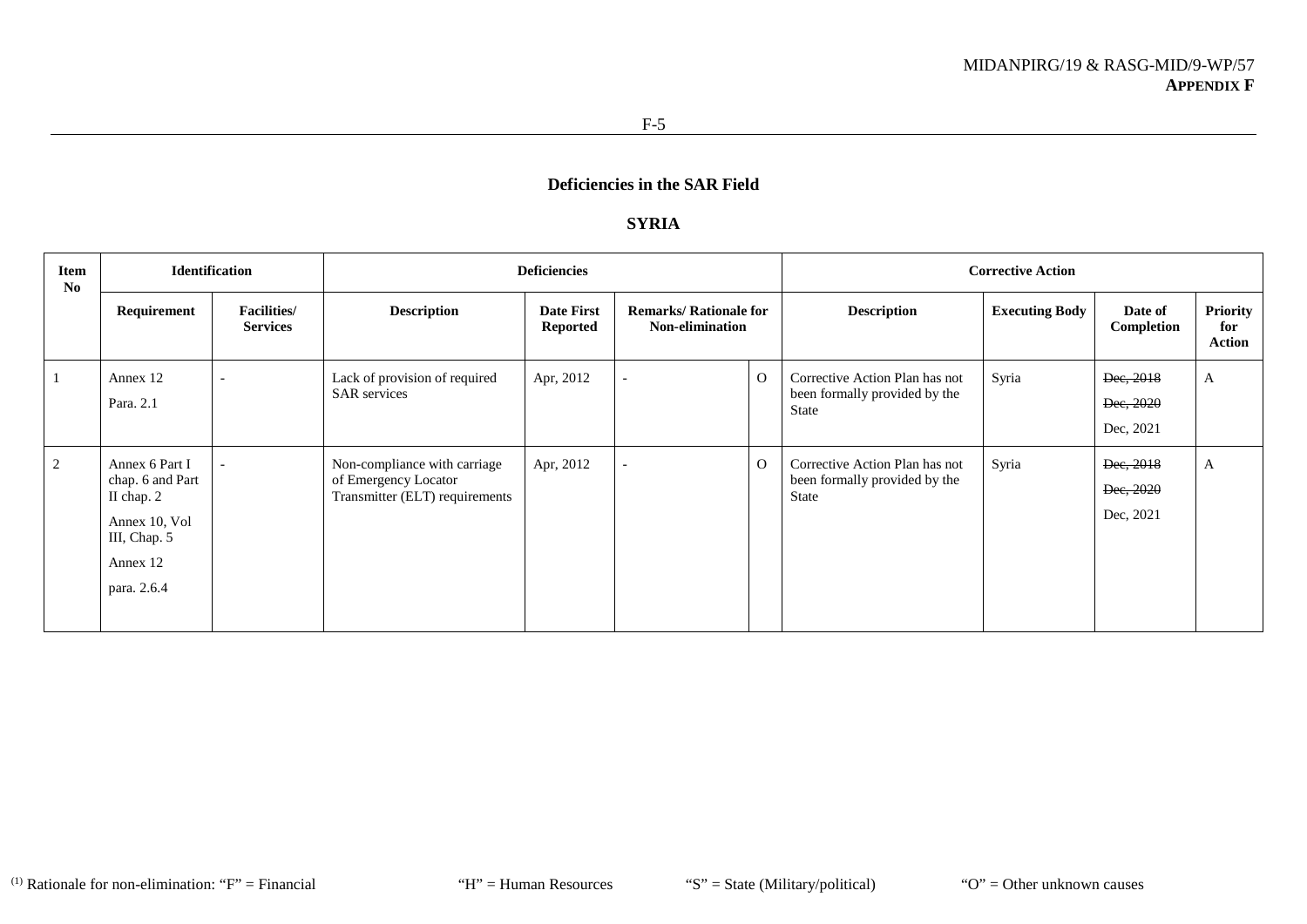#### **YEMEN**

| Item<br>No     |                                                                                                              | <b>Identification</b>                 |                                                                                        | <b>Deficiencies</b>                  |                                                         |          |                                                                          | <b>Corrective Action</b> |                                     |                                  |
|----------------|--------------------------------------------------------------------------------------------------------------|---------------------------------------|----------------------------------------------------------------------------------------|--------------------------------------|---------------------------------------------------------|----------|--------------------------------------------------------------------------|--------------------------|-------------------------------------|----------------------------------|
|                | Requirement                                                                                                  | <b>Facilities/</b><br><b>Services</b> | <b>Description</b>                                                                     | <b>Date First</b><br><b>Reported</b> | <b>Remarks/ Rationale for</b><br><b>Non-elimination</b> |          | <b>Description</b>                                                       | <b>Executing Body</b>    | Date of<br>Completion               | Priority<br>for<br><b>Action</b> |
| $\mathbf{1}$   | Annex 12<br>Para. 2.1                                                                                        | $\overline{\phantom{a}}$              | Lack of provision of required<br><b>SAR</b> services                                   | Apr, 2012                            |                                                         | $\Omega$ | Corrective Action Plan has not<br>been formally provided by the<br>State | Yemen                    | Dec, 2018<br>Dec, 2020<br>Dec, 2021 | A                                |
| $\overline{2}$ | Annex 6 Part I<br>chap. 6 and Part<br>II chap. 2<br>Annex 10, Vol<br>III, Chap. 5<br>Annex 12<br>para. 2.6.4 |                                       | Non-compliance with carriage<br>of Emergency Locator<br>Transmitter (ELT) requirements | Apr, 2012                            |                                                         | $\Omega$ | Corrective Action Plan has not<br>been formally provided by the<br>State | Yemen                    | Dec, 2018<br>Dec, 2020<br>Dec, 2021 | A                                |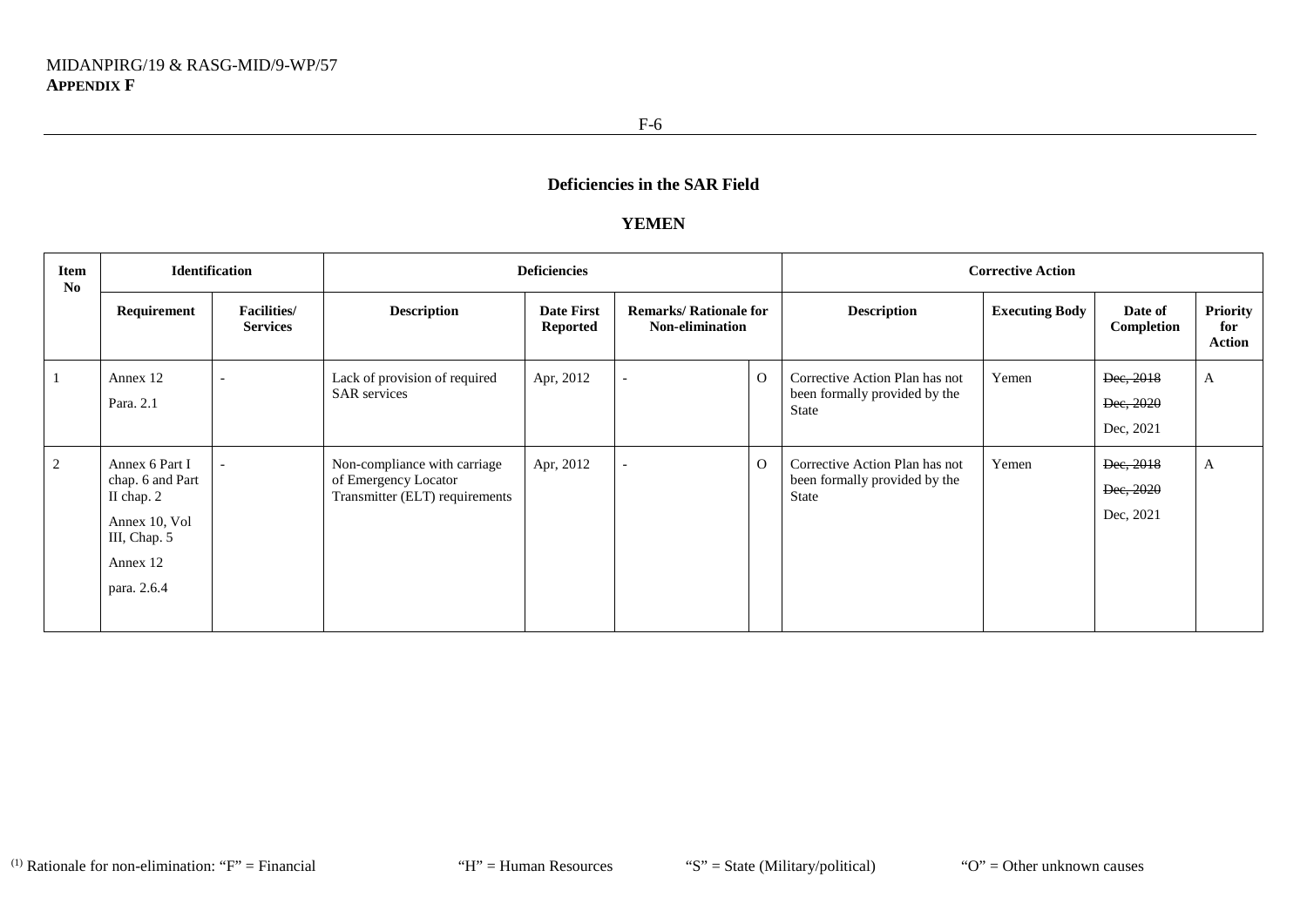**Note: \* Priority for action to remedy a deficiency is based on the following safety assessments:**

**'U' priority = Urgent requirements having a direct impact on safety and requiring immediate corrective actions.**

**Urgent requirement consisting of any physical, configuration, material, performance, personnel or procedures specification, the application of which is urgently required for air navigation safety.**

**'A' priority = Top priority requirements necessary for air navigation safety.**

**Top priority requirement consisting of any physical, configuration, material, performance, personnel or procedures specification, the application of which is considered necessary for air navigation safety.**

**'B' priority = Intermediate requirements necessary for air navigation regularity and efficiency.**

**Intermediate priority requirement consisting of any physical, configuration, material, performance, personnel or procedures specification, the application of which is considered necessary for air navigation regularity and efficiency.**

#### **Definition:**

**A deficiency is a situation where a facility, service or procedure does not comply with a regional air navigation plan approved by the Council, or with related ICAO Standards and Recommended Practices, and which situation has a negative impact on the safety, regularity and/or efficiency of international civil aviation.**

**--------------------**

(1) Rationale for non-elimination: "F" = Financial "H" = Human Resources "S" = State (Military/political) "O" = Other unknown causes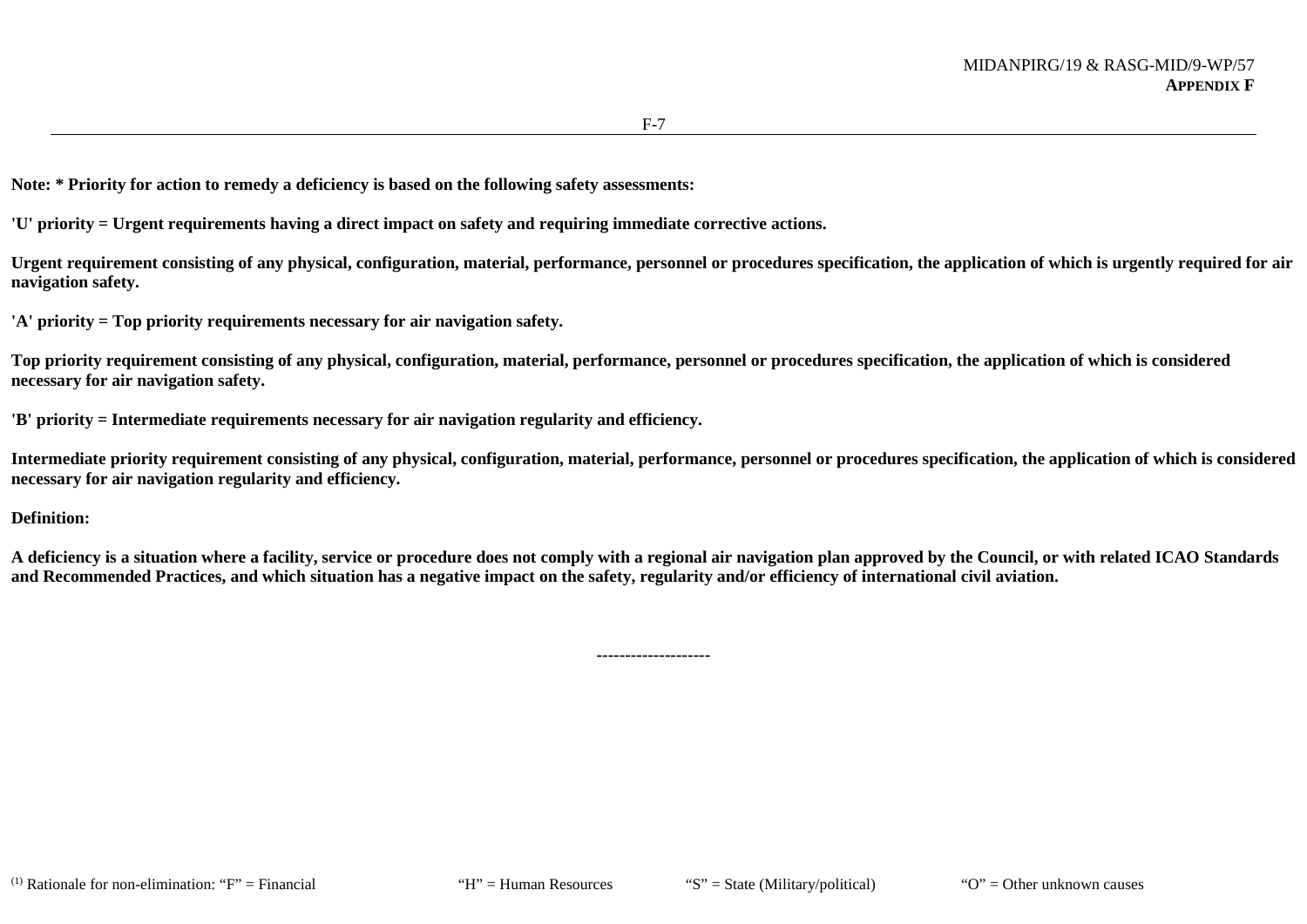# MIDANPIRG/19 RASG-MID/9-WP/57 **APPENDIX G**

# **APPENDIX G**

#### **AIR NAVIGATION DEFICIENCIES IN THE THE MID REGION**

|                |              | AIM<br>Priority<br>Rational<br>н<br>F<br>$\overline{a}$ |  |  |    | Total |                    | AOP |          |              | <b>Total</b> |              | <b>ATM</b> |          |  |          | Total |              |            | SAR      |   |  |   | Total           |             |     |   | <b>CNS</b> |   |              |   | Total    |              |            |   | <b>MET</b> |   |              |          | <b>Total</b> |                         |     |
|----------------|--------------|---------------------------------------------------------|--|--|----|-------|--------------------|-----|----------|--------------|--------------|--------------|------------|----------|--|----------|-------|--------------|------------|----------|---|--|---|-----------------|-------------|-----|---|------------|---|--------------|---|----------|--------------|------------|---|------------|---|--------------|----------|--------------|-------------------------|-----|
| <b>STATE</b>   |              |                                                         |  |  |    |       |                    | AIM | Priority |              | Rational     |              | AOP        | Priority |  | Rational |       |              | <b>ATM</b> | Priority |   |  |   | <b>Rational</b> |             | SAR |   | Priority   |   |              |   | Rational |              | <b>CNS</b> |   | Priority   |   |              | Rational |              |                         | MET |
|                | $\mathbf{U}$ |                                                         |  |  |    |       | $\mathbf{o}$       |     |          |              | н            | $\mathbf{o}$ |            | A        |  | Н        | s     | $\mathbf{o}$ |            |          | B |  | H |                 | $\mathbf o$ |     | U |            | B | $\mathbf{F}$ | н | s        | $\mathbf{O}$ |            | U |            | B | $\mathbf{F}$ | н        | S.           | $\mathbf{o}$            |     |
| <b>Bahrain</b> |              |                                                         |  |  |    |       |                    |     |          |              |              |              |            |          |  |          |       |              |            |          |   |  |   |                 |             |     |   |            |   |              |   |          |              |            |   |            |   |              |          |              |                         |     |
| Egypt          |              |                                                         |  |  |    |       | 2                  |     |          |              |              |              |            |          |  |          |       |              |            |          |   |  |   |                 |             |     |   |            |   |              |   |          |              |            |   |            |   |              |          |              |                         |     |
| Iran           |              |                                                         |  |  |    |       |                    |     |          |              |              |              |            |          |  |          |       |              |            |          |   |  |   |                 |             |     |   |            |   |              |   |          |              |            |   |            |   |              |          |              |                         |     |
| Iraq           |              |                                                         |  |  |    |       |                    |     |          |              |              |              |            |          |  |          |       |              |            |          |   |  |   |                 |             |     |   |            |   |              |   |          |              |            |   |            |   |              |          |              |                         |     |
| Jordan         |              |                                                         |  |  |    |       |                    |     |          |              |              |              |            |          |  |          |       |              |            |          |   |  |   |                 |             |     |   |            |   |              |   |          |              |            |   |            |   |              |          |              |                         |     |
| Kuwait         |              |                                                         |  |  |    |       |                    |     |          |              |              |              |            |          |  |          |       |              |            |          |   |  |   |                 |             |     |   |            |   |              |   |          |              |            |   |            |   |              |          |              |                         |     |
| Lebanon        |              |                                                         |  |  |    |       | ∸                  |     |          |              |              |              |            |          |  |          |       |              |            |          |   |  |   |                 |             |     |   |            |   |              |   |          |              |            |   |            |   |              |          |              | $\overline{\mathbf{2}}$ |     |
| Libya          |              |                                                         |  |  |    |       | -6                 |     |          |              |              |              |            |          |  |          |       |              |            |          |   |  |   |                 |             |     |   |            |   |              |   |          |              |            |   |            |   |              |          |              | $\overline{2}$          |     |
| Oman           |              | 3                                                       |  |  |    |       | -3                 |     |          |              |              |              |            |          |  |          |       |              |            |          |   |  |   |                 |             |     |   |            |   |              |   |          |              |            |   |            |   |              |          |              |                         |     |
| Qatar<br>Saudi |              |                                                         |  |  |    |       |                    |     |          |              |              |              |            |          |  |          |       |              |            |          |   |  |   |                 |             |     |   |            |   |              |   |          |              |            |   |            |   |              |          |              |                         |     |
|                |              |                                                         |  |  |    |       |                    |     |          |              |              |              |            |          |  |          |       |              |            |          |   |  |   |                 |             |     |   |            |   |              |   |          |              |            |   |            |   |              |          |              |                         |     |
| <b>Arabia</b>  |              |                                                         |  |  |    |       | $\overline{2}$     |     |          |              |              |              |            |          |  |          |       |              |            |          |   |  |   |                 |             |     |   |            |   |              |   |          |              |            |   |            |   |              |          |              |                         |     |
| Sudan          |              |                                                         |  |  |    |       | ÷                  |     |          |              |              |              |            |          |  |          |       |              |            |          |   |  |   |                 |             |     |   |            |   |              |   |          |              |            |   |            |   |              |          |              |                         |     |
| Syria          |              | x                                                       |  |  |    |       | ∸                  |     |          | $\mathbf{v}$ | -3           |              |            | 2        |  |          |       |              |            |          |   |  |   |                 |             |     |   |            |   |              |   |          |              |            |   |            |   |              |          |              | 3                       |     |
| <b>UAE</b>     |              |                                                         |  |  |    |       | $\rightarrow$<br>÷ |     |          |              |              |              |            |          |  |          |       |              |            |          |   |  |   |                 |             |     |   |            |   |              |   |          |              |            |   |            |   |              |          |              |                         |     |
| Yemen          |              | $\mathbf{r}$                                            |  |  |    |       | $\overline{4}$     |     |          |              |              |              |            |          |  |          |       |              |            |          |   |  |   |                 |             |     |   |            |   |              |   |          |              |            |   |            |   |              |          |              |                         |     |
| <b>Total</b>   |              | 44                                                      |  |  | 18 |       | 33                 | -50 |          |              |              |              |            | 11       |  |          |       | 10           |            |          |   |  |   |                 |             |     |   |            |   |              |   |          |              |            |   |            |   |              |          |              |                         | 13  |



**Distribution of Air navigation deficiencies by priority in %**

**Distribution of Air Navigation deficiencies by field in % Distribution of Air navigation deficiencies by priority in % Reported Deficiencies by field (MIDANPIRG/19 & MIDANPIRG/18)** 

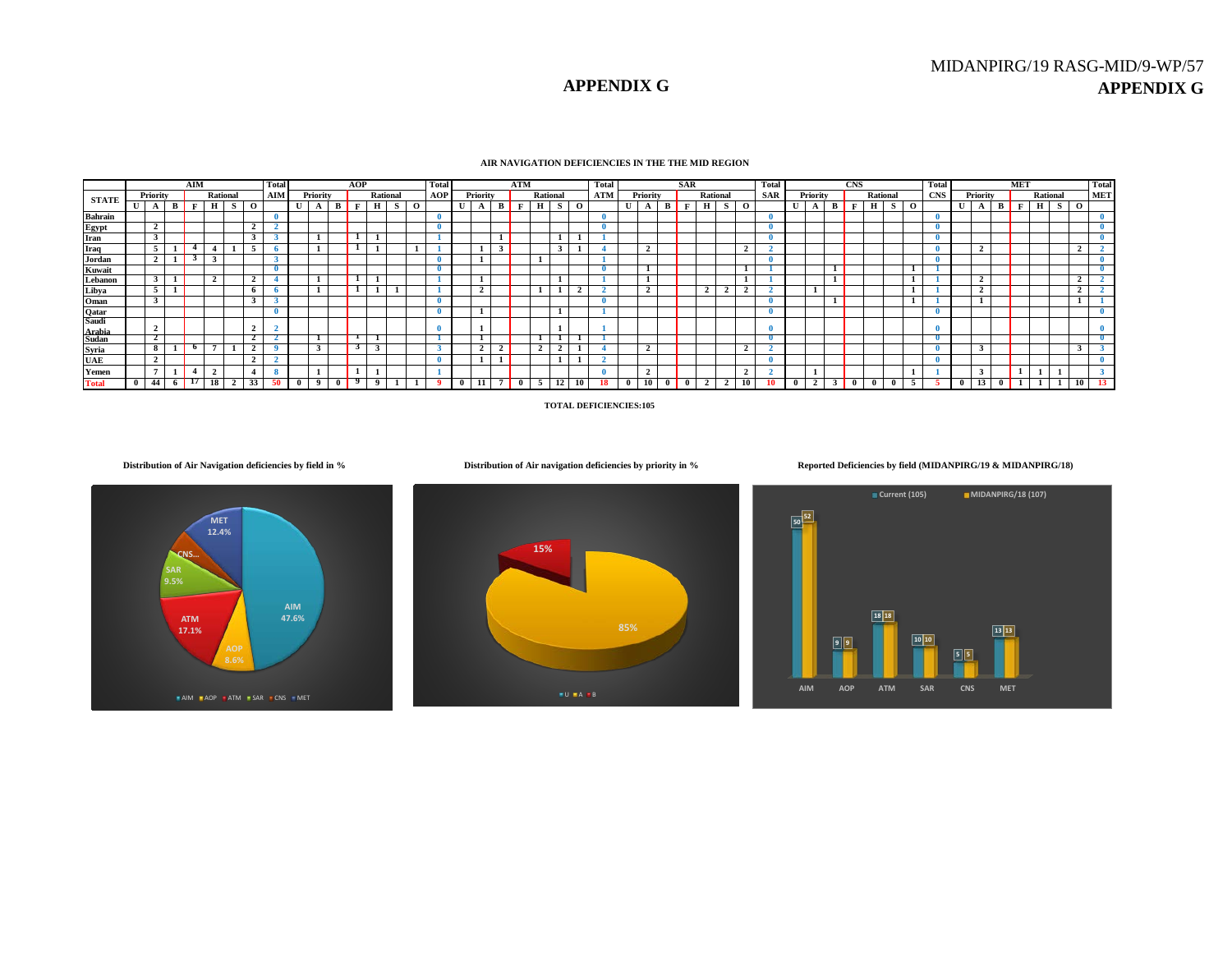**APPENDIX H**



**Deficiencies to be approved by MIDANPIRG/19**

|              | Bahrain | Egypt       | Iran | Iraq | Jordan | Kuwait | Lebanon | Libya | Oman         | Oatar | Saudi<br>Arabia | Sudan | Syria | <b>UAE</b> | Yemen | Total   |
|--------------|---------|-------------|------|------|--------|--------|---------|-------|--------------|-------|-----------------|-------|-------|------------|-------|---------|
| <b>AOP</b>   |         | $\Omega$    |      |      |        |        |         |       | $\left($     |       | -0              |       |       | $\Omega$   |       |         |
| <b>AIM</b>   |         |             |      |      |        |        |         |       |              |       |                 |       |       |            |       | 50      |
| <b>ATM</b>   |         | $\Omega$    |      |      |        |        |         |       | $\Omega$     |       |                 |       |       |            |       | 18      |
| <b>SAR</b>   |         | $\Omega$    |      |      |        |        |         |       | $\mathbf{0}$ |       |                 |       |       | $\theta$   |       | 10      |
| <b>CNS</b>   |         | $\Omega$    |      |      |        |        |         |       |              |       |                 |       |       | $\Omega$   |       |         |
| <b>MET</b>   |         | $^{\prime}$ |      |      |        |        |         |       |              |       |                 |       |       | $\Omega$   |       | 12<br>w |
| <b>TOTAL</b> |         |             |      | 15   |        |        | 10      |       |              |       |                 |       | 21    |            | 15    | 105     |